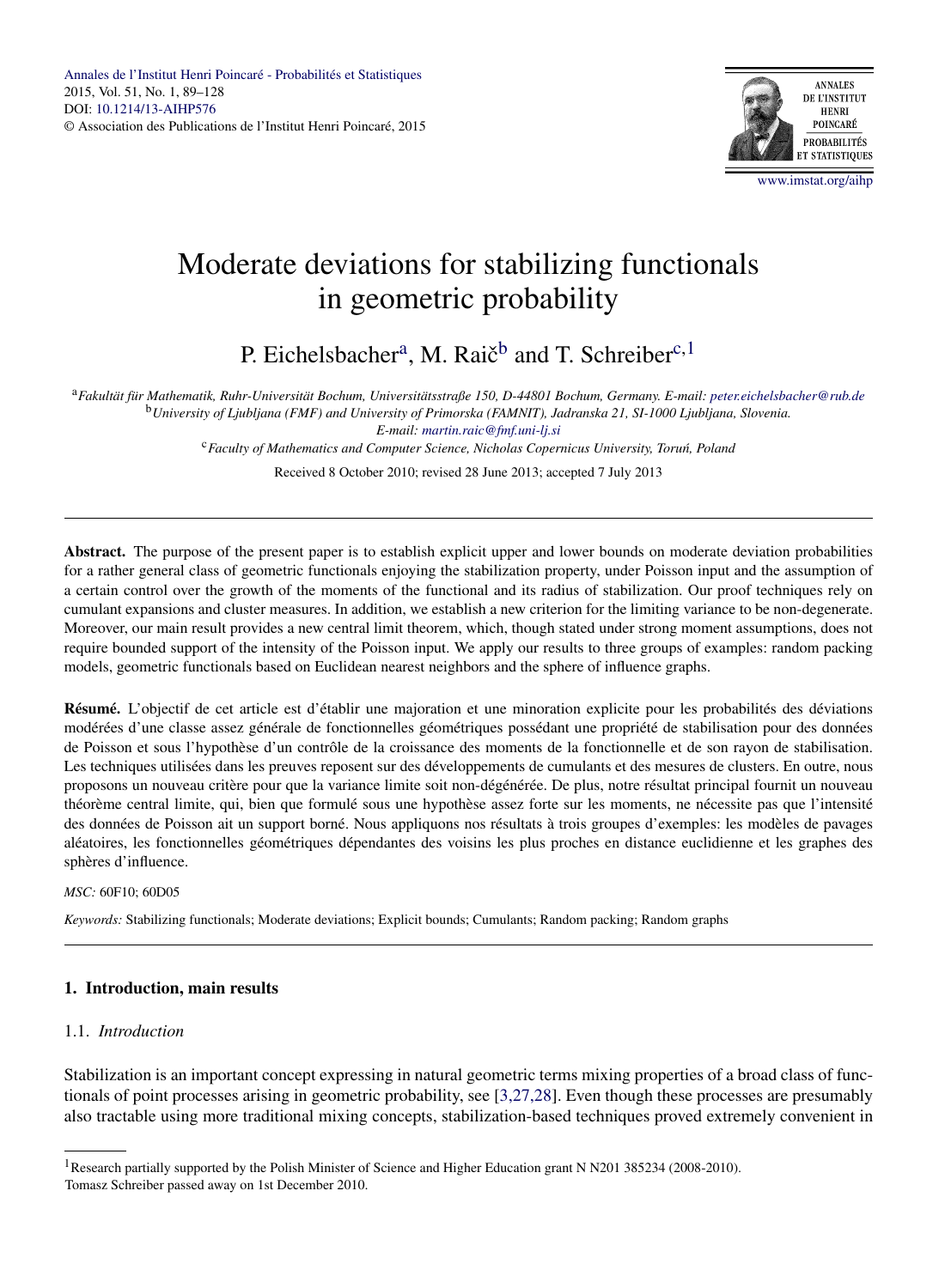<span id="page-1-0"></span>studying the asymptotic behavior of large random geometric systems. This is due to the geometric nature of these methods which makes them compatible with many stochastic geometric set-ups in which the target functionals arise. In particular, stabilization is often helpful in establishing a direct connection between the microscopic (local) and macroscopic properties of the processes studied, see ibidem for further details. Stabilization has been successfully used to establish laws of large numbers for many functionals [\[24,28,29\]](#page-39-0) and it has also been employed in a general setting to establish Gaussian limits for re-normalized functionals as well as re-normalized spatial point measures [\[3,](#page-38-0) [22,25–27\]](#page-38-0). The functionals to which the afore-mentioned theory applies include those defined by percolation models [\[22\]](#page-39-0), random graphs in computational geometry [\[3,27\]](#page-38-0), random packing models [\[2,28\]](#page-38-0), and the germ–grain models [\[3\]](#page-38-0). Large deviation principles for stabilizing functionals have also been established, see [\[34\]](#page-39-0). Finally, the corresponding moderate deviation principle, interpolating between the central limit theorem and law of large numbers, has been obtained in [\[1\]](#page-38-0) and [\[13\]](#page-39-0), for a rather limited sub-class of the above examples though, namely for empirical functionals of random sequential packing, nearest neighbor graphs and germ–grain models.

In this paper, we use stabilization combined with cumulant expansion techniques in the spirit of [\[3\]](#page-38-0) to prove moderate deviation bounds for three groups of geometric functionals: random sequential packing along with birth– growth models, functionals based on nearest neighbors and sphere of influence graphs. In each case, we consider a much more general class of geometric functionals, based on a newly introduced concept of *confinement*. In particular, in the birth–growth models, we lift the unnatural lower bound on grain sizes. Moreover, our deviation probability estimates are much more explicit than those established in [\[1\]](#page-38-0). In addition, we derive moderate deviation principles in the  $\tau$ -topology, which is stronger than the weak topology, which is used in [\[1\]](#page-38-0).

We assume Poisson input with a density, which is assumed to be bounded and integrable, but need not have bounded support. This fact adds to existing central limit theorems, which, to the best of our knowledge, all require the latter assumption: see Remark [1.13.](#page-10-0) In particular, bounded support is not needed in the first group of applications, random packing models. On the other hand, in the other two groups, nearest neighbors and sphere of influence graphs, bounded support is required in order to ensure stabilization.

On the other hand though, for the applications considered in [\[1\]](#page-38-0), our approach provides a much narrower range of scaling regimes to which moderate deviation results apply. In particular, our results in the current form do not seem to provide moderate deviation principles in the full range. However, in [\[1\]](#page-38-0), it is assumed that the random measures associated to the functionals and the Poisson point process can be suitably coupled with their exponential (Gibbs) modifications. In the present paper, we assume no such structure; as a result, the application of our main results is much more straightforward. Moreover, future refinements might actually yield full range moderate deviation principles in some cases: see Remark [1.14.](#page-10-0)

However, it is well known that many natural multidimensional stochastic systems exhibiting various types of exponential mixing often satisfy the Gaussian moderate deviation principle only up to a certain point beyond the CLT scale, whereafter the Gaussian behavior breaks down and gets replaced by phenomena of a different nature. As a spectacular example, consider the phase separation, condensation and droplet creation as established for many statistical mechanical models in phase transition regime, see the seminal monograph [\[11\]](#page-39-0) as well as the survey [\[5\]](#page-39-0). Consequently, we believe that the Gaussian moderate deviation principle may well be violated by geometric stabilizing functionals for ranges far enough from the CLT regime. Even though we are definitely not in a position to claim that the ranges of Gaussian behavior for deviation probabilities established in this paper are optimal, we should most likely not hope to get a full range Gaussian moderate deviation principle at the level of generality considered here.

## 1.2. *Terminology and notation*

We begin with some common notation. First, denote  $\mathbb{N} = \{1, 2, 3, \ldots\}$  and  $\mathbb{N}_0 = \{0, 1, 2, \ldots\}$ . Next, for a set *A*, denote by |*A*| its cardinality. Throughout this paper, fix  $d \in \mathbb{N}$ . For  $x \in \mathbb{R}^d$ , denote by  $||x||$  its Euclidean norm and, furthermore, for  $A \subseteq \mathbb{R}^d$ , denote by dist(x, A) the Euclidean distance from x to A. Next, denote by 0 the origin in  $\mathbb{R}^d$ .

Unless specified otherwise, the expression 'measurable' will mean 'Borel-measurable' when applied to subsets of R*<sup>d</sup>* . For a measurable set *A* ⊆ R*<sup>d</sup>* , denote by vol*(K)* its Lebesgue measure. Throughout this paper, the letter *Ω* will denote a measurable subset of  $\mathbb{R}^d$ , which will be called a *domain*. Next, the letter *κ* will denote a probability density function on  $\mathbb{R}^d$ , vanishing on  $\mathbb{R}^d \setminus \Omega$ . Abusing the notation slightly, *κ* will sometimes also denote the corresponding probability measure, i.e.,  $\kappa(x) dx$ . In particular, '*κ*-almost everywhere' will mean 'for  $\kappa(x) dx$ -almost all *x*'.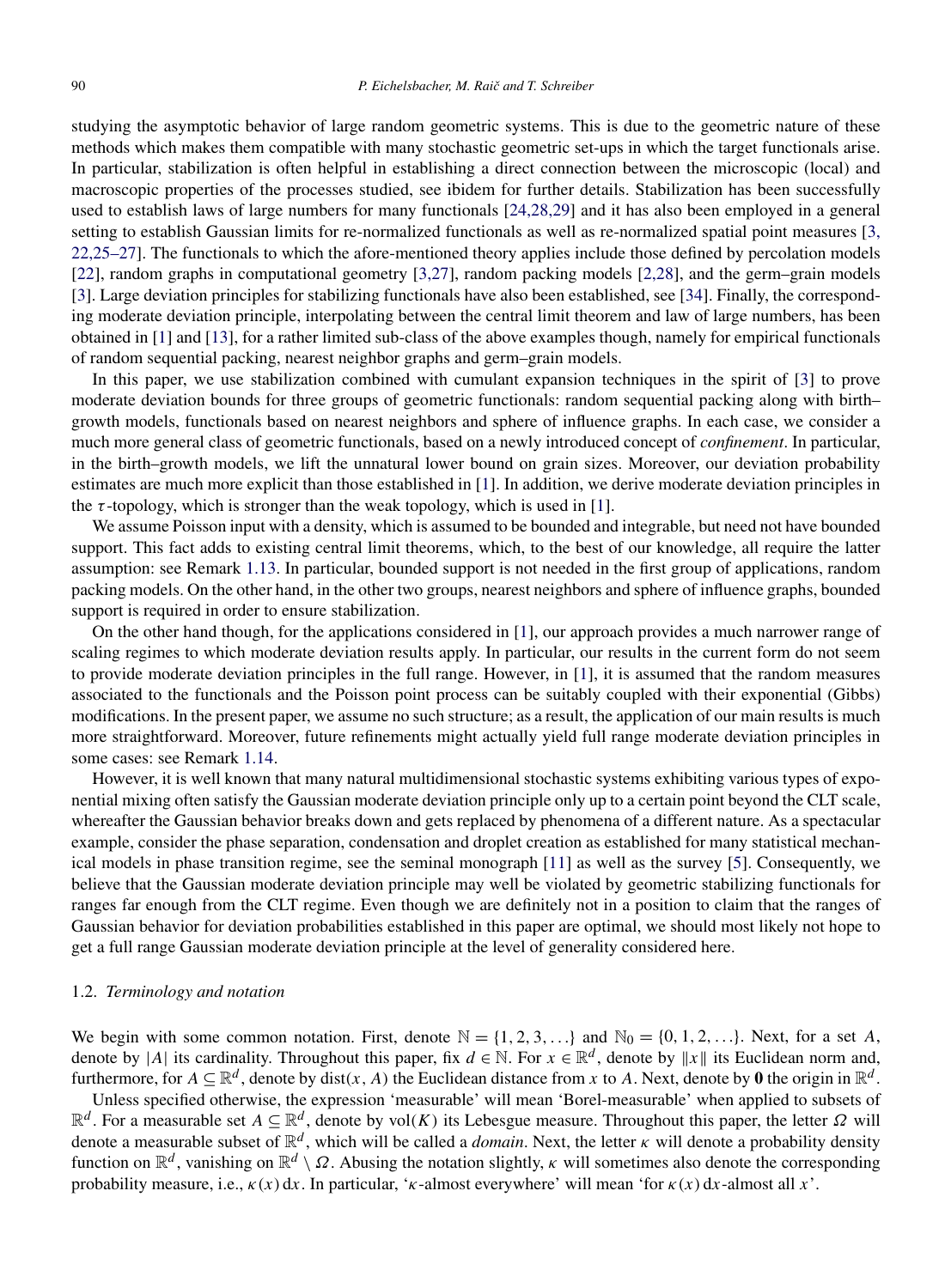<span id="page-2-0"></span>Furthermore, we let  $\langle f, \mu \rangle$  denote the integral with respect to a signed finite variation Borel measure  $\mu$  of a  $\mu$ integrable function *f*. For a measurable set  $W \subseteq \mathbb{R}^d$ , we write  $\mathcal{B}(W)$  for the collection of bounded measurable *f* : *W* → R. Finally, we shall assume that  $0/0 = 0$  (and  $a/0 = +\infty$  for  $a > 0$  and  $-\infty$  for  $a < 0$ ). The essential supremum of *f* with respect to a measure  $\mu$  will be denoted by ess sup<sub> $\mu$ (dx)</sub>  $f(x)$ . In particular, for a non-negative function *g*, ess sup<sub>*g*(*x*) d*x*  $f(x)$  will denote the essential supremum of  $f$  with respect to the Lebesgue measure restricted</sub> to the set  $\{x; g(x) > 0\}.$ 

Next, we introduce *marked points*. Let  $(M, \mathcal{F}_M, \mathbb{P}_M)$  be a probability space (*mark space*). Marked points will be the elements of  $\mathbb{R}^d := \mathbb{R}^d \times \mathcal{M}$  and will be usually denoted by a breve accent. We shall use the following convention: if a letter with a breve accent denotes a marked point and the same letter without the accent appears in the same context, both will refer to the same location. More formally, when  $\tilde{x} \in \mathbb{R}^d$  and x appear in the same context, we shall always assume that  $\check{x} = (x, t)$  for some  $t \in \mathcal{M}$ . Similarly, for a set  $\check{\mathcal{X}} \subseteq \check{\mathbb{R}}^d$ ,  $\mathcal{X}$  in the same context will denote the set  ${x; (\exists t \in \mathcal{M}) (x, t) \in \mathcal{X}}$ . A subset  $\mathbf{A} \subseteq \mathbb{R}^d$  will be called *measurable* if it is measurable with respect to the product of the Borel *σ*-algebra on  $\mathbb{R}^d$  and the *σ*-algebra  $\mathcal{F}_M$ .

**Common Conventions.** Let  $z \in \mathbb{R}^d$  and  $a \in \mathbb{R}$ . For  $\check{x} = (x, t) \in \check{\mathbb{R}}^d$ , put  $\check{x} + z := (x + z, t)$  and  $a\check{x} := (ax, t)$ . For a set  $\check{\mathcal{X}} \subseteq \check{\mathbb{R}}^d$ , put  $\check{\mathcal{X}} + z := \{\check{x} + z : \check{x} \in \check{\mathcal{X}}\}$  and  $\lambda \check{\mathcal{X}} := \{\lambda \check{x} : \check{x} \in \check{\mathcal{X}}\}$ . For sets  $\check{A} \subseteq \check{\mathbb{R}}^d$  and  $B \in \mathbb{R}^d$ , define  $\check{A} \cap B :=$  $\widetilde{A} \cap (B \times \mathcal{M})$  *and*  $\widetilde{A} \setminus (B \times \mathcal{M})$ .

We shall often integrate over  $\mathbb{R}^d$ . For that purpose, we extend the meaning of differential to integration with respect to the product of the Lebesgue measure and  $\mathbb{P}_M$ . More formally, we define:

$$
\int_{\mathbb{R}^d} f(\check{x}) d\check{x} := \int_{\mathbb{R}^d} \mathbb{E} f(x, T) dx,
$$
\n(1.1)

where *T* is a generic random mark with distribution  $\mathbb{P}_{\mathcal{M}}$ .

For  $x \in \mathbb{R}^d$  and  $r > 0$ ,  $B_r(x)$  denotes the closed Euclidean ball of radius *r* centered at *x*. A set  $\tilde{\mathcal{X}} \subseteq \mathbb{R}^d$  will be called *configuration* if it is locally finite with respect to the product of the Euclidean topology on  $\mathbb{R}^d$  and the indiscrete topology on *M*, i.e., if for each  $x \in \mathbb{R}^d$ , the set  $\tilde{\mathcal{X}} \cap B_r(x)$  is finite for some  $r > 0$  (recall from the Common Conventions that  $\tilde{X} \cap B_r(x)$  is interpreted as  $\tilde{X} \cap (B_r(x) \times M)$ . A configuration which is also a subset of  $\tilde{Y}$  := *Ω* × *M* will be called a *configuration on Ω*. We shall keep the meaning of  $\Omega$  throughout the paper.

On the set of all configurations, we shall consider the standard *σ* -algebra defined as the smallest *σ* -algebra, such that the map  $\tilde{\mathcal{X}} \mapsto |\tilde{\mathcal{X}} \cap \tilde{\mathcal{A}}|$  is measurable for all measurable sets  $\tilde{\mathcal{A}} \subseteq \mathbb{R}^d$ . Thus, a subset of the set of all configurations will be called measurable if it is measurable with respect to the latter  $\sigma$ -algebra.

Now we turn to our main object, geometric functionals and the associated random measures. We first refine the definition of a geometric functional from [\[3,29\]](#page-38-0).

*Definition 1.1. A* geometric functional *defined on a measurable class* C *of configurations is a measurable map defined for all pairs*  $(\check{x}, \check{X})$ , *where*  $\check{X} \in C$  *and*  $\check{x} \in \check{X}$ . If the class C is not specified, we shall take the class of all finite *configurations*. *Another example of a class that we shall frequently consider are all configurations on a domain Ω*.

Although the main object of our paper will be real-valued functionals, we shall also need [0*,*∞]-valued as well as even set-valued functionals.

Now we turn to *stabilization*, which plays an essential role in all that follows.

*Definition 1.2. A geometric functional*  $\xi$  stabilizes *at*  $\check{x}$  *with respect to a configuration*  $\check{\mathcal{X}} \subseteq \check{\Omega}$  *inside a domain*  $\Omega$ , *if there exists a finite*  $\rho \geq 0$ *, such that:* 

$$
\xi(\tilde{x}, \tilde{Y}) = \xi(\tilde{x}, \tilde{X} \cap B_{\rho}(x))
$$
\n(1.2)

*for all finite configurations*  $\check{y} \subseteq \check{\Omega}$  *with*  $\check{y} \cap B_{\rho}(x) = \check{\mathcal{X}} \cap B_{\rho}(x)$ *. In other words, the interaction between*  $\check{x}$  *and a point set is unaffected by changes outside*  $B_\rho(x)$ . *In particular, for*  $r \ge \rho$ ,  $\xi(\tilde{x}, \tilde{X} \cap B_r(x))$  *does not depend on r*. If (1.2) *holds*, *we shall say that <sup>ξ</sup> stabilizes at <sup>x</sup>*˘ within radius *<sup>ρ</sup> with respect to* <sup>X</sup>˘ *inside <sup>Ω</sup>*. *If <sup>Ω</sup> is not specified*, *we shall take*  $\Omega = \mathbb{R}^d$ .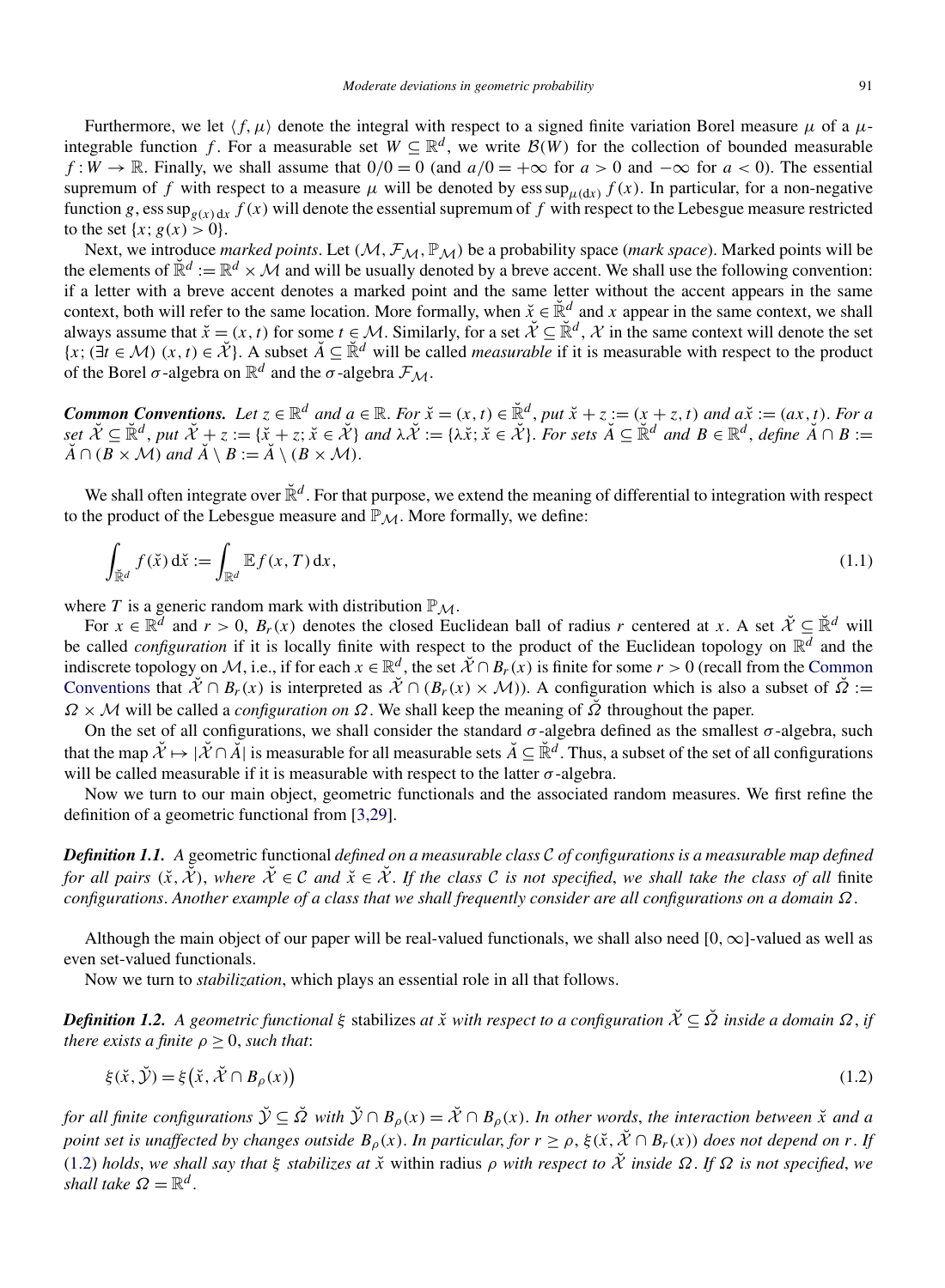<span id="page-3-0"></span>*We shall say that*  $\xi$  *is stabilizing with respect to configuration*  $\check{X}$  *if it stabilizes with respect to*  $\check{X}$  *at each*  $\check{x} \in \check{X}$ (*all inside a domain Ω*).

*A* radius of stabilization *for a geometric functional ξ inside Ω is a* [0*,*∞]*-valued geometric functional R defined on configurations on <sup>Ω</sup>*˘ , *such that for all suitable* <sup>X</sup>˘ *and all <sup>x</sup>*˘ <sup>∈</sup> <sup>X</sup>˘, *<sup>ξ</sup> stabilizes at <sup>x</sup>*˘ *within radius R(x,*˘ <sup>X</sup>˘*)*, *provided that*  $R(\check{x}, \check{\mathcal{X}})$  *is finite.* 

Geometric functionals, which are initially defined on finite configurations, can be extended to all configurations (i.e., locally finite sets) with respect to which they stabilize. More precisely, if a geometric functional *ξ* stabilizes at *x*˘ with respect to configuration  $\tilde{\mathcal{X}}$ , we can define:

$$
\xi(\check{x},\check{\mathcal{X}}) := \lim_{r \to \infty} \xi(\check{x},\check{\mathcal{X}} \cap B_r(x)).
$$
\n(1.3)

Clearly, the extended functional stabilizes within the same radius.

Among others, this extension allows us to consider geometric functionals on Poisson point processes. For a locally integrable function  $f: \mathbb{R}^d \to [0, \infty)$ , denote by  $\tilde{\mathcal{P}}_f$  a Poisson point process with intensity  $f \otimes \mathbb{P}_{\mathcal{M}}$  (sometimes, we shall abuse the notation slightly and identify  $f$  with the corresponding measure  $f(x) dx$ ). By locally integrable function, we mean that  $f \in L^1_{loc}(\mathbb{R}^d)$ , i.e., for each  $x \in \mathbb{R}^d$ , there exists some neighborhood *U*, such that  $f \in L^1(U)$ .

*Remark 1.1. It would also be desirable extend the results to the case when the Poisson input is replaced by binomial* (*i*.*e*., *a point process consisting of independent and identically distributed random points*) *– so-called* de-Poissonization. *However*, *this is beyond the scope of the present paper*. *In particular*, *the crucial construction* [\(3.16\)](#page-25-0) *seems not to work*. *Instead*, *one can either attempt to find a more sophisticated construction or refer to suitable convergence of binomial point processes to Poisson*. *In this context*, *coupling can be used to advantage*: *see Lemma* 4.2 *of* [\[27\]](#page-39-0) *and Lemma* 3.2 *of* [\[24\]](#page-39-0).

Throughout this paper, the letter *ξ* will be reserved for geometric functionals (but we shall also consider geometric functionals denoted by other letters). For a geometric functional denoted by *ξ* , define its scaled versions by:

$$
\xi_{\lambda}(\breve{x}, \breve{X}) = \xi\left(\lambda^{1/d}\breve{x}, \lambda^{1/d}\breve{X}\right)
$$

(recalling that the  $\lambda^{1/d}$  scaling only modifies the spatial component, not the mark). Our principal objects of interest are the following random point measures on  $\mathbb{R}^d$ :

$$
\mu_{\lambda} := \sum_{\breve{x} \in \breve{\mathcal{P}}_{\lambda \kappa}} \xi_{\lambda}(\breve{x}, \breve{\mathcal{P}}_{\lambda \kappa}) \delta_{x}; \quad \lambda > 0,
$$
\n(1.4)

or, equivalently,

$$
\langle f, \mu_{\lambda} \rangle := \int_{\mathbb{R}^d} f(x) \xi_{\lambda}(\check{x}, \check{\mathcal{P}}_{\lambda \kappa}) \check{\mathcal{P}}_{\lambda \kappa}(\mathrm{d}\check{x}),
$$

along with  $\bar{\mu}_{\lambda} := \mu_{\lambda} - \mathbb{E}\mu_{\lambda}$ , the centered versions of  $\mu_{\lambda}$ . Thus, in  $\mu_{\lambda}$  and  $\bar{\mu}_{\lambda}$ , we shall always refer to an R-valued geometric functional denoted by *ξ* and a probability density function on  $\mathbb{R}^d$  denoted by *κ*, which will be suppressed in the notation.

Throughout this paper, unless specified otherwise, the letter *R* will denote a radius of stabilization for a geometric functional denoted by *ξ* . Moreover, for *λ >* 0, denote by *Rλ* a non-negative geometric functional defined on locally finite sets, such that *λ*−1*/dRλ* is a radius of stabilization for *ξλ* inside a domain denoted by *Ω*, or, equivalently, such that the functional  $(\tilde{x}, \tilde{\mathcal{X}}) \mapsto R_\lambda(\lambda^{-1/d} \tilde{x}, \lambda^{-1/d} \tilde{\mathcal{X}})$  is a radius of stabilization for  $\xi$  inside  $\lambda^{1/d}\Omega$ . Of course, if  $\Omega = \mathbb{R}^d$ , one can simply put  $R_\lambda(x, \mathcal{X}) := R(\lambda^{1/d} \tilde{x}, \lambda^{1/d} \tilde{\mathcal{X}})$ .

In most of our results, we restrict attention to translation invariant functionals.

**Definition 1.3.** A geometric functional  $\xi$  is translation invariant if  $\xi(\tilde{x} + z, \tilde{X} + z) = \xi(\tilde{x}, \tilde{X})$  for all  $\tilde{x} \in \mathbb{R}^d$ , all finite *configurations*  $\check{\mathcal{X}} \subset \check{\mathbb{R}}^d$  *and all*  $z \in \check{\mathbb{R}}^d$ .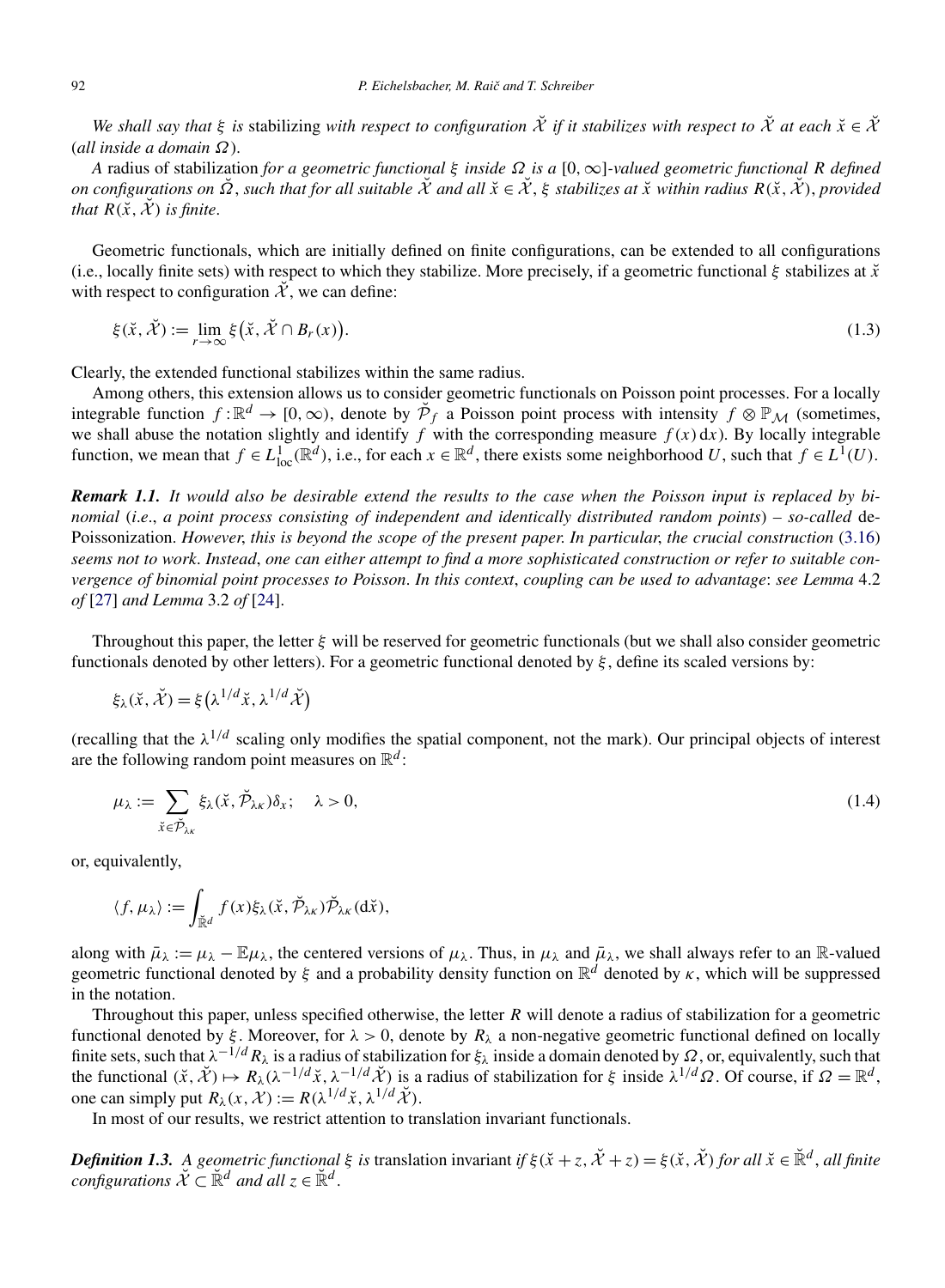<span id="page-4-0"></span>*Remark 1.2. Though most of our main results are formulated under the assumption of translation invariance*, *the latter is not crucial*. *In particular*, *it is not required in our key Lemma* [3.1.](#page-23-0) *However*, *our main results are derived by combining Lemma* [3.1](#page-23-0) *with* [\(1.7\)](#page-5-0), *which is known to hold under either translation invariance or more complicated assumptions* (*see* [\[25\]](#page-39-0)). *Anyway*, *translation invariance is the case in all our applications*.

## 1.3. *Known results*

From [\[25\]](#page-39-0) (see also earlier papers [\[3,29\]](#page-38-0)), we know that under relatively mild assumptions (compared to those stated in Section [1.5\)](#page-9-0), the one and two point correlation functions for  $\xi_{\lambda}(\tilde{x}, \tilde{\mathcal{P}}_{\lambda\kappa})$  converge in the large  $\lambda$  limit, which establishes the corresponding asymptotics for integrals  $\mathbb{E}\langle f, \mu_\lambda \rangle$  and  $\sigma_\lambda^2[f] := \text{Var}(\langle f, \mu_\lambda \rangle)$  (we shall always take  $\sigma_\lambda[f] \ge 0$ ). Moreover, under additional assumption that  $\kappa$  has bounded support, it is known that the limit of the re-normalized measures  $\lambda^{-1/2} \bar{\mu}_{\lambda}$  is a generalized mean zero Gaussian field in the sense that the finite-dimensional distributions of  $\lambda^{-1/2} \bar{\mu}_{\lambda}$  over  $f \in \mathcal{B}(\mathbb{R}^d)$  converge to those of a Gaussian field (for test functions, we may take all  $f \in \mathcal{B}(\mathbb{R}^d)$ , but only the ones with support coinciding with the support of  $\kappa$  really matter).

To state the results in formal terms, we introduce various assumptions. The first one will be imposed on the density *κ*.

#### *Assumption* D *(Density). κ is bounded and Lebesgue-almost everywhere continuous*.

Next, we list two assumptions imposed on a family  $(g_\lambda)_{\lambda>\lambda_0}$  of geometric functionals either taking values in R or in  $[0, \infty]$ .

## *Assumption* M*(p,κ) (pth Moment).*

 $\limsup_{n \to \infty} \text{ess} \sup_{\mathbb{R}} \mathbb{E} |g_{\lambda}(\tilde{x}, \tilde{\mathcal{P}}_{\lambda \kappa})|^p < \infty.$ *λ*→∞ *κ(x)* d*x*˘

*Assumption* M1( $p, \kappa$ ) (*pth Moment with One additional point*).  $(g_{\lambda})_{\lambda}$  *satisfies Assumption* M( $p, \kappa$ ) *and* 

$$
\limsup_{\lambda \to \infty} \operatorname*{ess\,sup}_{\kappa(x) \, d\check{x} \otimes \kappa(y) \, d\check{y}} \mathbb{E} \big| g_{\lambda}(\check{x}, \check{\mathcal{P}}_{\lambda \kappa} \cup {\{\check{y}\}}) \big|^p < \infty.
$$

Now recall our conventions on *R* and  $R_\lambda$  from the preceding subsection. In most of our results, we shall need that *R* satisfies Assumption M1*(p,κ)* for some *q*. This is analogous, but not entirely equivalent to the *power-law stabilization of order q* as defined in [\[23,25,30\]](#page-39-0).

Below we state an assumption formally imposed on *R*, a radius of stabilization for *ξ* . Throughout this subsection, let *T* denote a generic random mark with distribution  $\mathbb{P}_M$ , independent of all other random objects we consider.

*Assumption* FH*(τ) (Finiteness with respect to Homogeneous process). R is translation invariant and* P*(R((***0***,T ),*  $P_{\tau}$   $|-\infty$ ) = 1. Here,  $\tau$  denotes a positive real number, not a function. Notice that if R is not a priori translation *invariant*, *it can always be replaced by an appropriate translation invariant radius of stabilization*.

*Remark 1.3. Under translation invariance*, *Assumption* FH*(τ) is essentially equivalent to what is called τ* homogeneous stabilization *in* [\[23,25\]](#page-39-0). *More precisely*, *a translation invariant geometric functional ξ is τ -homogeneously stabilizing if*:

$$
\mathbb{P}\big(R\big((0,T),\breve{\mathcal{P}}_{\tau}\big)<\infty\big)=\mathbb{P}\big(R\big((0,T),\breve{\mathcal{P}}_{\tau}\cup\{\breve{x}\}\big)<\infty\big)=1\tag{1.5}
$$

for all  $\check{x} \in \check{\mathbb{R}}^d$ . However, if the latter only holds for almost all  $\check{x}$ , say, for all  $\check{x} \in \check{\mathbb{R}}^d \setminus (\{0\})$  outside a set  $\check{N} \subset \check{\mathbb{R}}^d \setminus (\{0\})$ of Lebesgue measure zero, one can modify  $\xi((0, t), X)$  to  $\xi((0, t), X \setminus N)$  and  $R((0, t), X)$  to  $R((0, t), X \setminus N)$ , keeping *translation invariance. Replacing*  $\check{\chi}$  *with a marked Poisson point process*  $\check{\mathcal{P}}_f$ ,  $\xi$  *and R have then only been modified on a null event*.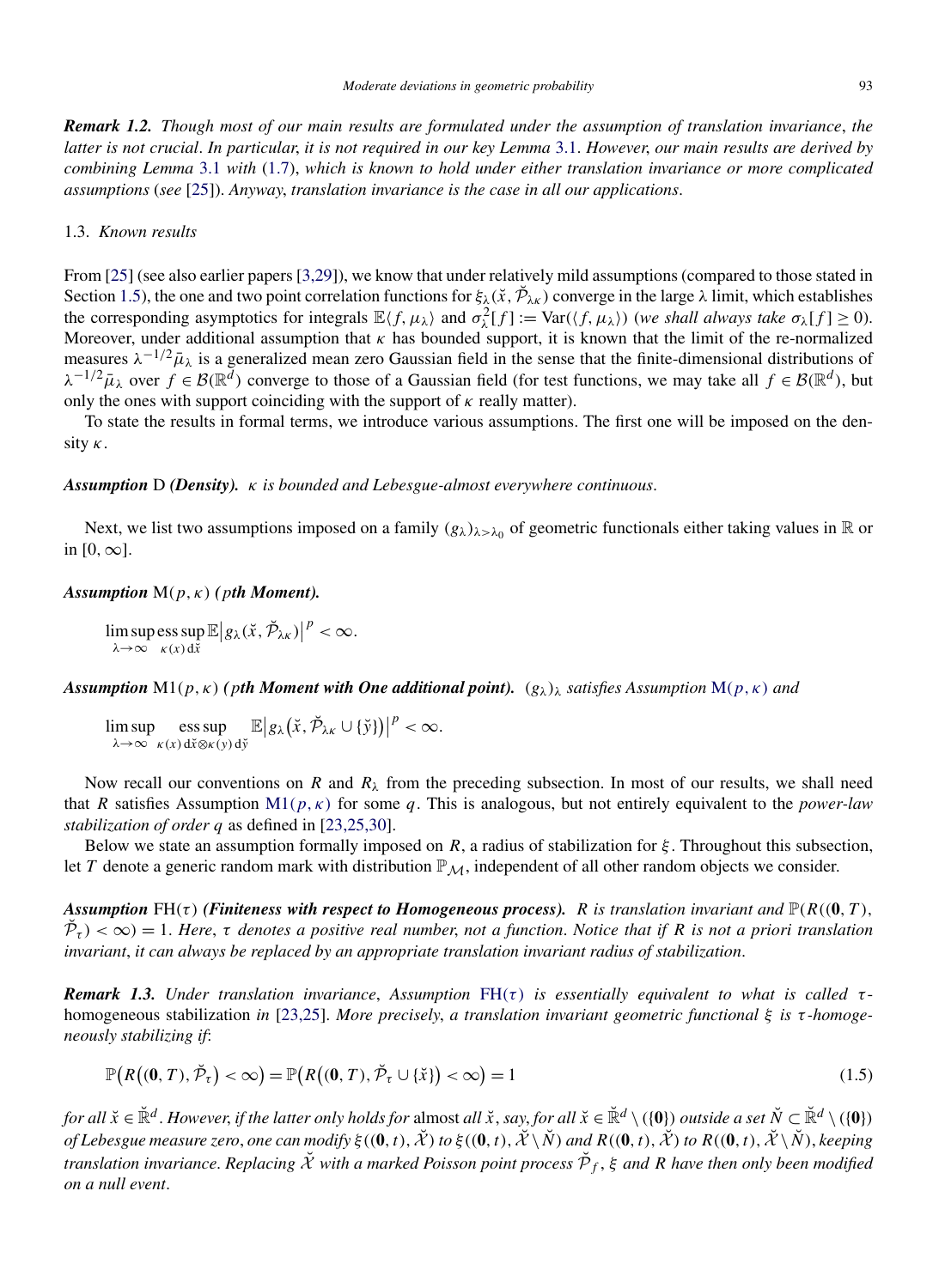<span id="page-5-0"></span>*Once relaxed to the 'almost everywhere' condition*, *the additional point x*˘ *can now be left out*. *This is because for*  $e$ ach  $r > 0$ , a Poisson point process can be represented as a union of a set  $\breve{\cal U}_{N,r}$  and a Poisson point process on the *complement of*  $\check{B}_r(0) := B_r(0) \times \mathcal{M}$ , where  $N$  is a Poisson random variable and where for each  $n \in \mathbb{N}_0$ ,  $\check{\mathcal{U}}_{n,r}$  denotes *a* set of *n* independent points in  $\tilde{B}_r(0)$ . Saying that the first probability in [\(1.5\)](#page-4-0) equals one is equivalent to saying that  $\mathbb{P}(R((0,T),\breve{U}_{n,r}\cup(\breve{\mathcal{P}}_{\tau}\setminus\breve{B}_r(0)))<\infty)=1$  for all  $r>0$  and all  $n\in\mathbb{N}_0$ , while for the second probability, this reduces *to the statement that the latter holds for all*  $r > 0$  *and all*  $n \in \mathbb{N}$ . Therefore, the second probability in [\(1.5\)](#page-4-0) is in fact *redundant. To summarize*, any statement on the distributions of the random measures  $\mu_{\lambda}$  which holds under [\(1.5\)](#page-4-0) still holds under Assumption FH*[\(τ\)](#page-4-0)* only.

*Definition 1.4. A family*  $(g_\lambda)_{\lambda>\lambda_0}$  *of geometric functionals enjoys k*-almost exponential decay *if there exist*  $a \ge 0$  *and*  $b > 0$ , such that  $\text{ess sup}_{\kappa(x) \text{d}\tilde{x}} \mathbb{P}(|g_\lambda(\tilde{x}, \tilde{\mathcal{P}}_{\lambda \kappa})| > t) \leq a e^{-bt}$  for all  $t \geq 0$ . If this is satisfied for  $g_\lambda = R_\lambda$ , where, by our *convention*,  $\lambda^{-1/d}R_\lambda$  *is a radius of stabilization for*  $\xi_\lambda$ , *we shall say that*  $\xi$  *is*  $\kappa$ -almost exponentially stabilizing inside the upscaled domain  $\Omega$ . *If*  $\Omega$  *is not specified, we shall take*  $\Omega = \mathbb{R}^d$ .

Next, we list three further assumptions imposed on  $\xi$ . Recall that  $\xi_{\lambda}(\tilde{x}, \tilde{\chi}) = \xi(\lambda^{1/d}\tilde{x}, \lambda^{1/d}\tilde{\chi})$ .

*Assumption* CWLLN*(p,κ) (Convergence in the sense of WLLN). κ satisfies Assumption* [D,](#page-4-0) *ξ is translation invariant and the family (ξλ)λ>*<sup>0</sup> *satisfies Assumption* M1*(p [,κ\)](#page-4-0) for some p > p*. *Moreover*, *there exists a radius of stabilization*  $R$  *for*  $\xi$  *satisfying* Assumption  $FH(\kappa(x))$  *for*  $\kappa$ *-almost all*  $x \in \mathbb{R}^d$ .

*Assumption* CV*(κ) (Convergence of Variance). κ satisfies Assumption* [D](#page-4-0) *and ξ is translation invariant*. *Moreover*, *there exists a radius of stabilization R for*  $\xi$  *satisfying Assumption* FH( $\kappa(x)$ ) *for*  $\kappa$ *-almost all*  $x \in \mathbb{R}^d$ . *Finally, there exist*  $p, q > 0$  *with*  $2/p + d/q < 1$ *, such that the family*  $(\xi_{\lambda})_{\lambda>0}$  *satisfies Assumption* M1( $p, \kappa$ ) *and such that there exists a family*  $(R_{\lambda})_{\lambda > \lambda_0}$  *of appropriate radii of stabilization satisfying Assumption* M(*q, k*).

*Assumption* CCLT*(κ) (Convergence in the sense of multivariate CLT). κ satisfies Assumption* [D](#page-4-0) *and has bounded support*, *and ξ is translation invariant*. *Moreover*, *there exists a radius of stabilization R for ξ satisfying Assumption* FH( $\kappa(x)$ ) *for*  $\kappa$ *-almost all*  $x \in \mathbb{R}^d$ . *Finally, there exists a family*  $(R_\lambda)_{\lambda > \lambda_0}$  *of appropriate radii of stabilization*, *such that either*  $(\xi_\lambda)_{\lambda>0}$  *satisfies Assumption* M1(p, k) for some  $p>2$  and  $(R_\lambda)_{\lambda>\lambda_0}$  enjoys almost uniform ex*ponential decay for*  $\kappa$ , *or such that*  $(\xi_{\lambda})_{\lambda>0}$  *satisfies Assumption* M1( $p, \kappa$ ) *for some*  $p > 3$  *and*  $(R_{\lambda})_{\lambda>0}$  *satisfies Assumption*  $M(q, \kappa)$  *for some*  $q > d(150 + 6/p)$ .

Now we are ready to list the following known results:

• Take  $p = 1$  or  $p = 2$ . If  $\xi$  satisfies Assumption CWLLN( $p, \kappa$ ), we have for all  $f \in \mathcal{B}(\mathbb{R}^d)$ :

$$
\frac{\langle f, \mu_{\lambda} \rangle}{\lambda} \xrightarrow[\lambda \to \infty]{} \int_{\mathbb{R}^d} f(x) \mathbb{E} \big[ \xi((0, T), \check{\mathcal{P}}_{\kappa(x)}) \big] \kappa(x) \, \mathrm{d}x,\tag{1.6}
$$

where *T* is a generic random mark with distribution  $\mathbb{P}_M$ , independent of  $\tilde{\mathcal{P}}_{\kappa}(x)$ .

• If  $\xi$  satisfies Assumption CV( $\kappa$ ), there exists a measurable function  $V:[0,\infty) \to [0,\infty)$ , depending on  $\xi$  but not on *κ*, such that for all  $f \in \mathcal{B}(\mathbb{R}^d)$ , the variance  $\sigma_{\lambda}^2[f] = \text{Var}(\langle f, \mu_{\lambda} \rangle)$  satisfies:

$$
\lim_{\lambda \to \infty} \frac{\sigma_{\lambda}^2[f]}{\lambda} = \sigma^2[f] := \int_{\mathbb{R}^d} f^2(x) V(\kappa(x)) \kappa(x) dx \tag{1.7}
$$

(like for  $\sigma_{\lambda}[f]$ , we shall always take  $\sigma[f] \ge 0$ ). The function *V* is defined by:

$$
V(\tau) := \mathbb{E}[\xi((0, T), \check{\mathcal{P}}_{\tau})^2]
$$
  
+  $\tau \int_{\mathbb{R}^d} {\mathbb{E}[\xi((0, T), \check{\mathcal{P}}_{\tau} \cup \{(z, T')\})\xi((z, T'), \check{\mathcal{P}}_{\tau} \cup \{(0, T)\})] - [\mathbb{E}\xi((0, T), \check{\mathcal{P}}_{\tau})]^2} dz$  (1.8)

for  $\tau > 0$ ; for convenience, we set  $V(0) := 0$ . Similarly as before, *T* and *T'* are generic random marks with distribution  $\mathbb{P}_{\mathcal{M}}$ , independent of each other as well as of  $\mathcal{P}_{\tau}$ .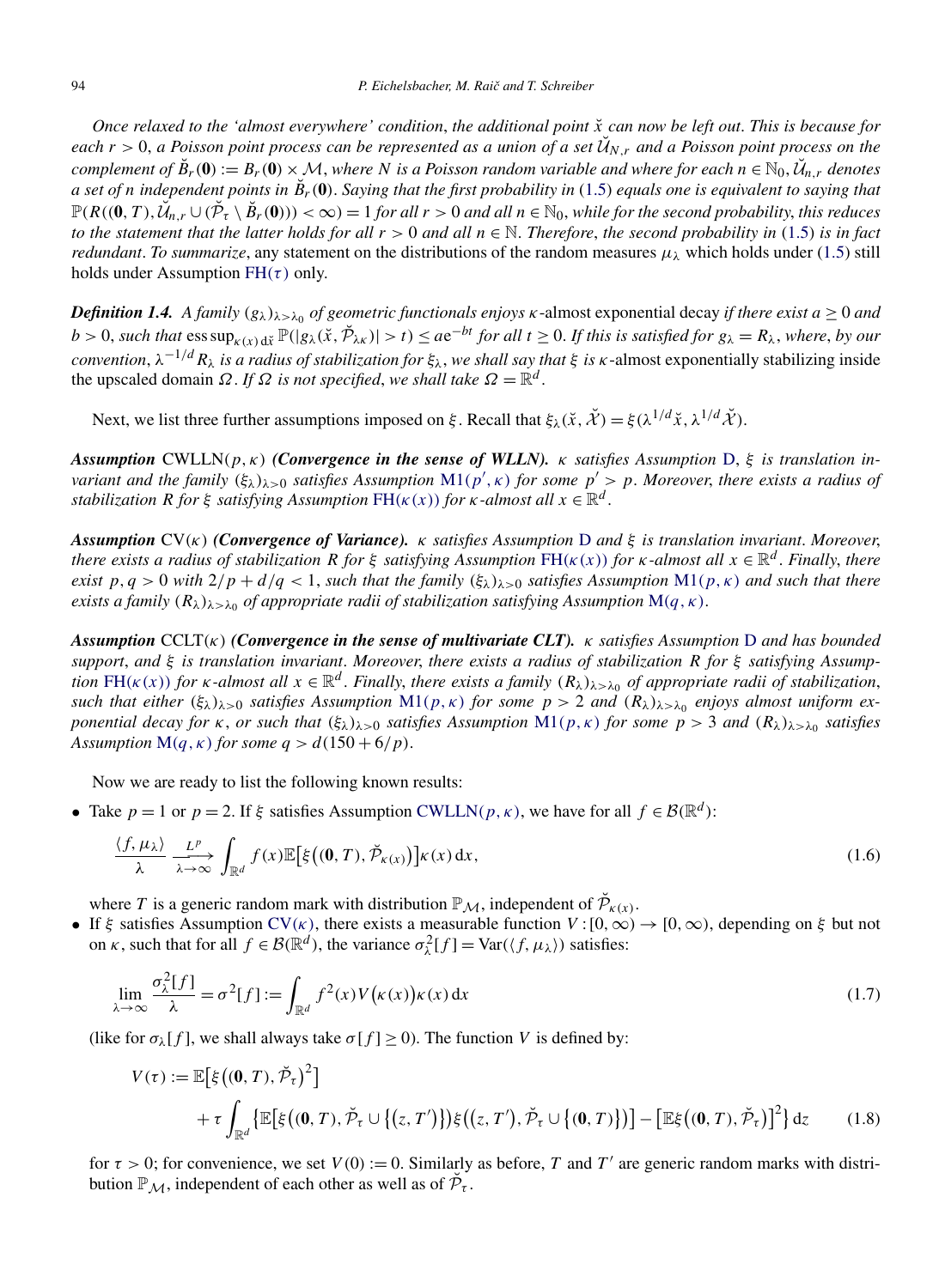<span id="page-6-0"></span>• If  $\xi$  satisfies Assumption [CCLT](#page-5-0)( $\kappa$ ), the finite-dimensional distributions of  $\lambda^{-1/2} \bar{\mu}_{\lambda}$  converge in distribution as  $\lambda \rightarrow \infty$  to those of a generalized mean-zero Gaussian field with covariance kernel

$$
(f_1, f_2) \mapsto \int_{\mathbb{R}^d} f_1(x) f_2(x) V(\kappa(x)) \kappa(x) dx.
$$
\n(1.9)

The above results capture the weak law of large numbers and the Gaussian limit behavior of the re-normalized measures  $\lambda^{-1/2} \bar{\mu}_{\lambda}$ . For a special case (special mainly with respect to test functions), which is actually a good starting point, they are all proved in [\[3\]](#page-38-0) (Theorem 2.1). For the general case (in fact, much more general that we consider), see [\[23\]](#page-39-0) (Theorems 2.1–2.3), noting that we may relax the supremum over  $\lambda \ge 1$  along with the supremum over the measure-theoretic support of  $\kappa$  stated in the conditions given ibidem to  $\limsup_{\lambda \to \infty}$  and the  $\kappa$ -essential supremum. Furthermore, we can relax *τ* -homogeneous stabilization to Assumption FH*[\(τ\)](#page-4-0)*: see Remark [1.3.](#page-4-0) The convergence of the variance [\(1.7\)](#page-5-0) and the central limit theorem are also proved in [\[25\]](#page-39-0) (Theorems 2.1 and 2.2, but see also the remarks below Theorem 2.3).

The above-mentioned central limit theorem is based on Theorems 2.3 and 2.5 of [\[30\]](#page-39-0), where also the curious condition  $q > d(150 + 6/p)$  arises from. The latter results also provide explicit univariate bounds. An extension to multivariate bounds is derived in [\[26\]](#page-39-0). Under a different set-up, a multivatiate CLT is also proved in [\[22\]](#page-39-0).

As to Theorem 2.2 of [\[23\]](#page-39-0) and its counterpart, Theorem 2.1 of [\[25\]](#page-39-0), it is worth mentioning that a factor *d* has been accidentally dropped from their statement, so that there should be  $q > dp/(p-2)$  rather than  $q > p/(p-2)$ , just like in Assumption  $CV(\kappa)$  $CV(\kappa)$ : see Lemma 5.2 of [\[23\]](#page-39-0) and Lemma 4.2 of [\[25\]](#page-39-0).

## 1.4. *Non-degeneracy of the limiting variance*

In view of [\(1.7\)](#page-5-0), it is important to distinguish between degenerate and non-degenerate limiting variance, i.e.,  $\sigma[f] = 0$ and *σ*[*f* ] *>* 0. This issue is heavily discussed in [\[3,27,28\]](#page-38-0). A further fruitful general result is derived in [\[26\]](#page-39-0). However, the verification of the conditions guaranteeing non-degeneracy given in the latter paper might be somewhat involved. Therefore, we take one step forward and establish a new criterion for the non-degeneracy, which seems to be easier to verify. Moreover, the result of [\[26\]](#page-39-0) is not supported by an example where earlier results do not apply. We here provide one: see Example [2.2.](#page-17-0)

Like the earlier result from [\[27\]](#page-39-0), Theorem 2.2 of [\[26\]](#page-39-0) is based on the *add-one cost* of the total mass functional. The *total mass functional* of a geometric functional  $\xi$  is defined by  $H(\tilde{X}) := \sum_{\tilde{x} \in \tilde{X}} \xi(\tilde{x}, \tilde{X})$ , while its add-one cost is defined by  $\Delta(\tilde{x}, \tilde{X}) := H(\tilde{X}) - H(\tilde{X} \setminus {\tilde{x}})$ , provided that  $\tilde{x} \in \tilde{X}$ . Notice that  $\Delta$  is also a geometric functional. Extending it by our convention from Section [1.2,](#page-1-0) we have  $\Delta(\tilde{x}, \tilde{X}) = H(\tilde{X} \cup {\tilde{x}}) - H(\tilde{X})$  for  $\tilde{x} \notin \tilde{X}$ . The name 'add-one cost' is due to the latter case.

In order to derive non-degeneracy, a new concept of stabilization, called *external stabilization*, is introduced in [\[26\]](#page-39-0). We here rewrite the corresponding definition for marked configurations and, in addition, introduce the concept of *basic external stabilization*.

*Definition 1.5.* Let  $\rho > 0$ . A configuration  $\tilde{X}$  is said to be basically  $\rho$ -externally stable at a point  $\tilde{x} \in \mathbb{R}^d$  with respect *to a geometric functional ξ if*

$$
\xi(\breve{z}, \breve{\mathcal{Y}} \cup \{\breve{x}\}) = \xi(\breve{z}, \breve{\mathcal{Y}} \setminus \{\breve{x}\}) \tag{1.10}
$$

*for all finite*  $\check{Y}$  *with*  $\check{Y} \cap B_{\rho}(\check{x}) = \check{X} \cap B_{\rho}(\check{x})$  *and all*  $\check{z} \in \check{Y} \setminus B_{\rho}(\check{x})$ .

*The configuration*  $\check{\mathcal{X}}$  *is said to be*  $\rho$ -externally stable *at*  $\check{\mathcal{X}}$  *with respect to*  $\xi$  *if the following three conditions hold:* first,  $\tilde{\mathcal{X}}$  is  $\rho$ -externally stable at  $\tilde{\mathcal{X}}$  with respect to  $\xi$ . Second,  $\xi$  stabilizes at  $\tilde{\mathcal{X}}$  within radius  $\rho$  with respect to  $\tilde{\mathcal{X}}$ . Third,

$$
\xi(\tilde{y}, \tilde{\mathcal{Y}} \cup \{\tilde{x}\}) - \xi(\tilde{y}, \tilde{\mathcal{Y}} \setminus \{\tilde{x}\}) = \xi(\tilde{y}, (\tilde{\mathcal{X}} \cap B_{\rho}(\tilde{x})) \cup \{\tilde{x}\}) - \xi(\tilde{y}, (\tilde{\mathcal{X}} \cap B_{\rho}(\tilde{x})) \setminus \{\tilde{x}\})
$$
(1.11)

*for all finite*  $\check{Y}$  *with*  $\check{Y} \cap B_{\rho}(\check{x}) = \check{X} \cap B_{\rho}(\check{x})$  *and all*  $\check{y} \in \check{Y} \cap B_{\rho}(\check{x})$ .

*We shall say that*  $\check{\mathcal{X}}$  *is* externally stable *at*  $\check{x}$  *with respect to*  $\xi$  *if it is*  $\rho$ *-externally stable at*  $\check{x}$  *for some finite*  $\rho$ .

*Remark 1.4.* If  $\check{\mathcal{X}}$  is  $\rho$ -externally stable at  $\check{\mathcal{x}}$  with respect to  $\xi$ , then  $\Delta$  stabilizes at  $\check{\mathcal{x}}$  within radius  $\rho$ .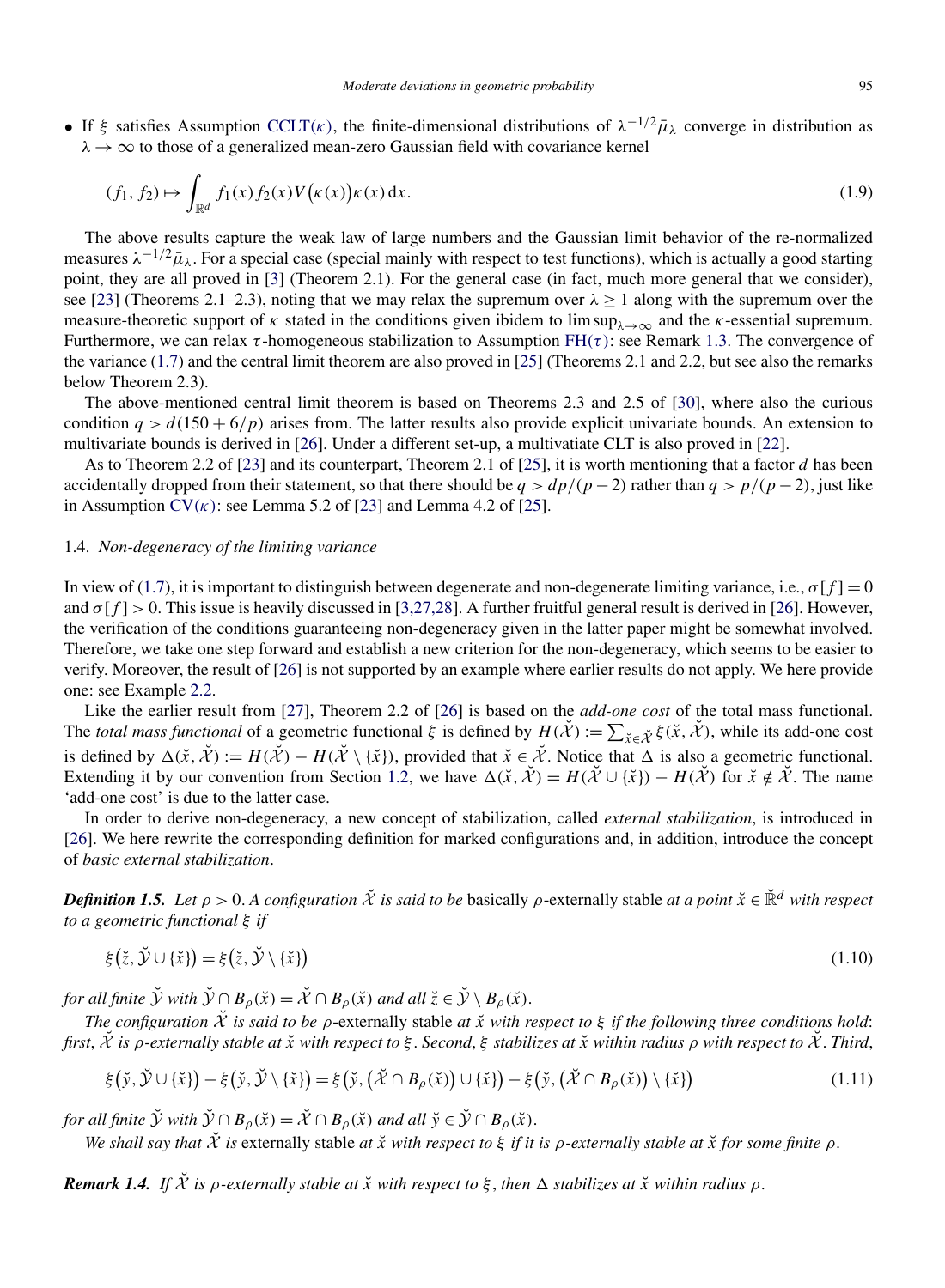<span id="page-7-0"></span>*Remark 1.5. If*  $\check{X}$  *is*  $\rho$ *-externally stable and*  $r \ge \rho$ , *then*  $\check{X}$  *is also r*-externally stable.

*Remark 1.6. If*  $\tilde{X}$  *is*  $\rho$ *-externally stable at*  $\tilde{X}$  *and*  $\tilde{Y} \cap B_0(\tilde{X}) = \tilde{X} \cap B_0(\tilde{X})$ *, then*  $\tilde{Y}$  *is also*  $\rho$ *-externally stable at*  $\tilde{X}$ *.* 

*Remark 1.7. Condition* [\(1.11\)](#page-6-0) *holds provided that*  $\xi$  *stabilizes at*  $\check{y}$  *with respect to*  $\check{\mathcal{X}}$  ∪ { $\check{\mathcal{X}}$ }  $\downarrow$  { $\check{\mathcal{X}}$ } *within radius*  $\rho - \gamma v - x \parallel$ . On the other hand, condition [\(1.10\)](#page-6-0) cannot be simply derived from the usual radius of stabilization. *Therefore it is referred to as basic external stabilization*.

In view of the preceding remark, the following construction of the external radius of stabilization is now immediate.

**Proposition 1.1.** Let  $\xi$  be a geometric functional with radius of stabilization R. Take  $\rho > 0$ ,  $\check{x} \in \mathbb{R}^d$  and a configuration  $\tilde{\mathcal{X}}$ . If  $\tilde{\mathcal{X}}$  is basically  $\rho$ -externally stable at  $\tilde{\mathcal{X}}$  with respect to  $\xi$ , it is also r-externally stable at  $\tilde{\mathcal{X}}$  with respect to  $\xi$ , *where*:

 $r := \rho + \max\{R(\check{y}, \check{\mathcal{X}} \cup {\{\check{x}\}}), R(\check{y}, \check{\mathcal{X}} \setminus {\{\check{x}\}}); \check{y} \in (\check{\mathcal{X}} \cup {\{\check{x}\}}) \cap B_{\rho}(\check{x})\}.$ 

*In particular, if*  $\check{X}$  *is basically*  $\rho$ *-externally stable at*  $\check{x}$  *with respect to*  $\xi$  *stabilizes with respect to*  $\check{X} \cup {\{\check{x}\}}$  *and*  $\tilde{\mathcal{X}} \setminus \{\tilde{x}\}$  *at all*  $\tilde{y} \in (\tilde{\mathcal{X}} \cup \{\tilde{x}\}) \cap B_0(\tilde{x})$ , then  $\tilde{\mathcal{X}}$  is externally stable at  $\tilde{x}$  with respect to  $\xi$ .

In the rest of this subsection as well as in Section [3.5,](#page-36-0) we fix a translation invariant geometric functional  $\xi$ , let *H* be the total mass functional of *ξ* and let  $\Delta$  be its add-one cost. We also recall the convention  $\xi_{\lambda}(\tilde{x}, \tilde{X}) :=$  $\xi_{\lambda}(\lambda^{1/d}x, \lambda^{1/d}\lambda)$ ; set also  $\Delta_{\lambda}(\tilde{x}, \tilde{\lambda}) := \Delta_{\lambda}(\lambda^{1/d}x, \lambda^{1/d}\lambda)$ . Let R denote a radius of stabilization for  $\xi$  and let  $\lambda^{-1/d}R_\lambda$  be a radius of stabilization for  $\xi_\lambda$ . Finally, let *T* denote a generic random mark with distribution  $\mathbb{P}_M$ , independent of all other random variables.

Now we state the version of Theorem 2.2 of [\[26\]](#page-39-0) for marked configurations. One can easily check that the proof given ibidem still carries through.

**Theorem 1.1.** *Suppose that*  $\xi$  *is translation invariant and that there exists*  $\rho > 0$ *, such that with strictly positive probability, the marked homogeneous Poisson process*  $\tilde{\mathcal{P}}_1$  *is*  $\rho$ *-externally stable at*  $(0, T)$  *and*  $\Delta((0, T),$  $\widetilde{\mathcal{P}}_1 \cap B_\rho(\mathbf{0}) \neq 0$ . *Next*, take a probability density function  $\kappa$  on  $\mathbb{R}^d$  and a function  $f \in \mathcal{B}(\mathbb{R}^d)$ , which is Lebesgue*almost everywhere continuous*. *Suppose that f κ is not Lebesgue-almost everywhere zero*. *Let X be a random variable with density κ*. *Suppose that for some s >* 2, *we have*:

$$
\limsup_{\lambda \to \infty} \mathbb{E} \Big| \sum_{\check{x} \in \check{\mathcal{P}}_{\lambda\kappa} \cup \{ (X,T) \}} f(x) \xi\big(\check{x}, \check{\mathcal{P}}_{\lambda\kappa} \cup \big\{ (X,T) \big\} \big) - \sum_{\check{x} \in \check{\mathcal{P}}_{\lambda\kappa} \setminus \{ (X,T) \}} f(x) \xi\big(\check{x}, \check{\mathcal{P}}_{\lambda\kappa} \setminus \big\{ (X,T) \big\} \big) \Big|^s < \infty. \tag{1.12}
$$

In addition, suppose either that f is an indicator function of a measurable subset of  $\mathbb{R}^d$  with vanishing boundary (i.e., *the Lebesgue measure of the boundary equals zero*) *or that for all K >* 0 *and κ-almost all x*, *we have*:

$$
\int_{B_K(0)} \mathbb{E} \left| \xi \left( \check{\mathbf{y}}, \check{\mathcal{P}}_{\kappa(x)} \cup \{ (\mathbf{0}, T) \} \right) - \xi \left( \check{\mathbf{y}}, \check{\mathcal{P}}_{\kappa(x)} \right) \right| d\check{\mathbf{y}} < \infty.
$$
\n(1.13)

*Then*  $\liminf_{\lambda \to \infty} \sigma_{\lambda}^2[f]/\lambda > 0$ .

As already mentioned, the verification of the conditions required in the preceding result might be somewhat involved. In particular, this holds for the moment conditions (1.12) and (1.13). The main goal of this subsection is to show that these conditions can be simply replaced by Assumption [CV](#page-5-0)*(κ)* introduced in Section [1.3,](#page-4-0) taking *κ* to be the uniform density on a suitable domain and restricting attention to the case  $f \equiv 1$ . Observe first that in this case, the moment condition (1.13) can be left out, while the moment condition (1.12) reduces to:

$$
\limsup_{\lambda \to \infty} \mathbb{E} \left| \Delta_{\lambda} \left( (X, T), \check{\mathcal{P}}_{\lambda \kappa} \right) \right|^{s} < \infty. \tag{1.14}
$$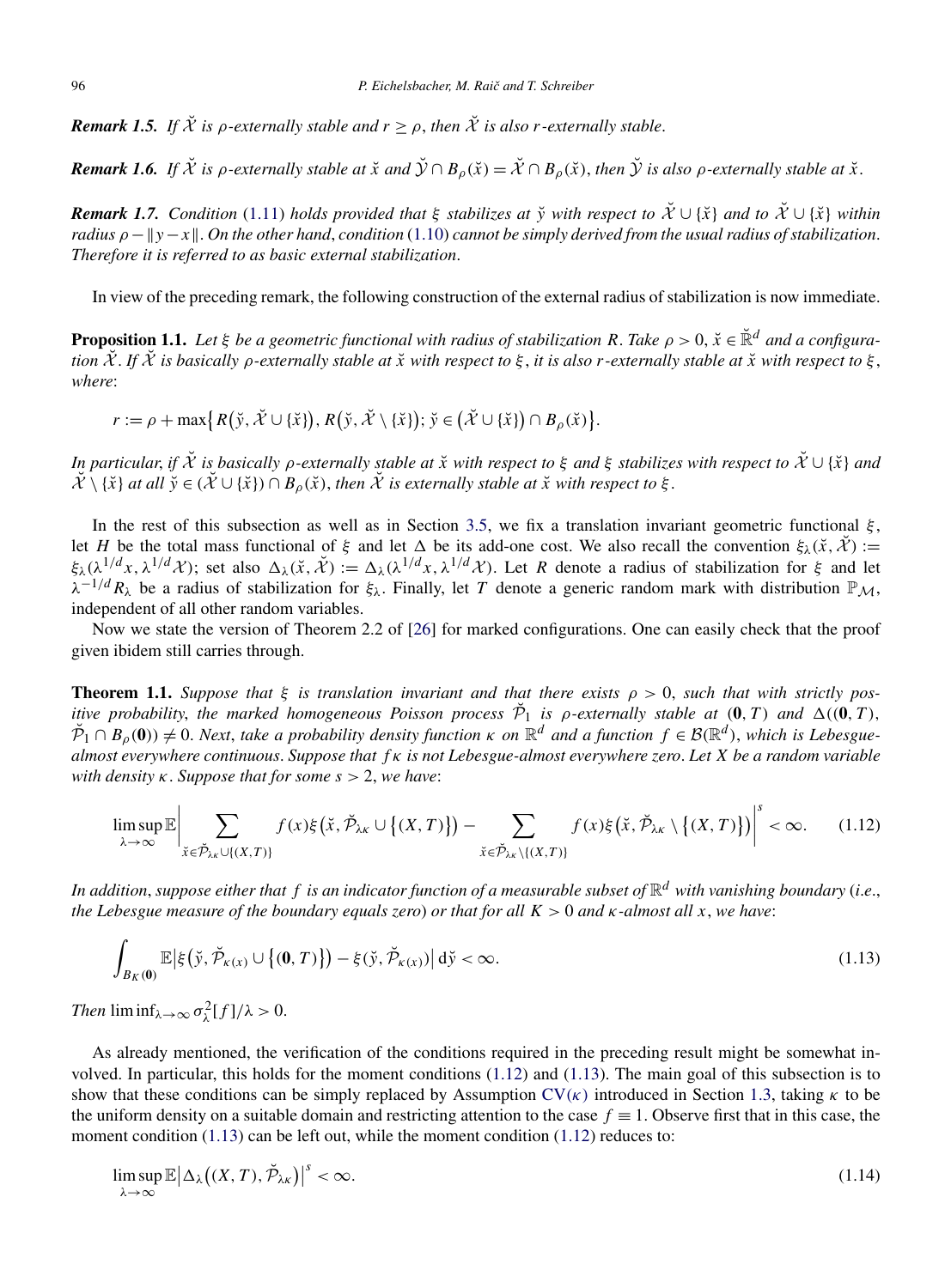<span id="page-8-0"></span>Considering only the case  $f \equiv 1$  is *not* a big restriction: under Assumption [CV](#page-5-0)( $\kappa$ ), formula [\(1.7\)](#page-5-0) allows us to derive the limiting variance from the function *V*; notice that for each  $\tau > 0$ ,  $V(\tau)$  is precisely the limiting variance for  $f \equiv 1$ , taking  $\kappa$  to be a suitable uniform density (see also Remark 1.8).

For convenience, we list two additional assumptions imposed on a family  $(g_\lambda)_{\lambda>\lambda_0}$  of geometric functionals. Below we show that they are essentially equivalent to Assumptions [M](#page-4-0) and [M1;](#page-4-0) moreover, with proper parameters and one additional assumption, they are also equivalent to Assumption [CV](#page-5-0)*(κ)*.

*Assumption* MH*(p,τ,Ω) (pth Moment with respect to Homogeneous process restricted to Ω).*

lim sup *λ*→∞ ess sup **1***(x*∈*Ω)* d*x*˘  $\mathbb{E}\left[g_{\lambda}(\breve{x}, \breve{\mathcal{P}}_{\lambda\tau} \cap \Omega)\right]^{p} < \infty.$ 

*Assumption* MH1*(p,τ,Ω) (pth Moment with respect to Homogeneous process restricted to Ω with One additional point*).  $(g_{\lambda})_{\lambda > \lambda_0}$  *satisfies Assumption* MH( $p, \tau, \Omega$ ) *and* 

lim sup *λ*→∞ ess sup **1***(x,y*∈*Ω)* d*x*˘⊗d*y*˘  $\mathbb{E}\big[g_{\lambda}\big(\breve{x},\,tilde{\mathcal{P}}_{\lambda\tau}\cap\Omega)\cup\{\breve{y}\}\big)\big|^p<\infty.$ 

**Remark 1.8.** Letting  $v := \text{vol}(\Omega)$ ,  $\Omega^* := (\tau v)^{-1/d} \Omega$ ,  $g_{\lambda^*}^*(\check{x}^*, \check{\mathcal{X}}^*) := g_{\lambda}((\tau v)^{1/d} \check{x}^*, (\tau v)^{1/d} \check{\mathcal{X}}^*)$ , where  $\lambda =$ *λ*<sup>∗</sup>/(*τv*), the family *(gλ)*<sub>λ≥λ0</sub> satisfies Assumption MH*(p,τ, Ω)* if and only if the family  $(g_{\lambda}^*)_{\lambda^* \geq \lambda_0^*}$  satisfies Assumption  $M(p, \kappa)$ , taking  $\kappa$  to be the uniform density on  $\Omega^*$  and  $\lambda_0^* := \tau v \lambda_0$ . This is true because:

$$
g_{\lambda}(\check{x}, \check{P}_{\lambda \tau} \cap \Omega) = g_{\lambda^*/(\tau \nu)}((\tau \nu)^{1/d} \check{x}^*, \check{P}_{\lambda^*/\nu} \cap (\tau \nu)^{1/d} \Omega^*) = g_{\lambda^*}^*(\check{x}^*, (\tau \nu)^{-1/d} \check{P}_{\lambda^*/\nu} \cap \Omega^*)
$$
  

$$
\stackrel{\mathcal{D}}{=} g_{\lambda^*}^*(\check{x}^*, \check{P}_{\lambda^*\tau} \cap \Omega^*) = g_{\lambda^*}^*(\check{x}^*, \check{P}_{\lambda^*\kappa}),
$$

*where*  $\ddot{x}^* := (\tau v)^{-1/d} \ddot{x}$  *and where*  $\stackrel{D}{=}$  *denotes equivalence in distribution. Similarly, the family*  $(g_\lambda)_{\lambda \geq \lambda_0}$  satisfies Assumption MH1*(p, τ, Ω)* if and only if the family  $(g_{\lambda^*}^*)_{\lambda^* \geq \lambda_0^*}$  satisfies Assumption M1*(p, κ)*. *Notice also that* the family *(ξλ)λ>*<sup>0</sup> satisfies Assumption MH*(p,τ,Ω)*, respectively Assumption MH1*(p,τ,Ω)*, if and only if it satisfies Assumption M*[\(p,κ\)](#page-4-0)*, respectively Assumption M1*[\(p,κ\)](#page-4-0)*.

*Moreover, keeping the relationship between*  $\lambda$  *and*  $\lambda^*$ ,  $\lambda^{-1/d}R_\lambda$  is a radius of stabilization for  $\xi_\lambda$  inside domain *Ω* if and only if  $(\lambda^*)^{-1/d}R_{\lambda^*}^*$  is a radius of stabilization for  $\xi_{\lambda^*}$  inside  $\Omega^*$ , *where*  $R_{\lambda^*}^*(\check{x}^*,\check{x}^*)$  :=  $R_{\lambda}((\tau v)^{1/d}\tilde{x}^*, (\tau v)^{1/d}\tilde{X}^*)$ . As a result, if the family  $(\xi_{\lambda})_{\lambda>0}$  satisfies Assumption MH1(p,  $\tau$ ,  $\Omega$ ) and if there exists a radius *R* of stabilization for *ξ* satisfying Assumption FH( $\tau$ ) and a suitable family  $(R_\lambda)_{\lambda>\lambda_0}$  of scaled radii of stabilization satisfying Assumption MH*(p,τ,Ω)*, where 2*/p* + *d/q <* 1, then *ξ* satisfies Assumption [CV](#page-5-0)*(κ)*.

As mentioned above, the main goal of this subsection is to show that the moment condition [\(1.14\)](#page-7-0) can be replaced by Assumption [CV](#page-5-0)*(κ)*. In addition, we also simplify the condition on non-vanishing . In order to do this, we state the following definition.

*Definition 1.6.* A predicate P defined on pairs  $(t, \tilde{X})$ , where  $t \in M$  and  $\tilde{X}$  is a finite configuration, is said to *hold* for notably many *pairs*  $(t, \tilde{X})$  *if there exists*  $n \in \mathbb{N}_0$  *and a*  $\mathbb{P}_M(\text{d}t) \otimes \text{d}x_1 \otimes \cdots \otimes \text{d}x_n$ *-nonnull set, such that*  $P(t, \{\breve{x}_1, \ldots, \breve{x}_n\})$  *holds for all*  $(t, \breve{x}_1, \ldots, \breve{x}_n)$  *in that set.* 

*Remark 1.9. In particular, for*  $P(t, \tilde{X})$  *to hold for notably many pairs*  $(t, \tilde{X})$ *, it suffices that*  $P(t, \varnothing)$  *holds on a*  $\mathbb{P}_\mathcal{M}(dt)$ *-nonnull set.* 

Now we are ready to formulate our result on non-degeneracy. We defer the proof to Section [3.5.](#page-36-0)

**Theorem 1.2.** Let  $\xi$  be translation invariant, let  $0 < \tau < \infty$  and suppose that there exists a radius of stabilization R *for*  $\xi$  *satisfying Assumption* FH( $\tau$ ). *Let*  $\Omega$  *be a domain with*  $0 < vol(\Omega) < \infty$  *and with*  $vol(\partial \Omega) = 0$ . *Take*  $p, q > 0$ *with*  $2/p + d/q < 1$  *and*  $\lambda_0 > 0$ *. Suppose that the family*  $(\xi_\lambda)_{\lambda > \lambda_0}$  *satisfies Assumption* MH1(*p*, *τ*, *Ω*) *and that there*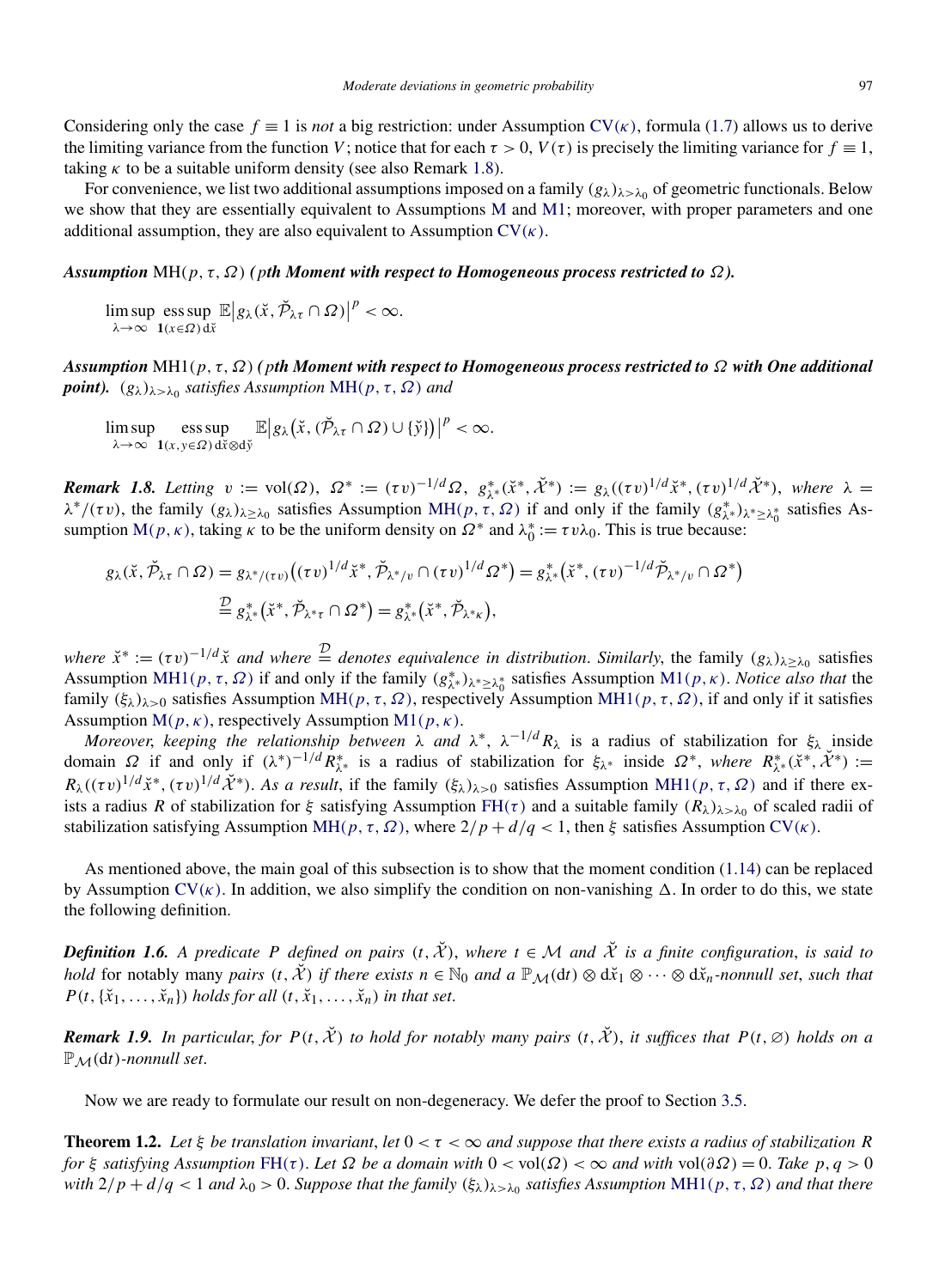<span id="page-9-0"></span>*exists a family*  $(R_\lambda)_{\lambda>\lambda_0}$  *satisfying Assumption* MH( $q, \tau, \Omega$ ), *such that for each*  $\lambda > \lambda_0$ ,  $\lambda^{-1/d}R_\lambda$  *is a radius of stabilization for*  $\xi_{\lambda}$ . *Finally, suppose that for notably many pairs*  $(t, \tilde{X})$ ,  $\Delta((0, t), \tilde{X}) \neq 0$  and  $\tilde{X}$  is externally stable *at*  $(0, t)$  *with respect to*  $\xi$ . *With V as in* [\(1.8\)](#page-5-0), *we then have*  $V(\tau) > 0$ .

#### 1.5. *Estimates on deviation probabilities*

Starting from the known results it is natural to investigate the asymptotics of *deviation probabilities* on a scale larger than that of the central limit theorem. To this end we consider a fixed test-function  $f \in \mathcal{B}(\mathbb{R}^d)$  and strive to get precise information on bounds of the relative error

$$
\frac{\mathbb{P}(\langle f, \bar{\mu}_{\lambda} \rangle \ge x)}{1 - \Phi(x/\sigma_{\lambda}[f])}, \quad \text{as well as} \quad \frac{\mathbb{P}(\langle f, \bar{\mu}_{\lambda} \rangle \le -x)}{\Phi(-x/\sigma_{\lambda}[f])}, \quad x > 0,
$$
\n(1.15)

where, as in the preceding Section [1.3,](#page-4-0)  $\sigma_{\lambda}^2[f]$  denotes the variance and where, as usual,

$$
\Phi(x) = \frac{1}{\sqrt{2\pi}} \int_{-\infty}^{x} e^{-t^2/2} dt
$$

is the distribution function of the standard normal. In particular, we are interested in conditions under which the relative error (1.15) converges to 1 uniformly in the interval  $0 \le x \le F(\lambda)$ , where  $F(\lambda)$  is a nondecreasing function such that  $F(\lambda) \to \infty$ . Of course  $F(\lambda)$  will depend not only on  $\lambda$  but also on other characteristics of our models, in particular their dimensionality. For the sake of readability, the dependence on other quantities is suppressed in all of our notation.

Since we will refine the cumulant expansion method of [\[3\]](#page-38-0) to establish more precise rates of growth on the cumulants, in both their scale parameter and their order, we will be able to apply a powerful and general lemma on deviation probabilities due to Rudzkis, Saulis and Statulevičius [[32\]](#page-39-0), whose version specialized for our purposes is stated as Lemma [3.8](#page-30-0) in the sequel for the convenience of the reader.

Before formulating the results, we list the following two key assumptions imposed on a family  $(g_\lambda)_{\lambda \geq \lambda_0}$  of geometric functionals:

*Assumption* MGP $(\alpha, \kappa)$ ,  $\alpha \ge 0$  (Moment Growth with additional Points). There exist  $A \ge 0$  and  $q > 0$ , such that for  $all \lambda \geq \lambda_0$ , *all*  $k \in \mathbb{N}$  *and all*  $r \leq qk$ ,

$$
\underset{\kappa(x_1) \, d\check{x}_1 \otimes \cdots \otimes \kappa(x_r) \, d\check{x}_r}{\text{ess sup}} \mathbb{E} \big| g_{\lambda} \big( \check{x}_1, \check{\mathcal{P}}_{\lambda \kappa} \cup \{x_1, \ldots, x_r\} \big) \big|^k \kappa(x_1) \, d\check{x}_1 \leq A^k (k!)^{\alpha} \tag{1.16}
$$

(*recall that* ess sup<sub> $f(x)$ dx</sub>  $g(x)$  *denotes the essential supremum of*  $g$  *with respect to the Lebesgue measure restricted to the set*  $\{x; f(x) > 0\}$ .

*Assumption* MGI( $\alpha, \kappa$ ),  $\alpha \ge 0$  (Moment Growth with respect to Integral). There exists  $A \ge 0$ , such that for all  $λ ≥ λ_0$  *and all*  $k ∈ ℕ$ ,

$$
\int_{\mathbb{R}^d} \mathbb{E} \left| g_{\lambda}(\check{x}, \check{\mathcal{P}}_{\lambda \kappa}) \right|^k \kappa(x) \, \mathrm{d}\check{x} \leq A^k(k!)^{\alpha}.
$$
\n(1.17)

*Remark 1.10. Clearly*, *Assumption* MGI*(α,κ) is weaker than Assumption* MGP*(α,κ)*.

*Remark 1.11.* If there exists a family  $(R_\lambda)_{\lambda \geq \lambda_0}$  according to our convention from Section [1.2,](#page-1-0) satisfying Assump*tion*  $MGI(\alpha, \kappa)$  *for some*  $\alpha \geq 0$ *, then*  $\xi$  *is almost surely stabilizing with respect to*  $\mathcal{P}_{\lambda\kappa}$  *for all*  $\lambda \geq \lambda_0$ *. As a result, the random measures μλ are almost surely defined*.

It is worth to point out two special cases. First, observe that if the functionals  $|g_\lambda|$  are uniformly bounded, then the corresponding family satisfies Assumptions MGP(0*, k)* and MGI(0*, k)*. When this is true for  $g_{\lambda} = R_{\lambda}$ , we shall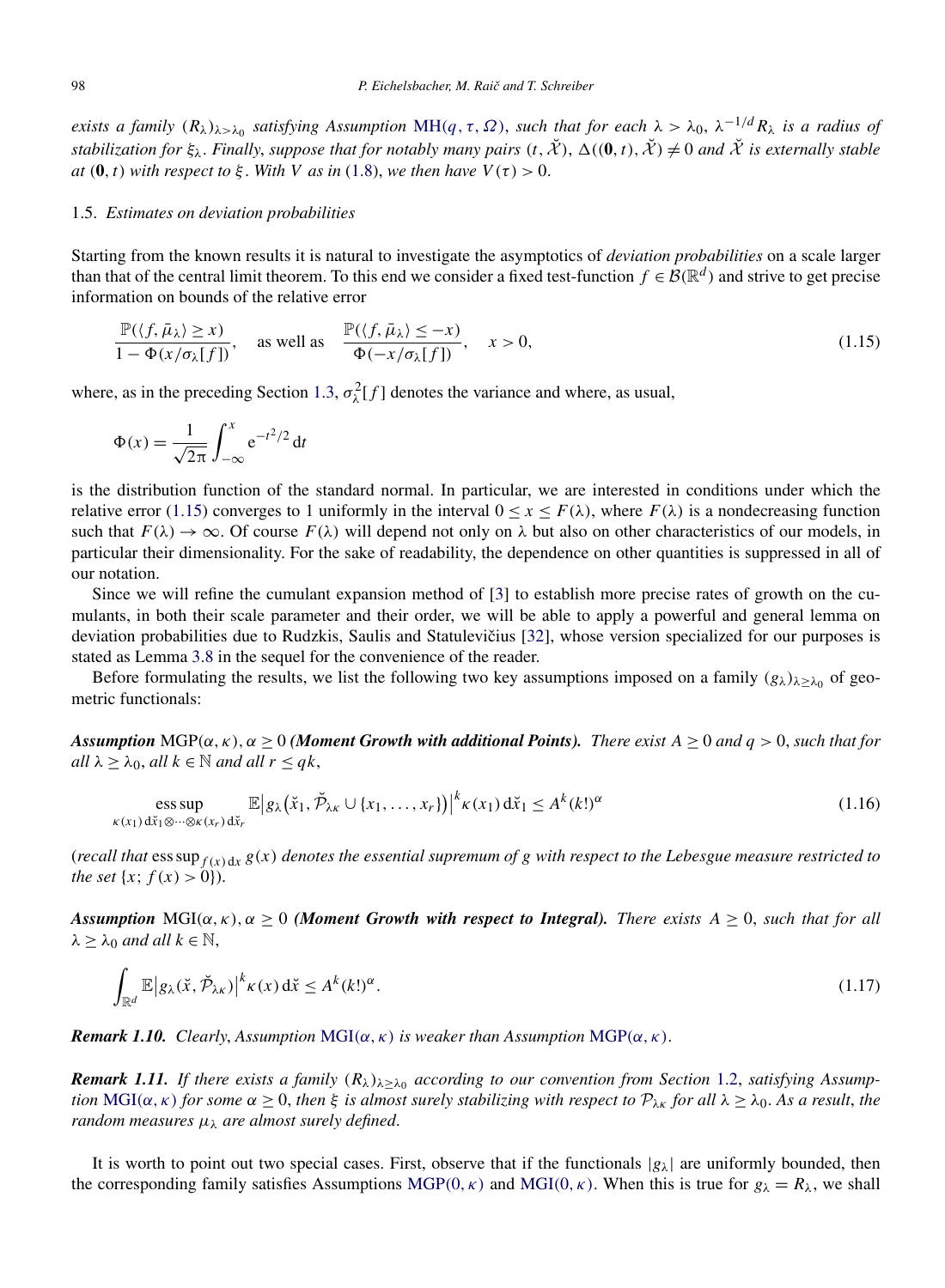<span id="page-10-0"></span>say that *ξ* is *uniformly stabilizing inside the upscaled domain Ω*. The second special case is when the family enjoys  $\kappa$ -almost exponential decay (Definition [1.4\)](#page-5-0). In this case, we can estimate:

$$
\mathbb{E}\left|g_{\lambda}(\check{x},\check{\mathcal{P}}_{\lambda\kappa})\right|^{k}=\int_{0}^{\infty}kt^{k-1}\mathbb{P}\left(\left|g_{\lambda}(\check{x},\check{\mathcal{P}}_{\lambda\kappa})\right|>t\right)dt\leq\frac{ak!}{b^{k}}.\tag{1.18}
$$

As a result, the family  $(g_{\lambda})_{\lambda \geq \lambda_0}$  satisfies Assumption [MGI](#page-9-0)(1,  $\kappa$ ).

Now we state our central assumption, which is imposed on and will be used exclusively for *ξ* :

*Assumption*  $G(y, κ)$  *(General conditions for our main results). κ satisfies Assumption* [D](#page-4-0) *and there exist*  $α, β > 0$ , *λ*<sup>0</sup> *>* 0 *and a family (Rλ)λ*<sup>≥</sup>*λ*<sup>0</sup> *according to our convention from Section* [1.2,](#page-1-0) *satisfying Assumption* MGI*[\(β,κ\)](#page-9-0) along with at least one of the following two conditions fulfilled*:

- $(\xi_{\lambda})_{\lambda > \lambda_0}$  *satisfies Assumption* MGI( $\alpha, \kappa$ ) *and*  $1 + \alpha + \beta d = \gamma$ .
- $(ξ<sub>λ</sub>)<sub>λ>λ<sub>0</sub></sub>$  *satisfies Assumption* MGP( $α, κ$ ) *and* max{ $α, 1$ } +  $βd = γ$ .

The following result concerns deviation probabilities.

**Theorem 1.3.** *Suppose that*  $\xi$  *satisfies Assumption* G(*γ, κ) and take*  $f \in \mathcal{B}(\mathbb{R}^d)$ *. Let*  $\sigma_{-}[f] := \liminf_{\lambda \to \infty} \lambda^{-1/2} \times$ *σ* $λ$ [*f*].

(1) Suppose that, in addition,  $\sigma_{-}[f] > 0$ . Then, for all  $\lambda \geq \lambda_1$  and  $0 \leq x \leq C_1 \sigma_{-}[f] \lambda^{(1+\gamma)/(1+2\gamma)}$ , we have:

$$
\left|\log\frac{\mathbb{P}(\langle f,\bar{\mu}_{\lambda}\rangle\geq x)}{1-\Phi(x/\sigma_{\lambda}[f])}\right|\leq C_{2}\left(\frac{1}{\lambda^{1/(2+4\gamma)}}+\frac{x^{3}}{\lambda^{(2+3\gamma)/(1+2\gamma)}\sigma_{-}^{3}[f]}\right),\tag{1.19}
$$

$$
\left|\log\frac{\mathbb{P}(\langle f,\bar{\mu}_{\lambda}\rangle\leq-x)}{\Phi(-x/\sigma_{\lambda}[f])}\right|\leq C_{2}\left(\frac{1}{\lambda^{1/(2+4\gamma)}}+\frac{x^{3}}{\lambda^{(2+3\gamma)/(1+2\gamma)}\sigma_{-}^{3}[f]}\right),\tag{1.20}
$$

*where*  $\lambda_1$  *only depends on*  $f$ ,  $\kappa$ ,  $\xi$  *and*  $R$ , *whereas*  $C_1$  *and*  $C_2$  *only depend on the* ratio  $||f||_{\infty}/\sigma$ −[*f*] *along with κ*, *ξ and R*.

(2) *Suppose that*  $0 < \sigma_{\lambda}[f] \le C_3 \lambda^{1/2}$ *. Then, for all*  $x \ge 0$ *, we have:* 

$$
\mathbb{P}(\pm\langle f,\bar{\mu}_{\lambda}\rangle\geq x)\leq \exp\biggl(-\min\biggl\{C_4\frac{x^2}{\sigma_{\lambda}^2[f]},C_5x^{1/(1+\gamma)},C_6\biggl(\frac{x^3}{\lambda}\biggr)^{1/(2+\gamma)}\biggr\}\biggr),\tag{1.21}
$$

*where*  $C_3 - C_6$  *only depend on*  $f, \kappa, \xi$  *and*  $R$ .

*Remark 1.12. The second part of the theorem above is especially useful for degenerate cases*, *i*.*e*., *σ*[*f* ] = 0. *As an example*, *one can consider the total number of edges in the Voronoi graph*: *see Section* 8.2 *of* [\[27\]](#page-39-0).

*Remark 1.13. In particular*, *under Assumption* G*(γ,κ) and provided that σ*−[*f* ] *>* 0, *Theorem* 1.3 *provides a central limit theorem*. *Comparing to Assumption* [CCLT](#page-5-0)*(κ)*, *none of them implies the others*. *Assumption* G*(γ,κ) roughly include much stronger moments conditions*, *but do not require boundedness of the support of κ*. *Similarly*, *to the best of our knowledge*, *none of the existing central limit theorems has been proved under conditions weaker than Assumption* G*(γ,κ)*. *Thus*, *Theorem* 1.3 *also adds to existing CLT's*.

*Remark 1.14. At least in certain cases*, *there appears scope for improvement*. *Some related results indicate that if ξ satisfies Assumption* [MGI](#page-9-0)*(*0*,κ) and R satisfies Assumption* [MGP](#page-9-0)*(*0*,κ)* (*i*.*e*., *both are almost surely uniformly bounded*), *Theorem* 1.3 *should actually hold for*  $\gamma = 0$  (*full range large deviation principles, see next subsection*) *rather than γ* = 1. *Results leading to full range large deviation principles are derived in* [\[14\]](#page-39-0) *for sums of locally dependent random variables* (*provided that the random variables as well as the vertex degrees in the dependence graph are uniformly bounded*), *in* [\[16\]](#page-39-0) *for germ–grain models and in* [\[17\]](#page-39-0) *for a more general case*, *where germs are affine subspaces instead of points*. *Notice that in the latter case*, *the corresponding geometric functional is even not*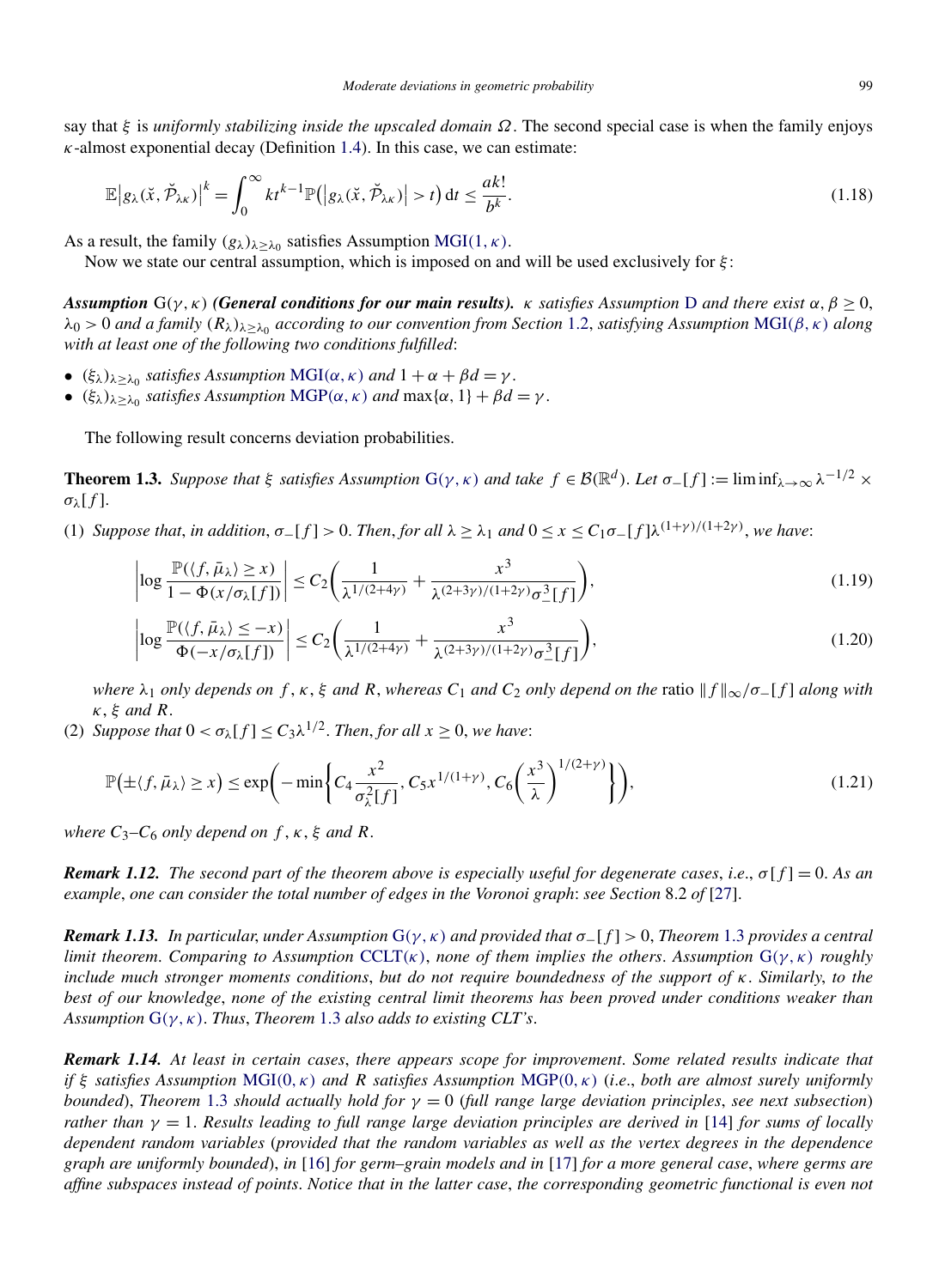<span id="page-11-0"></span>*stabilizing in the sense of the present paper*. *However*, *it is uniformly stabilizing if we replace balls by direct sums of (d* − *k)-dimensional balls and k-dimensional subspaces*. *This is due to different behavior of the variance*.

*Indeed, clever modification and application of Lemma* 1 *of* [\[14\]](#page-39-0) *might relax the expression* max{ $\alpha$ , 1} +  $\beta$ *d in Assumption*  $G(\gamma, \kappa)$  *to some continuous function*  $\psi(\alpha, \beta)$  *with*  $\psi(0, 0) = 0$  *and*  $\lim_{\alpha, \beta \to \infty} (\alpha + \beta d - \psi(\alpha, \beta)) = 0$ . *Details may appear in forthcoming work*.

## 1.6. *Moderate deviation principles*

It is natural to investigate the asymptotics of  $(\bar{\mu}_{\lambda})_{\lambda}$  on intermediate scales between those appearing in Gaussian and law of large numbers behavior. This leads us to moderate deviation principles (MDPs). In this paper we are able to deduce moderate deviation principles from Theorem [1.3](#page-10-0) for a typically *partial* intermediate regime for stabilizing *ξ* (for the full scale, we have to assume  $\alpha = \beta = 0$ ; see Theorem 1.4 below for a formal statement). We remark that in [\[1\]](#page-38-0), moderate deviation principles were obtained for an essentially smaller set of examples, including the prototypical random sequential packing and some spatial birth-and-growth models as well as for empirical functionals of nearest neighbor graphs, but they were obtained on *every* intermediate scale.

We say that a family of probability measures  $(v_\lambda)_\lambda$  on T, which is a measurable as well as a topological space, obeys a large deviation principle (LDP) with speed  $a_\lambda$  and good rate function  $I(\cdot): \mathcal{T} \to [0, \infty]$  as  $\lambda \to \lambda_0$  if

- *I* is lower semi-continuous and has compact level sets  $N_L := \{x \in \mathcal{T} : I(x) \leq L\}$ , for every  $L \in [0, \infty)$ .
- For every measurable set  $\Gamma$ , we have:

$$
-\inf_{x \in \overset{\circ}{\Gamma}} I(x) \le \liminf_{\lambda \to \lambda_0} \frac{1}{a_{\lambda}} \log \nu_{\lambda}(\Gamma) \le \limsup_{\lambda \to \lambda_0} \frac{1}{a_{\lambda}} \log \nu_{\lambda}(\Gamma) \le -\inf_{x \in \overline{\Gamma}} I(x),\tag{1.22}
$$

where  $\int_{0}^{\infty}$  denotes the topological interior of *Γ* and  $\overline{T}$  denotes its closure.

Notice that we do not assume that the measures are Borel. In other words, open sets are not necessarily measurable.

Similarly we will say that a family of  $\mathcal{T}$ -valued random variables  $(Y_\lambda)$ <sub> $\lambda$ </sub> obeys a large deviation principle with speed  $a_{\lambda}$  and good rate function  $I(\cdot): \mathcal{T} \to [0, \infty]$  if the sequence of their distributions does. Formally a moderate deviation principle is nothing but an LDP. However, we will speak about a moderate deviation principle for a sequence of random variables whenever the scaling of the corresponding random variables is between that of an ordinary Law of Large Numbers and that of a Central Limit Theorem.

Take  $\gamma \ge 0$  (arising from Assumption  $G(\gamma, \kappa)$ ) and consider  $\lambda \in (0, \infty)$ ,  $\lambda \to \infty$ . Let  $(a_{\lambda})_{\lambda > 0}$  be such that

$$
\lim_{\lambda \to \infty} a_{\lambda} = \infty \quad \text{and} \quad \lim_{\lambda \to \infty} \frac{a_{\lambda}}{\lambda^{1/(2+4\gamma)}} = 0.
$$
\n(1.23)

Under these assumptions, we first state the following MDP for  $\bar{\mu}_{\lambda}$ :

**Theorem 1.4.** *Suppose that*  $\xi$  *satisfies Assumptions*  $G(\gamma, \kappa)$  *and*  $CV(\kappa)$  $CV(\kappa)$ *, and take*  $f \in \mathcal{B}(\mathbb{R}^d)$ *. Then, for each*  $(a_\lambda)_{\lambda>0}$ *satifying* (1.23), *the family of random variables*  $(a_\lambda^{-1}\lambda^{-1/2}\langle f,\bar{\mu}_\lambda\rangle)_{\lambda}$  *satisfies on*  $\mathbb R$  *the moderate deviation principle* with speed  $a_\lambda^2$  and good rate function

$$
I_f(t) := \frac{t^2}{2\sigma^2[f]},
$$
\n(1.24)

*where σ is as in* [\(1.7\)](#page-5-0) *and where possible division by zero is handled according to our convention at the end of Section* [1.2.](#page-1-0)

The next result is a MDP on the level of *measures*. Denote by Meas $(\mathbb{R}^d)$  the real vector space of finite signed measures on  $\mathbb{R}^d$ . Equip Meas $(\mathbb{R}^d)$  with the *τ*-*topology* generated by the sets:

$$
U_{f,x,\delta} := \left\{ \nu \in \text{Meas}\big(\mathbb{R}^d\big); \, \left| \langle f, \nu \rangle - x \right| < \delta \right\},\
$$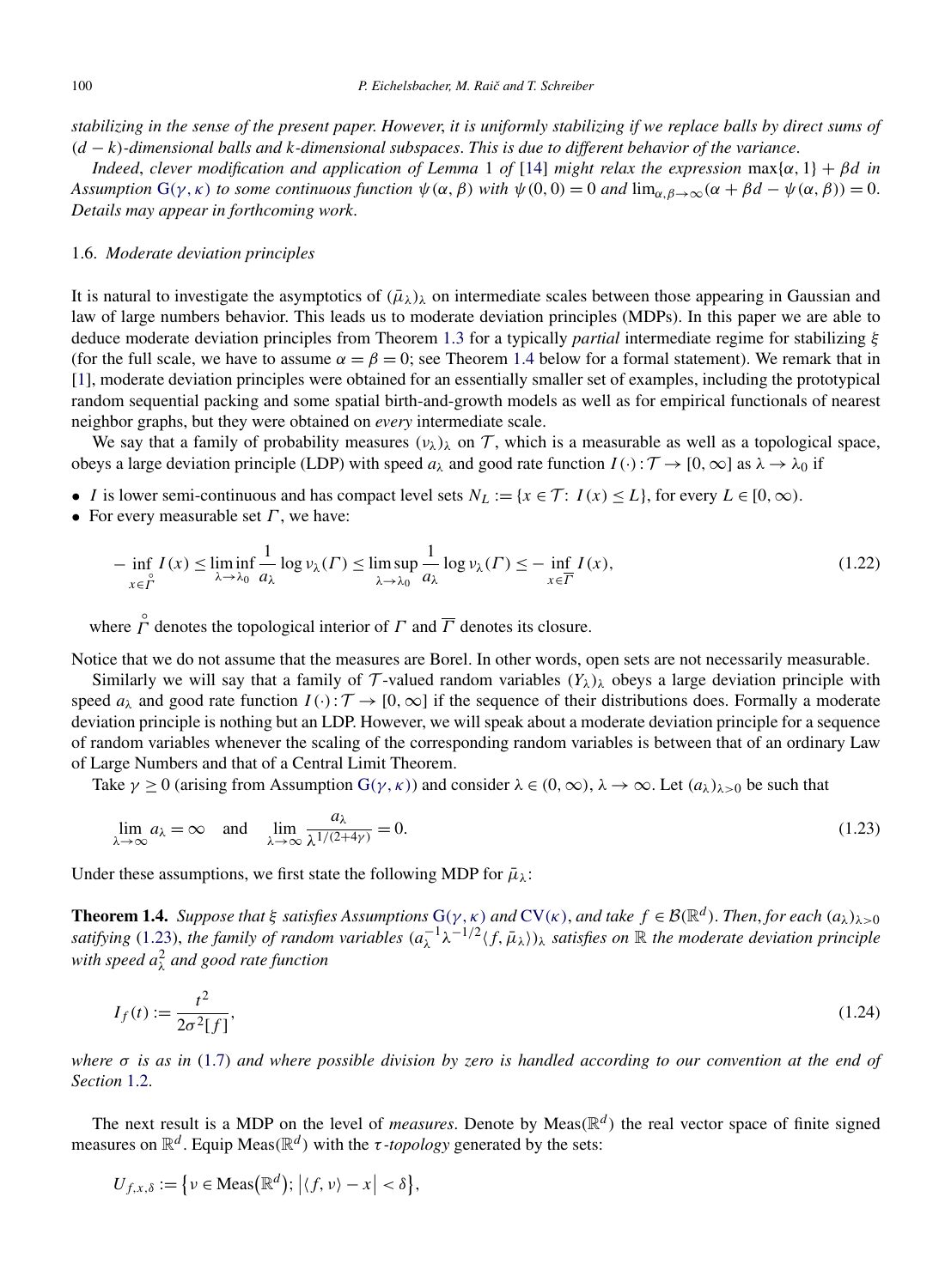<span id="page-12-0"></span>where  $f \in \mathcal{B}(\mathbb{R}^d)$ ,  $x \in \mathbb{R}$  and  $\delta > 0$ . It is well known that since the collection of linear functionals  $\{v \mapsto \langle f, v \rangle; f \in \mathbb{R}^d\}$  $B(\mathbb{R}^d)$  is separating in Meas $(\mathbb{R}^d)$ , this topology makes Meas $(\mathbb{R}^d)$  into a locally convex, Hausdorff topological vector space, whose topological dual is the preceding collection, hereafter identified with  $\mathcal{B}(\mathbb{R}^d)$ . With this notation we establish the following *measure-level* MDP for  $\bar{\mu}_{\lambda}$ :

**Theorem 1.5.** *Suppose that*  $\xi$  *satisfies Assumptions*  $G(\gamma, \kappa)$  *and*  $CV(\kappa)$  $CV(\kappa)$ *. Then for any family*  $(a_\lambda)_{\lambda>0}$  *satisfying* [\(1.23\)](#page-11-0), the family  $(a_{\lambda}^{-1}\lambda^{-1/2}\bar{\mu}_{\lambda})_{\lambda}$  satisfies the MDP on Meas( $\mathbb{R}^d$ ), endowed with the  $\tau$ -topology, with speed  $a_{\lambda}^2$  and *the convex*, *good rate function given by*

$$
I(v) := \frac{1}{2}\sigma^2 \left[ \frac{\mathrm{d}v}{V(\kappa(x))\kappa(x)\,\mathrm{d}x} \right] \tag{1.25}
$$

*if*  $v \in \text{Meas}(\mathbb{R}^d)$  *is absolutely continuous with respect to*  $V(\kappa(x))\kappa(x) dx$ , *and by*  $I(v) := +\infty$  *otherwise*. Again,  $\sigma$  *is as in* [\(1.7\)](#page-5-0).

*Remark 1.15. Theorem* 1.5 *provides a MDP with respect to the τ -topology*, *which is based on* measurable *bounded test functions*. *Therefore*, *this result has a stronger nature than the corresponding Theorem* 2.2 *of* [\[1\]](#page-38-0), *which is stated in the weak topology*, *based on* continuous *bounded test functions*.

## **2. Applications**

We here provide three groups of applications of our deviation bounds and moderate deviation principles: models related to random sequential packing, functionals related to *k* nearest neighbors and sphere of influence graphs. These applications have been considered in detail in the context of central limit theorems [\[3,27,30\]](#page-38-0) and in the context of laws of large numbers in [\[28,29\]](#page-39-0). In the context of moderate deviation principles, packing and nearest neighbors were considered in [\[1\]](#page-38-0). For all groups of applications, we establish results of a relatively universal nature: to the best of our knowledge, they are more general than those stated in the literature. We show where our large deviation results improve and generalize over [\[1\]](#page-38-0).

To set up the framework under which our results are stated, we here introduce a new concept, which we shall call *confinement*. Similarly as in stabilization, the idea is that the value of a functional at  $\check{x}$  depends only on some 'neighborhood' of *x*˘. The concept of stabilization is based on metric neighborhoods, while the concept of confinement is entirely based on sets. In precise terms, it goes as follows.

*Definition 2.1.* Let *h be a set-valued geometric functional, such that*  $h(\check{x}, \check{X}) \subseteq \check{X}$  *for all*  $\check{X}$  *and all*  $\check{x} \in \check{X}$ *. A geometric functional*  $\xi$  *is* confined to *h if*  $\xi(\tilde{x}, \tilde{X}) = \xi(\tilde{x}, h(\tilde{x}, \tilde{X}))$  *for all*  $\tilde{X}$  *and all*  $\tilde{x} \in \tilde{X}$ .

*Remark 2.1. Let ξ be confined to h*. *Then any radius of stabilization for h is also a radius of stabilization for ξ* . *Similarly*, *if* <sup>X</sup>˘ *is basically <sup>ρ</sup>-externally stable at <sup>x</sup>*˘ *with respect to <sup>h</sup>*, *it is also basically <sup>ρ</sup>-externally stable at <sup>x</sup>*˘ *with respect to ξ* .

*Remark 2.2. Let*  $h_1$  *and*  $h_2$  *are set-valued geometric functionals, such that*  $h_1(\tilde{x}, \tilde{X}) \subseteq h_2(\tilde{x}, \tilde{X}) \subseteq \tilde{X}$  *for all relevant*  $\check{x}$  and  $\check{X}$ . Suppose that  $h_1$  is stable in the sense that  $h_1(\check{x}, \check{Y}) = h_1(\check{x}, \check{X})$  if  $h_1(\check{x}, \check{X}) \subseteq \check{Y} \subseteq \check{X}$ . Then any geometric *functional confined to*  $h_1$  *is also confined to*  $h_2$ *.* 

Now we are ready to focus on each group of applications separately.

## 2.1. *Random sequential packing and related models*

The following prototypical random sequential packing/adsorption (RSA) model arises in diverse disciplines, including physical, chemical, and biological processes. See [\[28\]](#page-39-0) for a discussion of the many applications, the many references, and also a discussion of previous mathematical analysis. In one dimension, this model is often referred to as the Rényi car parking model [\[31\]](#page-39-0).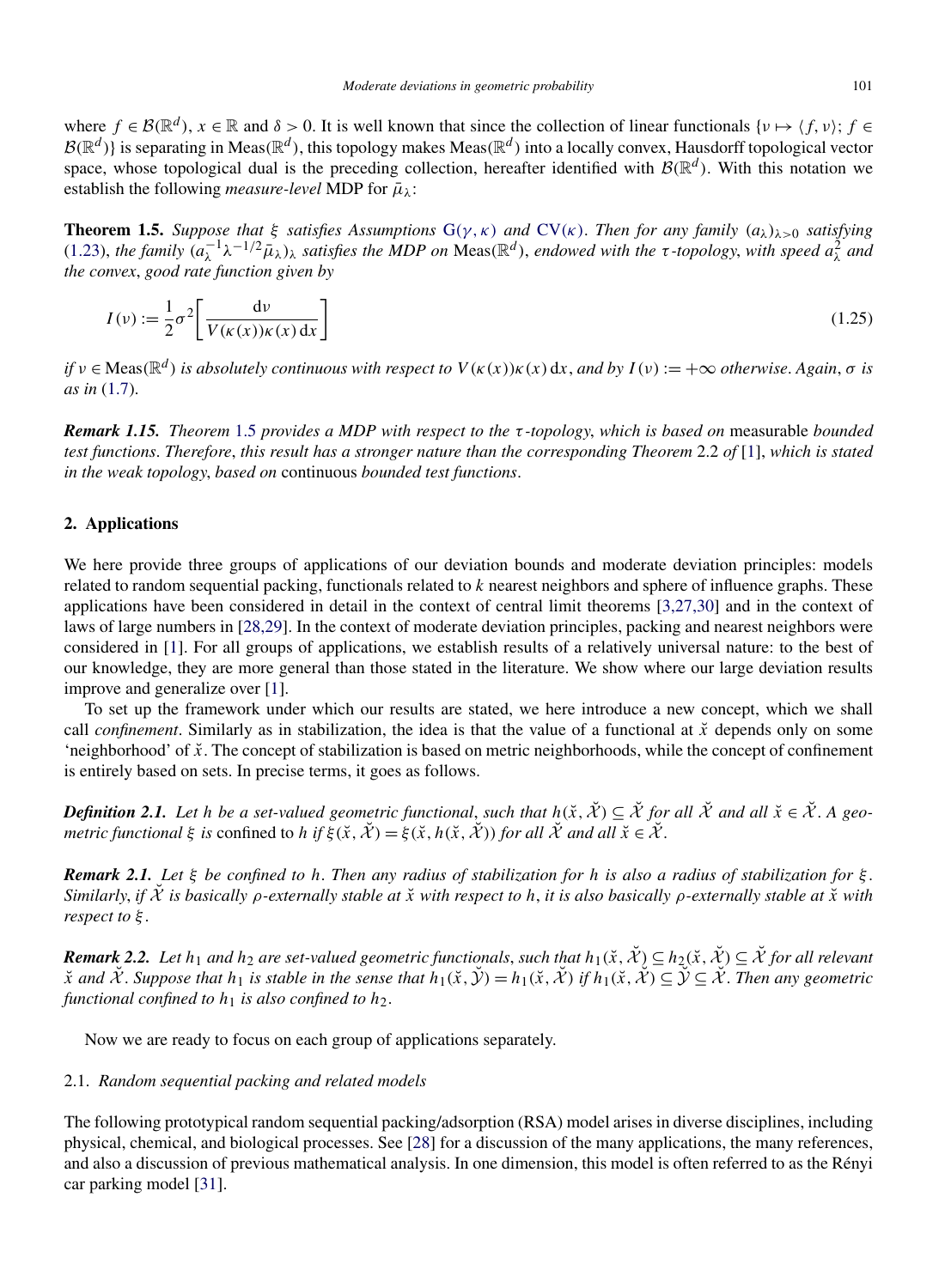<span id="page-13-0"></span>Consider a finite set  $X \subset \mathbb{R}^d$  and to each  $x \in \mathcal{X}$  attach a ball with some fixed diameter  $\rho$  centered at *x*. Moreover, to all points in  $\mathcal X$  attach i.i.d. uniform time marks taking values in some finite time interval, say, [0, 1]. This establishes a *chronological* order on the points of X. As usual, denote by  $\tilde{X}$  the configuration of points of X along with their time marks. Declare the first point in the chronological ordering *accepted* and proceed recursively, each time accepting the next point if the ball it carries does not overlap the previously accepted (packed) balls and rejecting it otherwise. The functional  $\xi(\tilde{x}, \tilde{X})$  is defined to be 1 if the ball centered at x has been accepted and 0 otherwise. This defines the prototypical random sequential packing/adsorption (RSA) process.

One can also consider infinite periods of packing, i.e., input point processes on  $\mathbb{R}^d = \mathbb{R}^d \times [0, \infty)$ . Take a Poisson point process with density  $\kappa(x) dx \otimes dt$ , where  $\kappa$  is a probability density function with bounded support. Then, clearly, only finitely many points can be accepted, so that all points that appear after a certain time are rejected. Moreover, almost surely, there is actually no more available space for packing. This is called *jamming*: see [\[20\]](#page-39-0). This setting allows to define the random measures  $\mu_{\lambda}$  in just the same way as in [\(1.4\)](#page-3-0), although the measure on the mark space is infinite. However, the latter fact prevents us from applying our results directly. Although one might use truncation of time, jamming will not be considered in this paper.

The RSA model can be extended in numerous other ways: see [\[25,28\]](#page-39-0). In particular, the decision whether to accept or reject a particle can depend on additional characteristics attached to the particle (e.g., mass), it can depend on time (in particular, after a certain time, a particle may be desorbed) and it can even be random. As an example, we consider the *spatial birth–growth model*: the balls attached to subsequent independently time-marked points, i.e., particles, are allowed to have their initial radii bounded random i.i.d. rather than fixed. Moreover, at the moment of its birth each particle begins to *grow* radially with constant speed *v* until it hits another particle or reaches a certain maximal admissible size  $\rho$  – in both these cases it stops growing. In analogy to the basic RSA, a particle is accepted if it does not overlap any previously accepted one and is rejected otherwise.

The mark of a point now consists of the time stamp plus the initial radius of the corresponding ball. The functional of interest is again given by  $\xi(\tilde{x}, \tilde{X}) = 1$  if the particle centered at x has been accepted and 0 otherwise. This model, going also under the name of the *Johnson–Mehl growth process* in the particular case where the initial radii are 0, has attracted a lot of interest in the literature, see [\[3,28\]](#page-38-0) and the references therein.

Let  $\tilde{\mathcal{X}}$  be a configuration of marked particles, where a random mark consists of a pair  $(t, s)$ , where t is the time stamp and where *s* is some additional feature of the point. As suggested in [\[28\]](#page-39-0), consider an oriented graph with vertex set  $\tilde{\mathcal{X}}$ , where an edge from  $\tilde{x}$  to  $\tilde{y}$  exists if the particle x has arrived before y and if  $||x - y|| \le \rho$ . Given  $\tilde{x} \in \tilde{\mathcal{X}}$ , denote by  $\check{A}^{\text{in}}_{\rho}(\check{x}, \check{x})$  the set of all particles in  $\check{x}$  from which  $\check{x}$  can be reached by a directed path in this graph, along with  $\check{x}$ itself.

Some thought shows that the functional *ξ* considered in the basic RSA model as well as in the spatial birth–growth model is confined to the functional  $\tilde{A}^{in}_{\rho}$  according to Definition [2.1.](#page-12-0) Moreover, this is true for all examples considered in [\[28\]](#page-39-0): the key point is that particles are only influenced by the configuration at their arrival, but not by the particles arriving later.

Now let  $\xi$  be any geometric functional confined to  $\check{A}_{\rho}^{in}$ . Denoting  $D(\check{x}, \check{\mathcal{X}}) := \sup\{\Vert y - x \Vert\}; y \in \mathcal{X}\}\)$ , observe that the functional:

$$
R(\check{x}, \check{\mathcal{X}}) := D(\check{x}, \check{A}^{\text{in}}_{\rho}(\check{x}, \check{\mathcal{X}})) + \rho
$$

is a radius of stabilization for  $\tilde{A}_{\rho}^{in}$  and, according to Remark [2.1,](#page-12-0) also for  $\xi$ . Moreover, letting  $R_{\lambda}(\tilde{x}, \tilde{X}) :=$  $R(\lambda^{1/d}\tilde{x}, \lambda^{1/d}\tilde{X})$ , observe that  $\lambda^{-1/d}R_{\lambda}$  is a radius of stabilization for  $\xi_{\lambda}$ .

Now let  $\tilde{\mathcal{P}}_f$  be a marked Poisson process with bounded intensity f; for the random marks (i.e., the probability measure  $\mathbb{P}_M$ ), assume that the time stamp is continuously distributed (without loss of generality, we may then assume that it is uniform over [0*,* 1]). Percolation estimates (Section 4 of [\[28\]](#page-39-0)) then yield the bound:

$$
\mathbb{P}\big(D\big(\breve{x},\breve{A}^{\text{in}}_{\rho}(\breve{x},\breve{\mathcal{P}}_f)\big)\geq t\big)\leq a\mathrm{e}^{-bt}\tag{2.1}
$$

for all  $\check{x} \in \check{\mathbb{R}}^d$  and all  $t \ge 0$ , where the constants  $a \ge 0$  and  $b > 0$  depend only on  $||f||$  and  $\rho$ . As a result,  $\xi$  is  $\kappa$ -almost exponentially stabilizing for any bounded density *κ*.

This puts us into the position to formulate the following result: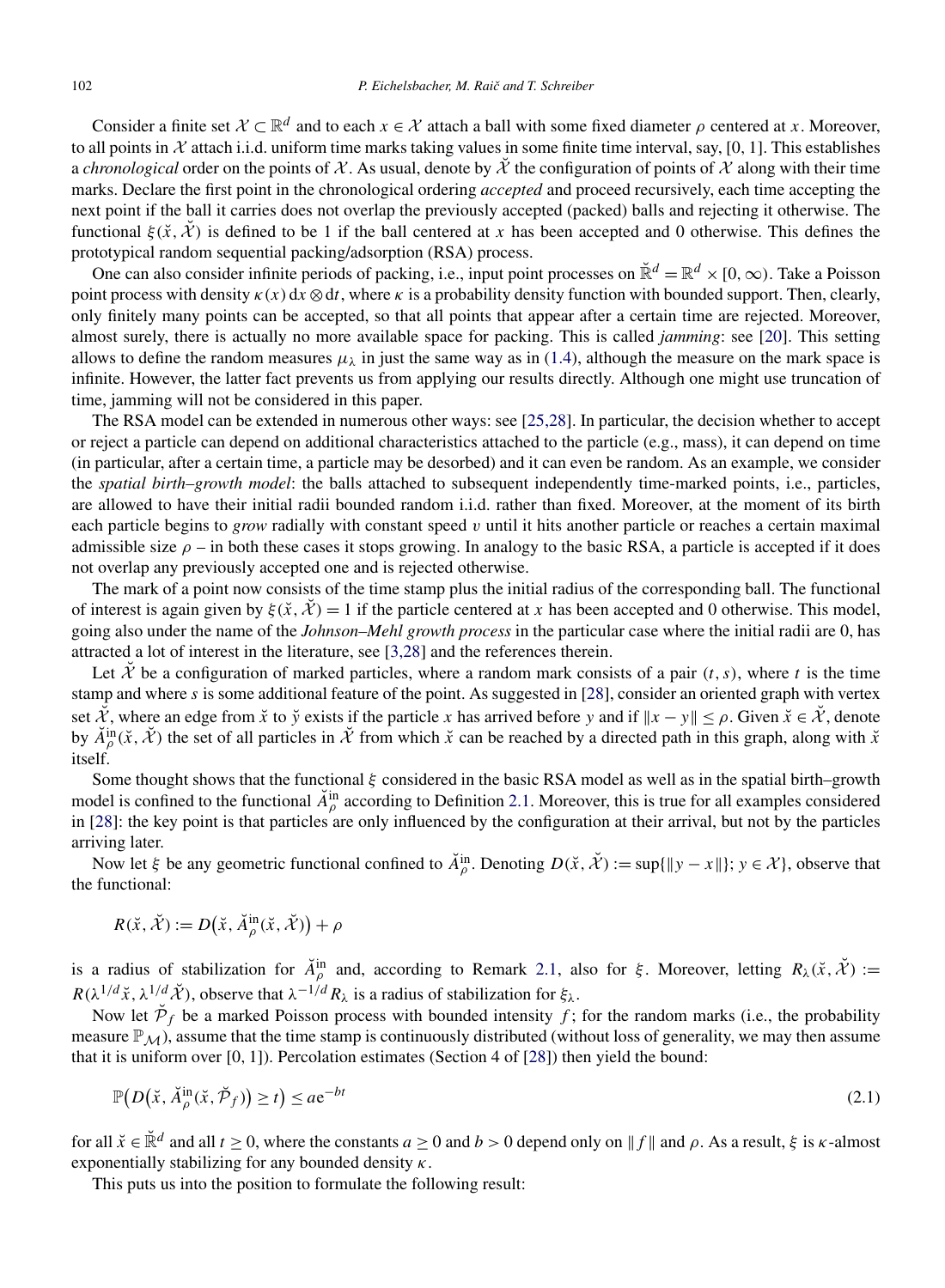**Theorem 2.1.** *Let*  $\rho > 0$  *and let*  $\xi$  *be a geometric functional on marked points, where the marks along with*  $\mathbb{P}_M$  *are as described above*. *Suppose that ξ is confined to A*˘in *<sup>ρ</sup> and that κ satisfies Assumption* [D.](#page-4-0) *Take λ*<sup>0</sup> *>* 0.

- (1) *If the family (ξλ)λ>λ*<sup>0</sup> *satisfies Assumption* M1*[\(p,κ\)](#page-4-0) for some p >* 2, *then ξ satisfies Assumption* [CV](#page-5-0)*(κ)*. *Consequently*, [\(1.7\)](#page-5-0) *holds*.
- (2) Let  $0 < \tau < \infty$ . Suppose that the family  $(\xi_{\lambda})_{\lambda > \lambda_0}$  satisfies Assumption MH1(p,  $\tau$ ,  $\Omega$ ) for some  $p > 2$  and *some convex domain*  $Ω$  *with*  $0 <$  vol $(Ω) < ∞$ *. Next, suppose that for notably many triples*  $(t, s, X)$ *, we have*  $\xi((\mathbf{0}, t, s), \tilde{\mathbf{X}}) \neq 0$  and  $t > \max\{t' ; (x', t', s') \in \tilde{\mathbf{X}}\}$ . *Then*, *with V* as in [\(1.8\)](#page-5-0), we have  $V(\tau) > 0$ .
- (3) Let  $\alpha \ge 0$ . If  $\xi$  satisfies Assumption MGI( $\alpha$ ,  $\kappa$ ), then it satisfies Assumption G( $1 + \alpha + d$ ,  $\kappa$ ); if  $\xi$  satisfies Assump*tion* MGP( $\alpha, \kappa$ ), *it satisfies Assumption* G( $\max{\{\alpha, 1\}} + d, \kappa$ ). *Consequently, the conclusions of Theorems* [1.3,](#page-10-0) [1.4](#page-11-0) *and* [1.5](#page-12-0) *hold with suitable γ* .

## **Proof.**

- (1) From the exponential bound [\(2.1\)](#page-13-0), it follows that the family  $(R_\lambda)_{\lambda>\lambda_0}$  satisfies Assumption M $(q, \kappa)$  for all  $q \ge 0$ . Similarly, *R* satisfies Assumption FH*[\(τ\)](#page-4-0)* for all *τ >* 0. As a result, *ξ* satisfies Assumption [CV](#page-5-0)*(κ)*.
- (2) Again from bound [\(2.1\)](#page-13-0), it follows that the family  $(R_\lambda)_{\lambda>\lambda_0}$  satisfies Assumption MH(q,  $\tau$ ,  $\Omega$ ) for all  $q \ge 0$ . Thus, by Theorem [1.2,](#page-8-0) it suffices to show that  $\Delta((0, t, s), \tilde{X}) \neq 0$  and that  $\tilde{X}$  is externally stable at  $(0, t, s)$  with respect to *ξ* provided that  $\tilde{\mathcal{X}}$  is finite,  $\xi((0, t, s), \tilde{\mathcal{X}}) \neq 0$ ,  $t > \max\{t'; (x', t', s') \in \tilde{\mathcal{X}}\}$  and, in addition, without loss of generality,  $(0, t, s) \notin \tilde{\mathcal{X}}$ . Since the time stamp t is the largest of all, we have  $\tilde{A}_{\rho}^{in}(\tilde{x}, \tilde{\mathcal{X}}) = \tilde{A}_{\rho}^{in}(\tilde{x}, \tilde{\mathcal{X}} \cup \{(0, t, s)\})$ . As  $\xi$  is confined to  $\check{A}_{\rho}^{in}$ , we also have  $\xi(\check{x}, \check{\mathcal{X}}) = \xi(\check{x}, \check{\mathcal{X}} \cup \{(0, t, s)\})$  for all  $\check{x} \in \check{\mathcal{X}}$ , so that  $\Delta((0, t, s), \check{\mathcal{X}}) =$  $\xi((0, t, s), \tilde{X}) \neq 0$ . Moreover, letting  $r := \max_{\tilde{Y} \in \tilde{X}} ||x|| + \rho$ , observe that  $\tilde{X}$  is *r*-externally stable at  $(0, t, s)$  with respect to *ξ* . This proves the desired assertion.
- (3) It suffices to observe that *κ*-uniform exponential decay of the family  $(R_\lambda)_{\lambda>\lambda_0}$  implies Assumption MGI(*d*, *κ*).  $\Box$

Now we return to our two examples, the RSA and the spatial birth–growth model. As *ξ* is then bounded, the family *(ξλ)λ>λ*<sup>0</sup> satisfies Assumptions M1*[\(p,κ\)](#page-4-0)* and MH1*[\(p,τ,Ω\)](#page-8-0)* for all *p* ≥ 0, all 0 *<τ<* ∞ and all suitable domains *Ω*. Since the first particle is always accepted, we have  $\xi((0, s, t), \emptyset) = 1 \neq 0$ . As a result, the limiting variance is nondegenerate, i.e.,  $V(\tau) > 0$  for all  $\tau > 0$ . Finally, the family  $(\xi_{\lambda})_{\lambda \geq \lambda_0}$  satisfies Assumption [MGP](#page-9-0)(0,  $\kappa$ ) and therefore Assumption G( $d + 1$ ). Thus, the conclusions of Theorems [1.3,](#page-10-0) [1.4](#page-11-0) and [1.5](#page-12-0) hold with  $\gamma = d + 1$ .

Compared to the results in [\[1\]](#page-38-0), there are three general novelties: first, we provide more explicit bounds in Theorem [1.3.](#page-10-0) Second, we consider a much more general class of geometric functionals. Third, we consider a broader class of intensities *κ*: in particular, they need not have bounded support (in contrast to Theorem [2.2](#page-15-0) where bounded support is required because the density has to be bounded away from zero). Thus, in the basic RSA model, our present results add to existing central limit theorems [\[2,3,12,28\]](#page-38-0), weak laws of large numbers [\[7,28,29\]](#page-39-0) and large deviations [\[1,34\]](#page-38-0) for random packing functionals.

Regarding the spatial birth–growth model, note that the paper [\[1\]](#page-38-0) only succeeds to treat this model under an unnatural positive lower bound for initial particle sizes, which excludes for instance the crucial Johnson–Mehl set-up. Here this condition is no longer required. Our present results add to existing central limit theorems [\[3,6,25,28\]](#page-38-0) as well as to the large deviation principle [\[34\]](#page-39-0).

## 2.2. *Nearest neighbors*

Let  $\check{\mathcal{X}}$  be a locally finite point configuration in  $\check{\mathbb{R}}^d$ . Take  $\check{x} \in \check{\mathcal{X}}$  and  $k \in \mathbb{N}$ . We define the set of *k* nearest neighbors of *x*<sup> $\check{x}$  in  $\check{X}$  to be the set of all  $\check{y} \in \check{X} \setminus \{\check{x}\}$ , such that  $\|z - x\| < \|y - x\|$  for strictly less than *k* points  $\check{z} \in \check{X} \setminus \{\check{x}\}$ . Thus, if</sup>  $\chi$ <sup>\*</sup> consists of a point  $\chi$ <sup>\*</sup>, a point  $\chi$ <sup>\*</sup> with  $\|y - x\| = 1$ , two more points  $\chi$ <sup>\*</sup>,  $\tilde{w}$  with  $\|z - x\| = \|w - x\| = 2$  and possibly some more points with the distance to *x* strictly larger than 2, the set of two nearest neighbors of  $\check{x}$  in  $\check{X}$  actually consists of three points:  $\check{y}$ ,  $\check{z}$  and  $\check{w}$ .

Let  $k \in \mathbb{N}$ . Define the two set-valued geometric functional NN<sup>k,→</sup> and NN<sup>k</sup> as follows: let NN<sup>k,→</sup> ( $\check{x}$ ,  $\check{\mathcal{X}}$ ) be the set consisting of  $\check{x}$  and the set of  $k$  nearest points of  $\check{x}$  in  $\check{\mathcal{X}}$ ; let NN<sup>k</sup>( $\check{x}$ ,  $\check{\mathcal{X}}$ ) be the union of NN<sup>k,→</sup>( $\check{x}$ ,  $\check{\mathcal{X}}$ ) plus the set of all  $\breve{y} \in \breve{X}$ , such that  $\breve{x}$  is among the  $k$  nearest neighbors of  $\breve{y}$  in  $\breve{X}$ . We shall consider geometric functionals confined to  $NN^{k, \rightarrow}$  or  $NN^{k}$  according to Definition [2.1.](#page-12-0) Notice that by Remark [2.2,](#page-12-0) any geometric functional confined to  $NN^{k, \rightarrow}$ is also confined to  $NN<sup>k</sup>$ .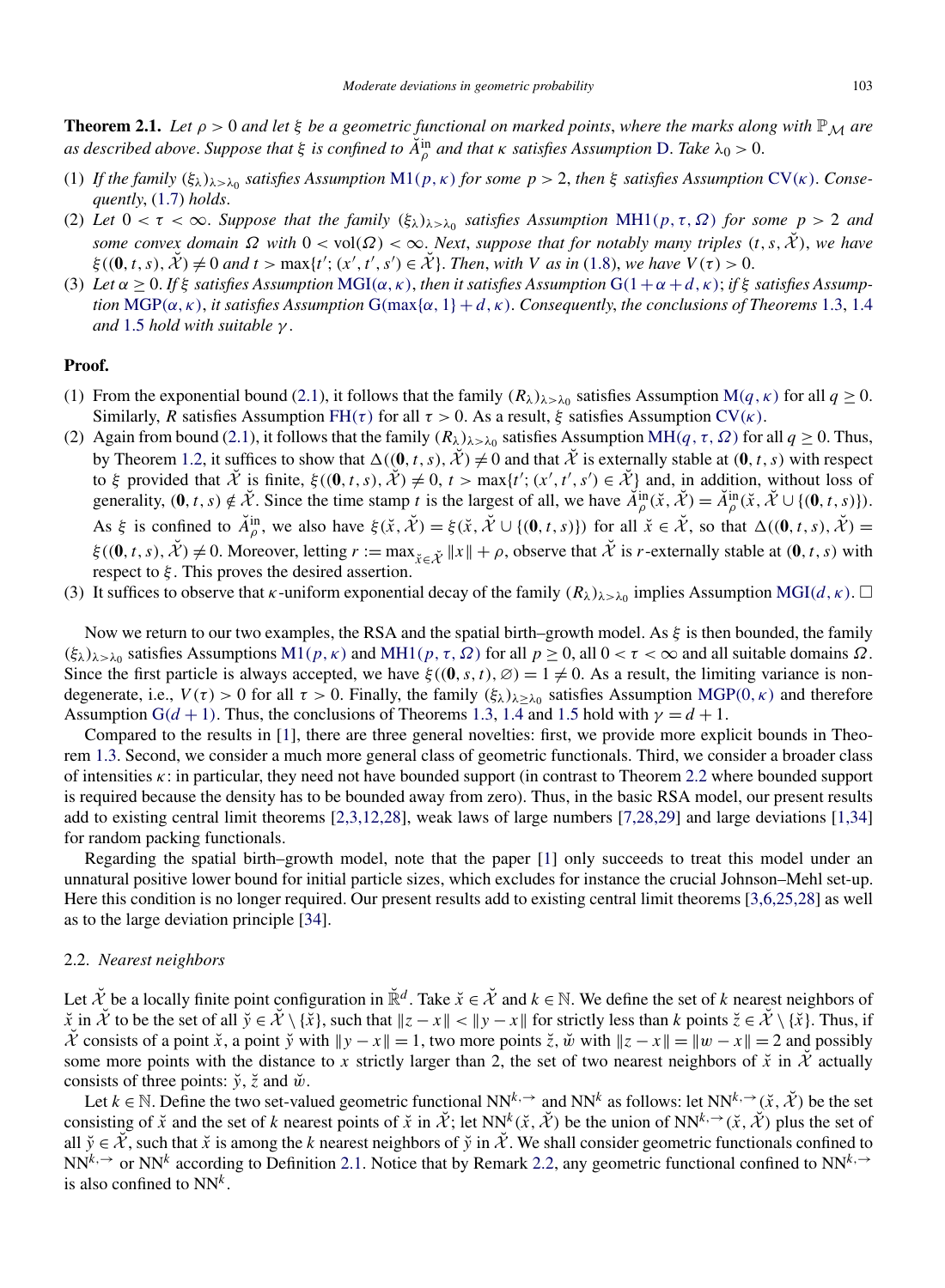<span id="page-15-0"></span>Fix a domain  $\Omega \subseteq \mathbb{R}^d$ . The construction of a radius of stabilization for NN<sup>k</sup> inside  $\Omega$  is well-known. Following [\[25\]](#page-39-0), consider a collection  $C_1, \ldots, C_s$  of infinite open cones with angular radius  $\pi/12$  and apex at **0**, with union  $\mathbb{R}^d \setminus \{0\}$ . Let  $C_i^+$  be the open cone concentric to  $C_i$  and with angular radius  $\pi/6$ . For a configuration  $\mathcal{X} \subset \mathcal{Y} = \Omega \times \mathcal{M}$ and  $\check{x} \in \check{\mathcal{X}}$ , define  $R^{k,\Omega,i}(\check{x},\check{\mathcal{X}})$  to be the distance from *x* to its *k*th nearest point in  $\check{\mathcal{X}} \cap (C_i^+ + x)$  if such a point exists and this distance is less than diam( $(C_i + x) \cap \Omega$ ); otherwise, set  $R^{k,\Omega,i}(\tilde{x}, \tilde{X}) := \text{diam}((C_i + x) \cap \Omega)$ .

Let  $R^{k,\Omega}(\check{x},\check{X}) := \max_i R^{k,\Omega,i}(\check{x},\check{X})$ . From elementary geometry (see [\[25\]](#page-39-0)), it follows that if  $\check{X} \subset \check{\Omega}$ ,  $\check{x} \in \check{X}$ and  $\|y - x\| > R^{k,\Omega}(\tilde{x},\tilde{X})$ , then neither  $\tilde{y} \in NN^{k,\to}(\tilde{x},\tilde{X})$  nor  $\tilde{x} \in NN^{k,\to}(\tilde{y},\tilde{X})$ . As a result,  $R^{k,\Omega}$  is a radius of stabilization inside  $\Omega$  for NN<sup>k</sup> as well as for any geometric functional confined to NN<sup>k</sup>.

If  $0 < \tau < \infty$ , then the homogeneous Poisson process  $\mathcal{P}_{\tau}$  almost surely contains infinitely many points in every cone *C<sub>i</sub>*. Therefore, for  $\Omega = \mathbb{R}^d$ ,  $R^{k,\Omega}$  satisfies Assumption FH( $\tau$ ).

Now assume that *Ω* is bounded and convex with vol( $Ω$ ) > 0. Take  $λ$  > 0 and let *κ* be a probability density function vanishing outside  $\Omega$ , but with inf<sub>*x*∈ $\Omega$ </sub>  $\kappa(x) > 0$ . We will show that  $R^{k,\Omega}$  enjoys super-exponential tail decay. Basically, we follow [\[25\]](#page-39-0), but it turns out that one has to be a bit more careful. Take  $\check{x} \in \check{\Omega}$  and  $i = 1, \ldots, s$ . It is easy to see that if  $R^{k,\Omega,i}(\tilde{x}, \tilde{\mathcal{P}}_{\lambda\kappa}) > \rho$ , then there are less than *k* points in  $\tilde{\mathcal{P}}_{\lambda\kappa} \cap B_{\rho}(x) \cap (C_i^+ + x)$ , but also at least one point *y* ∈ *Ω* ∩ ( $C_i + x$ ) with  $||y - x|| > \rho$ . By convexity, there also exists a point  $z \in \Omega$  ∩ ( $C_i + x$ ) with  $||z - x|| = \rho/2$ . Setting  $\eta := \sin \frac{\pi}{12}$ , we have  $B_{\eta \rho/2}(z) \subseteq B_{\rho}(x) \cap (C_i^+ + x)$ .

The continuation of the argument in [\[25\]](#page-39-0) works provided that  $B_{\eta\rho/2}(z) \subseteq \Omega$ , but this is not necessarily true. However, letting  $D := \text{diam}(\Omega)$ , we have  $\Omega' := \{(1 - \frac{\eta \rho}{2D})z + \frac{\eta \rho}{2D}w; w \in \Omega\} \subseteq \Omega$  as well as  $\Omega' \subseteq B_{\eta \rho/2}(z) \subseteq B_{\rho}(x) \cap$  $(C_i^+ + x)$ . Therefore, the set  $\Omega' \times \mathcal{M}$  contains less than *k* points in  $\tilde{\mathcal{P}}_{\lambda \kappa}$ . Since vol $(\Omega') = (\frac{\eta \rho}{2D})^d$  vol $(\Omega)$  and  $\Omega' \subseteq \Omega$ , the probability that  $\Omega' \times M$  contains less than *k* points in  $\tilde{\mathcal{P}}_{\lambda K}$  is bounded from above by:

$$
\sum_{l=0}^{k-1} \frac{1}{l!} \left[ \lambda m \left( \frac{\eta \rho}{2D} \right)^d \text{vol}(\Omega) \right]^l \exp \left[ -\lambda m \left( \frac{\eta \rho}{2D} \right)^d \text{vol}(\Omega) \right],
$$

where  $m = \inf_{x \in \Omega} \kappa(x)$ . This is also an upper bound on  $\mathbb{P}(R^{k,\Omega,i}(\tilde{x}, \tilde{\mathcal{P}}_{\lambda\kappa}) > \rho)$ . Consequently, there exist  $a \ge 0$  and  $b > 0$  depending only on  $\Omega$ ,  $\kappa$  and  $k$ , such that  $\mathbb{P}(R^{k,\Omega}(\tilde{x}, \tilde{\mathcal{P}}_{\lambda\kappa}) \ge \rho) \le a e^{-b\lambda\rho^d}$  for all  $\rho \ge 0$ , all  $\lambda > 0$  and all  $\tilde{x} \in \tilde{\Omega}$ .

Recalling that  $\xi_{\lambda}(\check{x},\check{x}) = \xi(\lambda^{1/d}\check{x},\lambda^{1/d}\check{x})$ , observe that if  $\xi$  is confined to NN<sup>k</sup>, then  $\xi_{\lambda}$  is also confined to NN<sup>k</sup>. Therefore,  $\overline{R}^{k,\Omega}$  is a radius of stabilization for  $\xi_{\lambda}$  inside  $\Omega$ , so that we can set  $R_{\lambda}(\overline{x},\overline{\lambda}) := \lambda^{1/d} R^{k,\Omega}(\overline{x},\overline{\lambda})$ . Then we have  $\mathbb{P}(R_{\lambda}(\tilde{x}, \tilde{\mathcal{P}}_{\lambda \kappa}) > \rho) \leq a e^{-b \rho^d}$ , with *a* and *b* uniform in  $\tilde{x}$ ,  $\lambda$  and  $\rho$ . Consequently,

$$
\mathbb{E}\big(R_{\lambda}(\check{x},\check{\mathcal{P}}_{\lambda\kappa})\big)^{j} = \int_{0}^{\infty} j\rho^{j-1} \mathbb{P}\big(R_{\lambda}(\check{x},\check{\mathcal{P}}_{\lambda\kappa}) > \rho\big) d\rho \le aj \int_{0}^{\infty} \rho^{j-1} e^{-b\rho^{d}} d\rho
$$

$$
= \frac{aj}{d} \int_{0}^{\infty} t^{j/d-1} e^{-bt} dt = \frac{aj}{b^{j/d} d} \Gamma\bigg(\frac{j}{d}\bigg) \le B^{j} (j!)^{1/d}
$$
(2.2)

for some *B* depending only on *a* and *b*. Thus, the family  $(R_\lambda)_{\lambda>0}$  satisfies Assumption MGI(1/d, k) (and, since  $R_{\lambda}(\tilde{x}, \tilde{Y}) \leq R_{\lambda}(\tilde{x}, \tilde{X})$  for  $\tilde{Y} \supseteq \tilde{X}$ , even Assumption MGP(1/d, k)). This puts us into the position to formulate the following result:

**Theorem 2.2.** *Let*  $k \in \mathbb{N}$  *and let*  $\xi$  *be a geometric functional confined to*  $NN^k$ . *Take a convex bounded domain*  $\Omega$  *and κ satisfying Assumption* [D](#page-4-0) *and with* inf*x*∈*<sup>Ω</sup> κ(x) >* 0. *Let λ*<sup>0</sup> *>* 0 *and let the cones Ci be as above*.

- (1) *If the family*  $(\xi_{\lambda})_{\lambda > \lambda_0}$  *satisfies Assumption* M1(*p, κ) for some*  $p > 2$ *, then*  $\xi$  *satisfies Assumption* [CV](#page-5-0)(*κ*). *Consequently*, [\(1.7\)](#page-5-0) *holds*.
- (2) Let  $0 < \tau < \infty$ . Suppose that the family  $(\xi_{\lambda})_{\lambda > \lambda_0}$  satisfies Assumption MH1(p,  $\tau$ ,  $\Omega$ ) for some  $p > 2$ . Next, *suppose that notably many pairs*  $(t, \tilde{X})$  *satisfy the following two conditions: first*,  $\Delta((0, t), \tilde{X}) \neq 0$  (*recalling the definition of the add-one cost from Section* [1.4\)](#page-6-0); *second*, *there exists ρ >* 0, *such that for each cone Ci*, *each of* the sets  $\check{X} \cap C_i \cap B_\rho(0)$  and  $(\check{X} \cap C_i) \setminus B_{\rho/\eta}(0)$  contains at least k points; here,  $\eta = \sin \frac{\pi}{12}$ . Then, with V as in [\(1.8\)](#page-5-0), *we have*  $V(\tau) > 0$ .
- (3) Let  $0 < \tau < \infty$ . Suppose that  $\xi$  is confined to  $NN^{k, \rightarrow}$  and that the family  $(\xi_{\lambda})_{\lambda > \lambda_0}$  satisfies Assump*tion* MH1( $p, \tau, \Omega$ ) *for some*  $p > 2$ . *Next, suppose that notably many pairs*  $(t, \tilde{X})$  *satisfy the following two*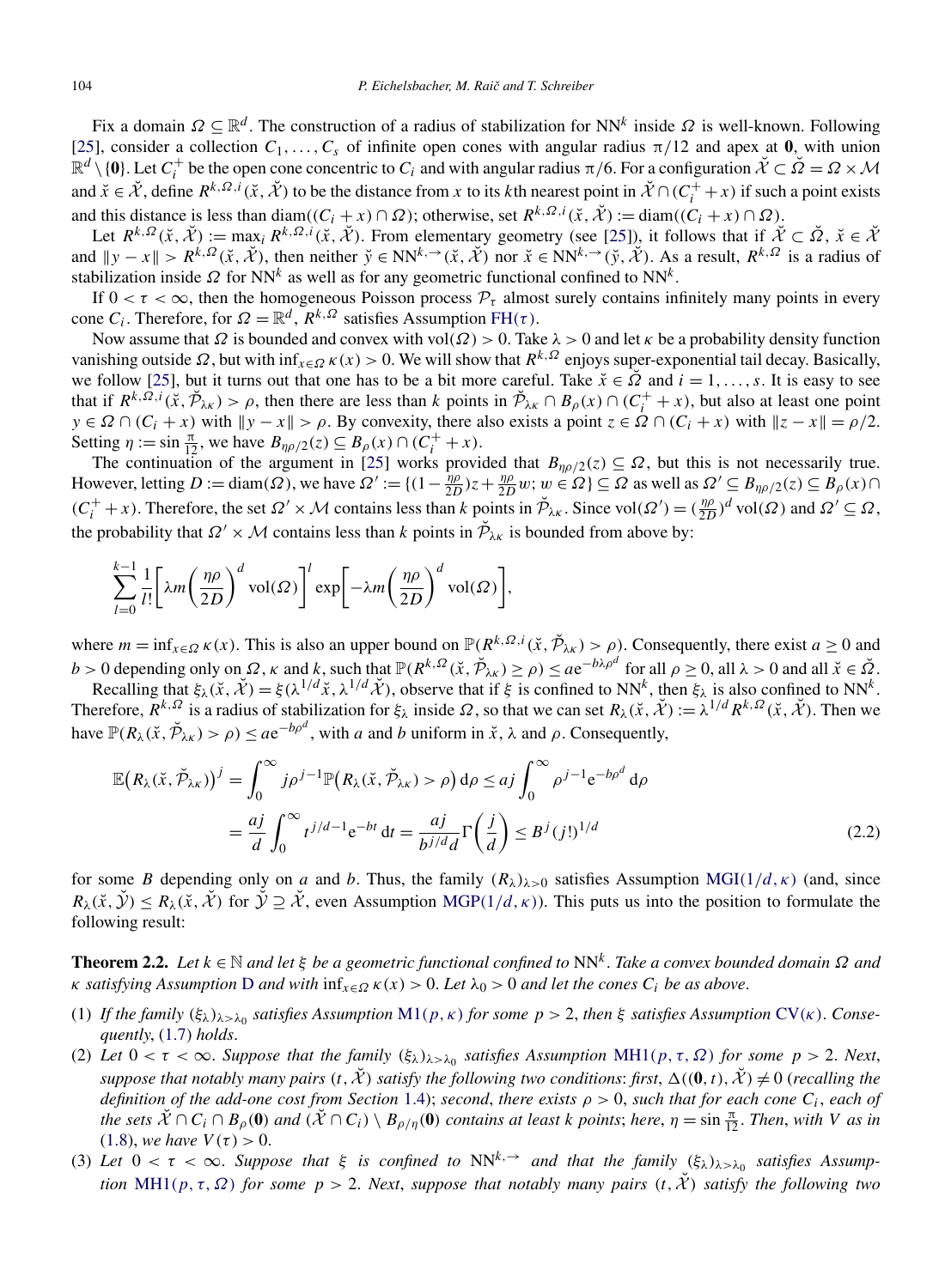<span id="page-16-0"></span>*conditions: first,*  $\xi((0, t), \tilde{X}) \neq 0$ ; *second, there exists*  $\rho > 0$ *, such that*  $\tilde{X} \cap B_{\rho}(0) = \emptyset$  *and such that each intersection*  $\check{X} \cap B_{\rho\sqrt{3}}(\mathbf{0}) \cap C_i$  *contains at least*  $k + 1$  *points. Then we have*  $V(\tau) > 0$ .

(4) Let  $\alpha \geq 0$ . If  $\zeta$  *satisfies Assumption [MGI](#page-9-0)*( $\alpha$ ), then it satisfies Assumption G( $2 + \alpha$ ); if  $\xi$  satisfies Assump*tion* [MGP](#page-9-0)( $\alpha$ ), *it satisfies Assumption* G( $\max{\{\alpha, 1\}} + 1$  $\max{\{\alpha, 1\}} + 1$  $\max{\{\alpha, 1\}} + 1$ ). *Consequently, the conclusions of Theorems* [1.3,](#page-10-0) [1.4](#page-11-0) *and* [1.5](#page-12-0) *hold with suitable γ* .

## **Proof.**

- (1) From [\(2.2\)](#page-15-0), it follows that the family  $(R_\lambda)_{\lambda>\lambda_0}$  satisfies Assumption M $(q, \kappa)$  for all  $q \ge 0$ . As a result,  $\xi$  satisfies Assumption [CV](#page-5-0)*(κ)*.
- (2) Similarly as before, we find that the family  $(R_\lambda)_{\lambda>\lambda_0}$  satisfies Assumption MH(q,  $\tau$ ,  $\Omega$ ) for all  $q \ge 0$ . By The-orem [1.2,](#page-8-0) it remains to show that for each  $t \in M$ , any finite configuration  $\check{\mathcal{X}} \subset \check{\mathbb{R}}^d \setminus \{(\mathbf{0},t)\}\)$  satisfying the specified conditions is externally stable at  $(0, t)$  with respect to  $\xi$ . First, take a finite configuration  $\check{y}$  with  $\check{Y} \cap B_{\rho}(0) = \check{X} \cap B_{\rho}(0)$  and observe first that no point in  $\check{Y} \setminus B_{\rho}(0)$  is among the *k* nearest neighbors of  $(0, t)$ in  $\check{Y} \cup \{(0, t)\}\;$ ; similarly,  $(0, t)$  is not among the *k* nearest neighbors of any point in  $\check{Y} \setminus B_0(0)$ . Therefore,  $\check{X}$  is basically *ρ*-externally stable at  $(0, t)$  with respect to  $\xi$ .

Next, let  $x \in B_0(0)$ ,  $y \in C_i \setminus B_0(n(0))$  and take *u* on the axis of  $C_i$ , inside  $C_i$ . Then the angle between *y* and *u* is smaller than  $\pi/12$ . By elementary geometry, the angle between *y* and  $y - x$  is also smaller than  $\pi/12$ , for  $||x||/||y|| < \eta$ . Consequently, the angle between  $y - x$  and *u* is smaller than  $\pi/6$ . As a result, we have  $C_i \setminus C_i$  $B_{\rho/\eta}(0) \subseteq (C_i^+ + x)$  for all  $x \in C_i \cap B_{\rho}(0)$ . Thus, taking  $\check{x} \in (\check{\mathcal{X}} \cap B_{\rho}(0)) \cup \{(0, t)\}\)$ , each of the sets  $(C_i^+ + x) \cap \check{\mathcal{X}}$ contains at least *k* points, so that *ξ* stabilizes with respect to  $\tilde{\mathcal{X}}$  and  $\tilde{\mathcal{X}} \cup \{(\mathbf{0}, t)\}\$  at all  $\tilde{\mathcal{X}} \in (\tilde{\mathcal{X}} \cap B_{\rho}(\mathbf{0})) \cup \{(\mathbf{0}, t)\}.$ By Proposition [1.1,](#page-7-0)  $\check{\mathcal{X}}$  is externally stable at  $(0, t)$  with respect to  $\xi$ . This proves the desired assertion.

(3) Set  $A := B_{\rho\sqrt{3}}(0) \setminus B_{\rho}(0)$ . Similarly as in the preceding point, it suffices to show that for each pair  $(t, \tilde{X})$ satisfying the specified conditions, we have  $\Delta((0, t), \tilde{X}) \neq 0$  and  $\tilde{X}$  is externally stable at  $(0, t)$  with respect to *ξ*. First, by elementary geometry, we have diam $(C_i \cap A) = \rho$ . Therefore,  $(0, t) \notin \text{NN}^{k, \rightarrow}$   $(\check{y}, \check{\chi} \cup \{(0, t)\})$  for all  $\check{y} \in (C_i \cap A) \times M$  and therefore for all  $\check{y} \in A \times M$ . However, this is also true if  $\check{y} \notin B_{\rho\sqrt{3}}(0) \times M$  and therefore for all  $\check{y} \in \check{\mathcal{X}}$ . Since  $\xi$  is confined to NN<sup>k,→</sup>, we then have  $\xi(\check{y}, \check{\mathcal{X}} \cup \{(\mathbf{0}, t)\}) = \xi(\check{y}, \check{\mathcal{X}})$ . As a result,  $\Delta((0, t), \check{\mathcal{X}}) = \xi((0, t), \check{\mathcal{X}}) \neq 0.$ 

Now take a finite configuration  $\check{y}$  with  $\check{y} \cap B_{\rho\sqrt{3}}(0) = \check{\mathcal{X}} \cap B_{\rho\sqrt{3}}(0)$ . Similarly as above, we find that for all  $\tilde{z} \in \tilde{Y} \setminus B_{\rho\sqrt{3}}(0)$ , we have  $(0, t) \notin NN^{k, \rightarrow}(\tilde{y}, \tilde{Y} \cup \{(0, t)\})$ . Therefore,  $\tilde{X}$  is basically  $\rho\sqrt{3}$ -externally stable at *(***0***, t*) with respect to *ξ*. Moreover, since *C<sub>i</sub>* ∩ *A* ∩  $\chi$ <sup>*γ*</sup> contains at least *k* + 1 points and since diam(*C<sub>i</sub>* ∩ *A*) = *ρ* for all *i*, we have  $NN^{k, \rightarrow}$   $(\check{y}, \check{\mathcal{X}} \cup \{(\mathbf{0}, t)\}) \subseteq B_{\rho}(y) \times \mathcal{M}$  for all  $\check{y} \in \check{\mathcal{X}} \cap B_{\rho\sqrt{3}}(\mathbf{0}) = \check{\mathcal{X}} \cap A$ . Therefore,  $\xi$  stabilizes at  $\check{y}$  within radius  $\rho$  with respect to  $\check{\mathcal{X}}$  as well as to  $\check{\mathcal{X}} \cup \{(\mathbf{0}, t)\}\)$ . By Proposition [1.1,](#page-7-0)  $\check{\mathcal{X}}$  is externally stable at  $(\mathbf{0}, t)$ with respect to *ξ* . This proves the desired assertion.

(4) This follows immediately from the fact that the family  $(R_\lambda)_{\lambda>0}$  satisfies Assumption MGI(1/d,  $\kappa$ ).

Theorem [2.2](#page-15-0) adds to the existing results on non-degeneracy of the limiting variance (see [\[27\]](#page-39-0)), central limit theorems (see Chapter 4 of [\[21\]](#page-39-0) as well as [\[3\]](#page-38-0)) and, of course, large deviation results. For the latter, observe that the paper [\[1\]](#page-38-0) was only able to deal with the *empirical functionals of nearest neighbors graphs*, where  $\xi(x, X)$  is the indicator of the event that the total edge length exceeds a certain threshold, or of some event involving the degree of the graph at *x* and possibly also the edge length, such as 'the total length of edges incident to *x* exceeds a certain multiplicity of the graph degree of *x*' etc. No marks have been considered in [\[1\]](#page-38-0). Our result includes a broader class of intensities *κ* and a much more general collection of geometric functionals. The following example serves as a classical one.

*Example 2.1. Define*  $\xi(x, \mathcal{X})$  *to be the sum of the distances from* x *to its k nearest neighbors* (*there are no marks*). *Then*  $\xi$  *is obviously confined to* NN<sup>k,→</sup>. *Recalling that*  $\Omega$  *is a bounded convex domain with* vol( $\Omega$ ) > 0, *that* inf<sub> $\Omega$ </sub>  $\kappa$  > 0 *and that κ vanishes outside Ω*, *a similar argument as the one used for the radius of stabilization shows that the family*  $(\xi_{\lambda})_{\lambda>\lambda_0}$  *satisfies Assumption MGP*(1/d, k), *as well as Assumptions* M1(p, k) *and* MH1(p,  $\tau$ ,  $\Omega$ ) *for all p,τ >* 0. *Therefore*, *ξ satisfies Assumption* [CV](#page-5-0)*(κ) and*, *more importantly*, *Assumption* G*(*2*[,κ\)](#page-10-0)*. *This means that the range where moderate deviation results apply is independent of the dimension*. *Finally*, *it is obvious that for all*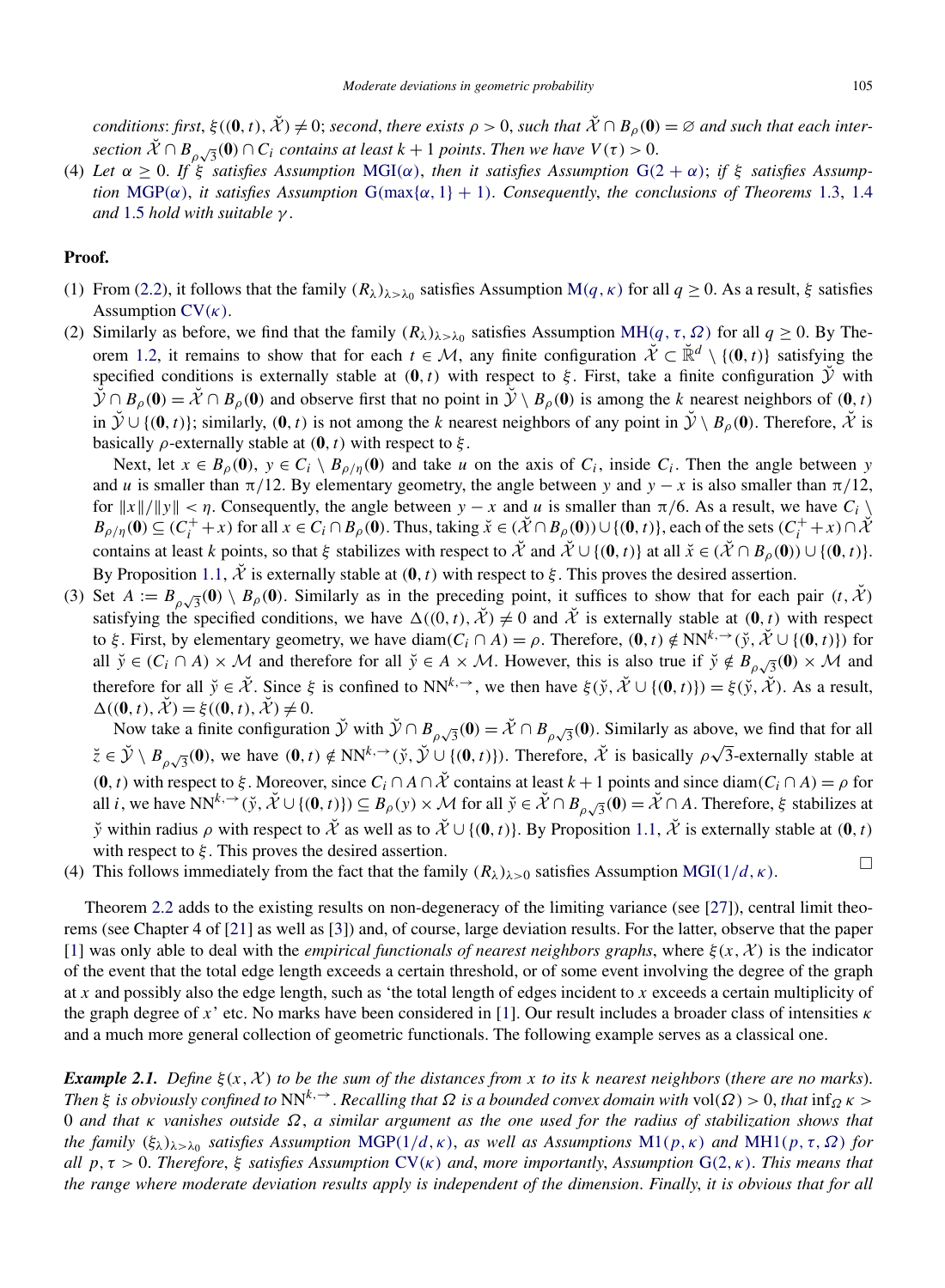<span id="page-17-0"></span>*non-empty configurations*  $\mathcal{X}$ *, we have*  $\xi(\mathbf{0}, \mathcal{X}) \neq 0$ *. As a result, the limiting variance is non-degenerate, i.e.,*  $V(\tau) > 0$ *for all*  $\tau > 0$ .

*With a little extra effort*, *one can prove the same results for the 'undirected' case*, *that is*, *for the sum of all distances from x to the points in*  $NN<sup>1</sup>(x, \mathcal{X})$  (*this is twice the total edge length of the undirected k nearest neighbors graph*). *However*, *for the non-degeneracy of the limiting variance*, *one has to refer to part (*2*) rather than to part (*3*) of Theorem* [2.2.](#page-15-0) *This requires a bit more involved argument*, *which we shall not provide here because the non-degeneracy is proved explicitly in* [\[26\]](#page-39-0); *it can also be deduced from the earlier paper* [\[27\]](#page-39-0).

Curiously, the paper [\[26\]](#page-39-0) provides no explicit application of its general result on non-degeneracy of the limiting variance, i.e., Theorem 2.2 ibidem. For the *k* nearest neighbors, the limiting variance is computed explicitly. Therefore, we give another example, where we prove non-degeneracy, but the construction from the earlier paper [\[27\]](#page-39-0) does not work.

*Example 2.2. Define*  $\xi(x, \mathcal{X}) := \exp(-\sum_{y \in NN^k(x, \mathcal{X})} ||y - x||)$ . *Turning first to large deviations, observe that*  $\xi$  *is bounded*. *Therefore*, *taking Ω and κ as before*, *ξ satisfies Assumption* [CV](#page-5-0)*(κ) as well as Assumption* G*(*2*[,κ\)](#page-10-0)*. *Thus*, *we obtain just the same range of moderate deviation results as in the previous example*.

*Now we turn to the limiting variance. Consider first a configuration*  $X$  *containing some point*  $y \neq 0$  *and no point* in  $B_{\|y\|}(0) \setminus \{y\}$ . Letting  $A_\rho := B_{\rho\sqrt{3}}(0) \setminus B_\rho(0)$ , assume also that each intersection  $\mathcal{X} \cap C_i \cap A_{\|y\|}$  contains at least *two points*. *Then y is the nearest neighbor of* **0**. *Moreover*, *similarly as in the proof of Theorem* [2.2\(](#page-15-0)3), *we find that* **0** *is not the nearest neighbor of any point in*  $\mathcal{X}$ *. Therefore, we have*  $\Delta(\mathbf{0}, \mathcal{X}) = e^{-\|y\|} - (1 - e^{-\|y\|})\xi(y, \mathcal{X})$ .

*Now take a finite configuration*  $\mathcal{X}$ *, which satisfies the condition from the preceding paragraph. If, in addition*,  $||y|| <$ Now take a jinite configuration  $\lambda$ , which satisfies the condition from the preceding paragraph. If, in addition,  $||y|| <$ <br>log 2, then, clearly,  $\Delta(\mathbf{0}, \mathcal{X}) > 0$ . Moreover, taking  $r := ||y||\sqrt{3}/\sin \frac{\pi}{12}$ , assume that eac *is non-empty*. *One can easily check that notably many configurations* X *satisfy this condition*. *From Theorem* [2.2\(](#page-15-0)2), *it then follows that*  $V(\tau) > 0$  *for all*  $\tau > 0$ .

*In* [\[27\]](#page-39-0), *the argument used to show non-degeneracy of the limiting variance requires, among others, that*  $\Delta$  *is stabilizing*. *A relatively simple construction of a radius of stabilization for* , *much similar to the above-mentioned construction of radius of stabilization for ξ* , *is provided for the total edge length of the nearest neighbor graph* (*considered also in Example* [2.1\)](#page-16-0) *in the plane* (*d* = 2); *a much more complicated construction is used for the number of components*. *Here*, *we demonstrate that the construction used in* [\[27\]](#page-39-0) *for the total edge length does not work here*.

*In* [\[27\]](#page-39-0), *the radius of stabilization at the origin is obtained by means of six disjoint equilateral triangles*, *such that the origin is a vertex of each triangle*. *If this construction works for some geometric functional*, *one can also take a covering of*  $\mathbb{R}^2 \setminus \{0\}$  *by a family of open angles. Clearly, one can assume that their measures are at most*  $\pi/6$ . *Now covering of*  $\mathbb{R}^2 \setminus \{0\}$  *by a family of open angles. Clearly, one can assume that their measures are at most*  $\pi$ /6. Now take any family  $C'_1, \ldots, C'_m$  of open cones with angular radii at most  $\pi/3, k \geq 2, a > 1 + \$ *to be a times the minimal*  $\rho$ *, such that any set*  $X \cap (C_i' + x)$  *contains at least k points. Below we show that for any τ >* 0, *the probability that R is not a radius of stabilization for is strictly positive*.

Take a configuration X containing a point  $y \in C'_1$ , no point in  $B_{\|y\|}(\mathbf{0}) \setminus \{y\}$ , some point  $z \in C_1$  with  $\|z\|/\|y\| >$ Take a conjiguration  $\lambda$  containing a point  $y \in C_1$ , no point in  $B_{\|y\|}(\mathbf{0}) \setminus \{y\}$ , some point  $z \in C_1$  with  $\|z\|/\|y\| > a\sqrt{3}$ , no point in  $B_{\|z-y\|}(z) \setminus \{y\}$  and no point in  $B_{a\|y\|\sqrt{3}}(\mathbf{0}) \setminus B_{\|y\|\sqrt{3$ *each of the sets*  $X \cap A_{\|y\|} \cap C_i$  *contains at least*  $k + 1$  *points. Some thought shows that such a configuration occurs with non-zero probability in any homogeneous Poisson point process* P*<sup>τ</sup>* .

*Letting*  $\mathcal{Y} := \mathcal{X} \cap B_{a||y||\sqrt{3}}(0)$ , *observe that for any point in*  $\mathcal{Y}$ , *there exists another point in the same set within* distance ||y||. Moreover, since  $a > 1 + \sqrt{3}/3$  and since  $X \cap (B_{a||y||\sqrt{3}}(0) \setminus B_{||y||\sqrt{3}}(0)) = \emptyset$ , there exists no point in  $\mathcal{X} \setminus B_{a\|y\|\sqrt{3}}(0)$  within distance  $\|y\|$ . Therefore, the nearest neighbor in  $\mathcal{X} \cup \{0\}$  of any point in  $\mathcal{Y}$  also lies in  $\mathcal{Y}$ . As *a result*,  $NN^1(y, \mathcal{X}) \supseteq NN^1(y, \mathcal{Y})$ . Moreover, the inclusion is proper because y is the nearest neighbor of *z* in  $\mathcal{X}$ . Therefore,  $NN^1(y, \mathcal{X})$  <  $NN^1(y, \mathcal{Y})$ . Since  $\Delta(\mathbf{0}, \mathcal{X}) = e^{-\|y\|} - (1 - e^{-\|y\|})\xi(y, \mathcal{X})$  and analogously for  $\mathcal{Y}$ , we have Therefore, NN<sup>+</sup>(y, X) < NN<sup>+</sup>(y, Y). Since  $\Delta(\mathbf{0}, \mathcal{X}) = e^{-\|\mathcal{Y}\|} - (1 - e^{-\|\mathcal{Y}\|})\xi(\mathbf{y}, \mathcal{X})$  and analogously for Y, we have  $\Delta(\mathbf{0}, \mathcal{X}) > \Delta(\mathbf{0}, \mathcal{Y})$ . Therefore,  $\Delta$  does not stabilize at  $\mathbf{0}$  within r  $R^{\Delta}(\mathbf{0}, \mathcal{X})$  *because*  $R^{\Delta}(\mathbf{0}, \mathcal{X}) \leq a||y||\sqrt{3}$ .

*Thus*, *we can conclude that the construction from* [\[27\]](#page-39-0) *does not work in this case*. *However*, *this does not mean that does not stabilize*. *In fact*, *it almost surely stabilizes at* **0** *with respect to* P*<sup>τ</sup>* : *examining the proof of Theorem* [2.2\(](#page-15-0)2) *and using the basic properties of homogeneous Poisson point processes*, *we find that it provides an explicit construction of an external radius of stabilization*, *which is almost surely finite*. *By Remark* [1.4,](#page-6-0) *this is also a radius of stabilization for* .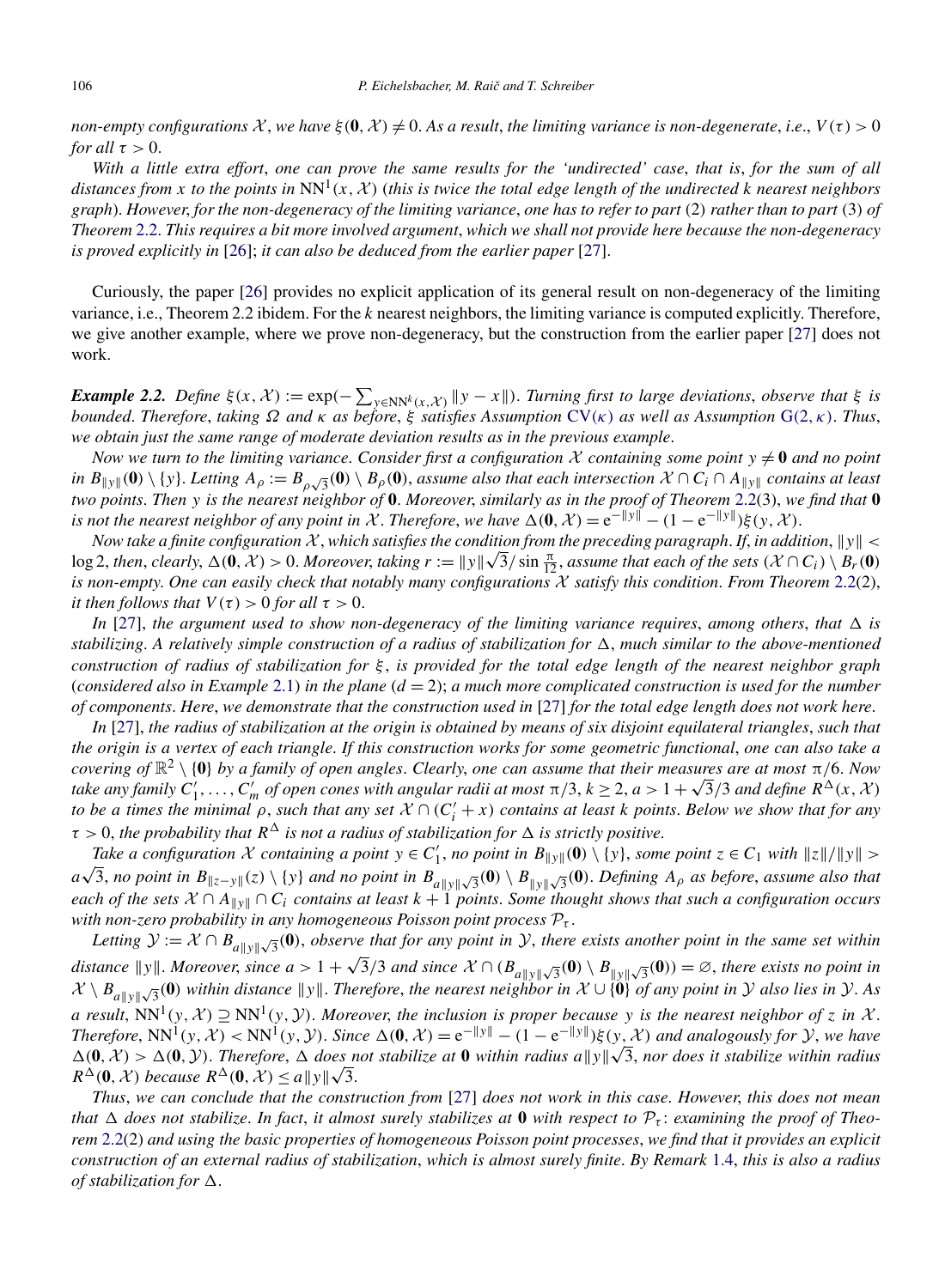## <span id="page-18-0"></span>2.3. *Sphere of Influence Graphs*

Given a locally finite set  $\check{\mathcal{X}} \subset \check{\mathbb{R}}^d$ , the *sphere of influence graph* SIG( $\check{\mathcal{X}}$ ) is a graph with vertex set  $\check{\mathcal{X}}$  constructed as follows: for each  $\check{x} \in \check{\mathcal{X}}$ , let  $B(\check{x}, \check{\mathcal{X}})$  be a ball around *x* with radius equal to  $\min_{\check{y} \in \check{\mathcal{X}} \setminus {\{\check{x}\}}} \{\Vert y - x \Vert\}$  (in particular, the ball is degenerate if two points with different marks share the same location). Then  $B(\tilde{x}, \tilde{X})$  is called the *sphere of influence* of  $\check{x}$ . Draw an edge between  $\check{x}$  and  $\check{y}$  iff the balls  $B(\check{x}, \check{x})$  and  $B(\check{y}, \check{x})$  overlap. The collection of such edges is the *sphere of influence graph* (SIG) on  $\tilde{\mathcal{X}}$  and is denoted by SIG( $\tilde{\mathcal{X}}$ ).

In [\[27\]](#page-39-0), non-degeneracy of the limiting variance and central limit theorems are derived for a variety of functionals, i.e., the total number of edges, the total edge length, the number of vertices of fixed degree and, most remarkably, for the number of components. Except for the latter functional, these results are extended in [\[3\]](#page-38-0) to random measures.

Here we shall only consider functionals confined to the functional NSIG, where NSIG( $\tilde{x}$ ,  $\tilde{X}$ ) denotes the set of points which are adjacent to  $\check{x}$  in SIG( $\check{X}$ ) (including  $\check{x}$ ). Notice that the total number of edges, the total edge length and the number of vertices of fixed degree can all be expressed in terms of suitable functionals *ξ* confined to NSIG, while for the number of components, this seems not to be possible.

First, we turn to stabilization. A construction of a radius of stabilization is given in [\[27\]](#page-39-0) and is also used in [\[3\]](#page-38-0). However, the results ibidem do not entirely fit the concept of stabilization and external stabilization used here. In particular, they do not include a domain *Ω*. Therefore, we here refine the construction in a similar way as in the case of nearest neighbors. First, we rewrite the stabilization result from p. 1030 of [\[27\]](#page-39-0).

**Proposition 2.1.** *Let*  $\check{\mathcal{X}} \subset \mathbb{R}^d$  *be a finite configuration. Take*  $\check{x} \in \check{\mathcal{X}}, \rho > 0$  *and an open cone C in*  $\mathbb{R}^d$  *with angular radius*  $\pi/12$  *and apex at x. Assume that the intersection*  $(X \setminus \{x\}) \cap B_{\rho}(x)$  *is non-empty and that there also exists a* marked point  $\breve{y} \in \breve{X} \cap (C \setminus B_{3\rho}(x))$ . Let  $r = ||y - x||$ . Then no point in  $\breve{X} \cap (C \setminus B_r(x))$  is adjacent to  $\breve{x}$  in SIG( $\breve{X}$ ). *Moreover, for any finite configuration*  $\check{Y}$  *with*  $\check{Y} \cap B_{2r}(x) = \check{X} \cap B_{2r}(x)$ *, we have* NSIG $(\check{x}, \check{Y}) \cap C = \text{NSIG}(\check{x}, \check{X}) \cap C$ .

**Proof.** Take  $\check{z} \in \check{\mathcal{X}} \cap (C \setminus B_r(x))$  and let  $z' := x + \frac{r}{\|z - x\|}(z - x)$ . Since  $y, z' \in C$ , we have  $\|z' - y\| < 2\eta r$ , where  $\eta = \sin \frac{\pi}{12}$  (but not necessarily  $||z' - y|| < r/2$ , as estimated in display (7.4) of [\[27\]](#page-39-0)). Therefore,  $||z - y|| \le ||z - z'|| + c$  $||z' - y|| < ||z - x|| - (1 - 2*η*)r$ , so that  $B(\xi, \tilde{X})$  does not overlap with  $B_{(1-2*η*)r(\tilde{X})}$ . Since  $(1 - 2*η*)r > 3(1 - 2*η*)\rho > \rho$ , it does not overlap with  $B(\tilde{x}, \tilde{\mathcal{X}})$  either.

Finally, if  $\check{\mathcal{X}} \cap B_{2r}(\check{x}) = \check{\mathcal{Y}} \cap B_{2r}(\check{x})$ , then any two points in  $\check{\mathcal{X}} \cap B_r(\check{x}) = \check{\mathcal{Y}} \cap B_r(\check{x})$  are adjacent in SIG( $\check{\mathcal{X}}$ ) if and ly if they are adjacent in SIG( $\check{\mathcal{X}}$ ) Combined with the above t only if they are adjacent in  $SIG(\mathcal{Y})$ . Combined with the above, this proves the result.

This allows us to construct a radius of stabilization inside a domain  $\Omega \subseteq \mathbb{R}^d$  in a similar way as in the case of nearest neighbors. Consider a collection  $C_1, \ldots, C_s$  of infinite open cones with angular radius  $\pi/24$  and apex at **0**, with union  $\mathbb{R}^d \setminus \{0\}$ . Let  $C_i^+$  be the open cone concentric to  $C_i$  and with angular radius  $\pi/12$ . Take a configuration  $\tilde{\chi} \subset \tilde{\Omega} = \Omega \times \mathcal{M}$  and  $\tilde{\chi} \in \tilde{\mathcal{X}}$ . Suppose that  $\tilde{\mathcal{X}}$  contains at least one more point and denote by  $\rho$  the distance from *x* to the nearest neighbor of  $\check{x}$  in  $\check{X}$  (which equals zero if there is another marked point at the same location). Next, suppose that the set  $(\mathcal{X} \cap (C_i^+ + x)) \setminus B_{3\rho}(x)$  is non-empty and denote by *r* the distance from *x* to its nearest neighbor in  $(\check{X} \cap (C_i^+ + x)) \setminus B_{3\rho}(x)$ . Set  $R^{\Omega,i}(\check{x}, \check{X}) := 2r$  if this construction works and  $2r$  < diam( $(C_i + x) \cap Ω$ ); otherwise, set  $R^{\Omega,i}(\tilde{x},\tilde{X}) := \text{diam}((C_i + x) \cap \Omega)$ . Let  $R^{\Omega}(\tilde{x},\tilde{X}) := \max_i R^{\Omega,i}(\tilde{x},\tilde{X})$ . Proposition 2.1 and some thought show that  $R^2$  is a radius of stabilization inside  $\Omega$  for the functional NSIG.

If  $0 < \tau < \infty$ , then the homogeneous Poisson process  $\mathcal{P}_{\tau}$  almost surely contains a point in every cone  $C_i$  arbitrarily far from the origin. Therefore, for  $\Omega = \mathbb{R}^d$ ,  $R^{\Omega}$  satisfies Assumption FH( $\tau$ ).

Now assume that  $\Omega$  is bounded and convex with vol $(\Omega) > 0$ . Take  $\lambda > 0$  and let  $\kappa$  be a probability density function vanishing outside *Ω*, but with inf*x*∈*<sup>Ω</sup> κ(x) >* 0. Again, we will show that *R<sup>Ω</sup>* enjoys super-exponential tail decay. Take  $\tilde{x} \in \tilde{\Omega}$  and  $i = 1, ..., s$ . It is easy to see that if  $R^{\tilde{\Omega}, i}(\tilde{x}, \tilde{\mathcal{P}}_{\lambda K}) > u$ , then, first, either the set  $(B_{u/9}(x) \cap (C_i^+ + x)) \times \mathcal{M}$ or the set  $((B_{u/2}(x) \setminus B_{u/3}(x)) \cap (C_i^+ + x)) \times \mathcal{M}$  contains no point in  $\mathcal{P}_{\lambda\kappa}$ , and, second there is at least one point in *y* ∈ *Ω* ∩ ( $C_i$  + *x*) with  $||y - x|| > u$ . Now let  $0 \le \theta \le 1$ . By convexity, there also exists a point  $z_\theta \in \Omega \cap (C_i + x)$ with  $||z_{\theta} - x|| = \theta u$ . Setting  $\varepsilon := \sin \frac{\pi}{24}$ , we have  $B_{\theta \varepsilon u}(z_{\theta}) \subseteq (B_{\theta(1+\varepsilon)u}(x) \setminus \overset{\circ}{B}_{\theta(1-\varepsilon)u}(x)) \cap (C_i^+ + x)$ , where  $\overset{\circ}{B}_{r}(x)$ denotes the open ball of radius *r* centered at *x*.

Letting  $\overline{D} := \text{diam}(\Omega)$ , we have  $\Omega_{\theta} := \{(1 - \frac{\theta \varepsilon u}{D})z_{\theta} + \frac{\theta \varepsilon u}{D}w; w \in \Omega\} \subseteq \Omega$  as well as  $\Omega_{\theta} \subseteq B_{\theta \varepsilon u}(z_{\theta}) \subseteq \Omega$  $(B_{\theta(1+\varepsilon)u}(x) \setminus \overset{\circ}{B}_{\theta(1-\varepsilon)u}(x)) \cap (C_i^+ + x)$ . In particular, routine calculation shows that  $\Omega_{1/11} \subseteq B_{u/9}(x)$  and  $\Omega_{2/5} \subseteq$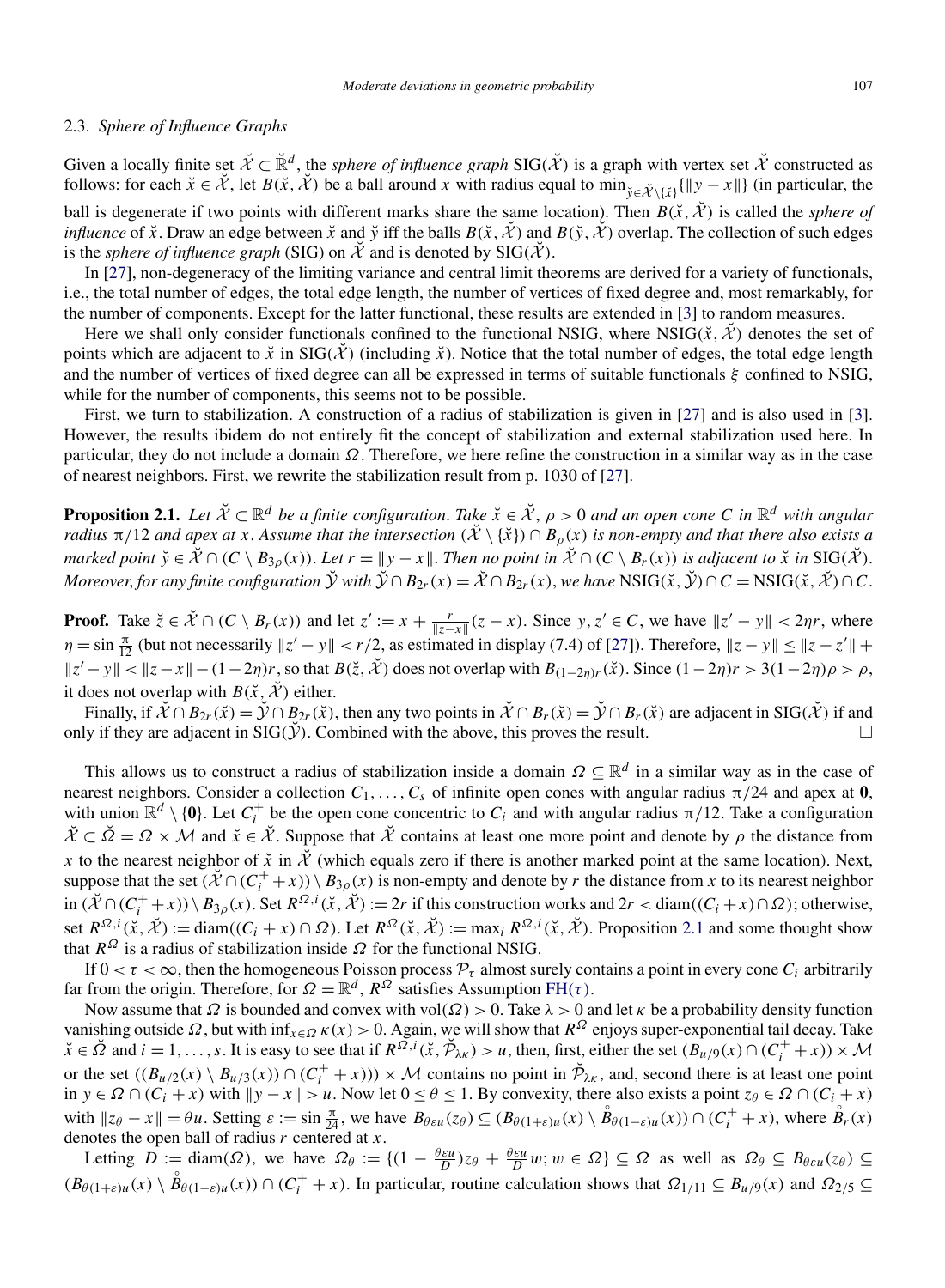<span id="page-19-0"></span> $B_{\mu/2}(x) \setminus B_{\mu/3}(x)$ . Therefore, either  $\Omega_{1/11} \times \mathcal{M}$  or  $\Omega_{2/5} \times \mathcal{M}$  contains no points in  $\check{\mathcal{P}}_{\lambda\kappa}$ . Since vol $(\Omega_{\theta})$  =  $(\frac{\theta \varepsilon u}{D})^d$  vol( $\Omega$ ) and  $\Omega_\theta \subseteq \Omega$ , the probability that  $\Omega_\theta \times \mathcal{M}$  contains no point in  $\tilde{\mathcal{P}}_{\lambda \kappa}$  is bounded from above by  $\exp[-\lambda m(\frac{\theta \varepsilon u}{D})^d \text{vol}(\Omega)]$ , where  $m = \inf_{x \in \Omega} \kappa(x)$ . Consequently,

$$
\mathbb{P}\left(R^{\Omega,i}(\check{x},\check{\mathcal{P}}_{\lambda\kappa})>u\right) \leq \exp\bigg[-\lambda m\bigg(\frac{\varepsilon u}{11D}\bigg)^d\,\mathrm{vol}(\Omega)\bigg] + \exp\bigg[-\lambda m\bigg(\frac{2\varepsilon u}{5D}\bigg)^d\,\mathrm{vol}(\Omega)\bigg] \leq 2e^{-b\lambda u^d},\tag{2.3}
$$

where  $b = m(\varepsilon/(11D))^d$  vol $(\Omega)$ . Thus, the radius of stabilization satisfies  $\mathbb{P}(R^{\Omega}(\tilde{x}, \tilde{\mathcal{P}}_{\lambda\kappa}) > u) \leq 2se^{-b\lambda u^d}$ .

Recalling that  $\xi_{\lambda}(\tilde{x}, \tilde{X}) = \xi(\lambda^{1/d}\tilde{x}, \lambda^{1/d}\tilde{X})$ , observe that if  $\xi$  is confined to NSIG, then  $\xi_{\lambda}$  is also confined to NSIG. Therefore,  $\hat{R}^{\Omega}$  is a radius of stabilization for  $\xi_{\lambda}$  inside *Ω*, so that we can set  $R_{\lambda}(\check{x},\check{\chi}) := \lambda^{1/d} R^{\Omega}(\check{x},\check{\chi})$ . Then we have  $\mathbb{P}(R_{\lambda}(\tilde{x}, \tilde{\mathcal{P}}_{\lambda\kappa}) > u) \leq 2se^{-bu^d}$ . Similarly as in [\(2.2\)](#page-15-0), it follows that the family  $(R_{\lambda})_{\lambda>0}$  satisfies Assumption  $MGP(1/d, \kappa)$ . This puts us into the position to formulate the following result:

**Theorem 2.3.** *Let k* ∈ N *and let ξ be a geometric functional confined to* NSIG. *Take a convex bounded domain Ω and*  $\kappa$  *satisfying Assumption* [D](#page-4-0) *and with*  $\inf_{x \in \Omega} \kappa(x) > 0$ . Let  $\lambda_0 > 0$  *and let the cones*  $C_i$  *be as above.* 

- (1) *If the family (ξλ)λ>λ*<sup>0</sup> *satisfies Assumption* M1*[\(p,κ\)](#page-4-0) for some p >* 2, *then ξ satisfies Assumption* [CV](#page-5-0)*(κ)*. *Consequently*, [\(1.7\)](#page-5-0) *holds*.
- (2) *Let* 0 *<τ<* ∞ *and suppose that the family (ξλ)λ>λ*<sup>0</sup> *satisfies Assumption* MH1*[\(p,τ,Ω\)](#page-8-0) for some p >* 2. *Next*, *suppose that notably many pairs*  $(t, \tilde{X})$  *satisfy the following two conditions: first*,  $\Delta((0, t), \tilde{X}) \neq 0$ ; *second*, there exist  $\rho > 0$  and  $r > 4\rho$ , such that none of the sets  $\mathcal{X} \cap C_i \cap B_\rho(\mathbf{0}), \mathcal{X} \cap C_i \cap (B_r(\mathbf{0}) \setminus B_{4\rho}(\mathbf{0}))$  and  $\mathcal{X} \cap$  $(C_i \setminus B_{4(r+\rho)}(0))$  *is empty. Then, with V as in* [\(1.8\)](#page-5-0), *we have*  $V(\tau) > 0$ .
- (3) Let  $\alpha \geq 0$ . If  $\xi$  satisfies Assumption [MGI](#page-9-0) $(\alpha)$ , then it satisfies Assumption G $(2 + \alpha)$ ; if  $\xi$  satisfies Assump*tion* [MGP](#page-9-0)( $\alpha$ ), *it satisfies Assumption* G( $\max{\{\alpha, 1\}} + 1$  $\max{\{\alpha, 1\}} + 1$  $\max{\{\alpha, 1\}} + 1$ ). *Consequently, the conclusions of Theorems* [1.3,](#page-10-0) [1.4](#page-11-0) *and* [1.5](#page-12-0) *hold with suitable γ* .

**Proof.** Parts *(*1*)* and *(*3*)* follow exactly in the same way as parts *(*1*)* and *(*4*)* of Theorem [2.2.](#page-15-0) Now we turn to part *(*2*)*. Clearly, the family  $(R_\lambda)_{\lambda>\lambda_0}$  satisfies Assumption MH(q, τ, Ω) for all  $q\geq 0$ . By Theorem [1.2,](#page-8-0) it remains to show that for each *t* ∈ *M*, any finite configuration  $\tilde{X} \subset \mathbb{R}^d \setminus \{(\mathbf{0}, t)\}\$  satisfying the specified conditions is externally stable at  $(0, t)$  with respect to  $\xi$ .

First, we claim that  $\tilde{\mathcal{X}}$  is basically  $(r+\rho)$ -externally stable at  $(\mathbf{0}, t)$  with respect to NSIG. Take a finite configuration  $\check{Y}$  with  $\check{Y} \cap B_{r+\rho}(0) = \check{X} \cap B_{r+\rho}(0)$  and  $\check{z} \in \check{Y} \setminus B_{r+\rho}(0)$ . What we have to show is that inserting a marked point at the origin into  $\hat{y}$  does not affect the set of marked points adjacent to  $\check{z}$  in the sphere of influence graph.

Inserting  $(0, t)$  into  $\tilde{Y}$  can affect the set of points adjacent to  $\tilde{Z}$  in two ways: either it can make a new edge between  $(0, t)$  and  $\zeta$ , or it can make some other point  $\check{x}$  no longer adjacent to  $\check{z}$ . The latter can happen if  $\check{x}$  is adjacent to  $\zeta$  in SIG( $\chi$ <sup>\*</sup>) and **0** ∈ *B*( $\chi$ <sup>\*</sup>,  $\chi$ <sup>\*</sup>). Therefore, it suffices to show that  $0 \in B(\tilde{\chi}, \tilde{\chi})$  for no  $\tilde{\chi} \in \chi$  \  $B_{\rho}(0)$ , that no point  $\tilde{x} \in \tilde{Y} \cap B_{\rho}(\mathbf{0})$  is adjacent to  $\tilde{z}$  in SIG $(\tilde{Y})$  and that  $(\mathbf{0}, t)$  is not adjacent to  $\tilde{z}$  in SIG $(\tilde{Y} \cup \{(\mathbf{0}, t)\})$ .

Take  $\check{x} \in \check{Y} \setminus B_\rho(\mathbf{0})$ . Recall that  $x \in C_i$  for some *i* and that  $\check{Y} \cap C_i \cap B_\rho(\mathbf{0}) = \check{X} \cap C_i \cap B_\rho(\mathbf{0})$  contains at least one point, say,  $\ddot{y}$ . By elementary geometry,  $||x - y|| < ||x||$ . Therefore,  $\mathbf{0} \notin B(\ddot{x}, \ddot{y})$ .

Now take  $\check{x} \in \check{Y} \cap (B_{\rho}(0) \setminus \{0\})$ . Again, choose *i* with  $x \in C_i$ . In addition, choose  $v \in \mathbb{R}^d \setminus \{0\}$ , such that the angle between *x* and *v* equals  $\pi/4$ . Clearly,  $v \notin C_i$ , but  $v \in C_j$  for some *j*. There exists  $\check{w} \in \check{\mathcal{Y}} \cap C_j \cap B_o(\mathbf{0})$ . Then  $\check{w} \neq \check{x}$ , but the angle between *w* and *x* is less than  $\pi/3$ , so that  $\|w - x\| < \rho$ . In other words, the intersection  $(\check{Y}\setminus {\{\check{x}\}}) \cap B_{\rho}(\check{x})$  is non-empty. Now choose k, such that  $z \in C_k$ , and choose  $\check{y} \in \check{Y} \cap C_k \cap (B_r(0) \setminus B_{4\rho}(0))$ . By elementary geometry, we have  $C_k \setminus B_{4\rho}(0) \subseteq C_k^+ + x$ , so that  $y \in (C_k^+ + x) \setminus B_{3\rho}(x)$ . Observe that  $z \in C_k^+ + x$ , but also  $\|z - x\| \ge \|z\| - \|x\| > r \ge \|y - x\|$ , so that  $z \in (C_k^+ + x) \setminus B_{\|y - x\|}(x)$ . By Proposition [2.1,](#page-18-0)  $\tilde{x}$  and  $\tilde{z}$  are not adjacent in  $SIG(\mathcal{Y})$ .

Finally, take  $\check{x} = (0, t') \in \check{Y} \cup \{(0, t)\}\)$ . Again, let  $z \in C_k$ . As none of the sets  $(\check{Y} \setminus \{\check{x}, (0, t)\}) \cap B_{\rho}(0)$  and  $\check{Y} \cap$  $C_k \cap (B_r(0) \setminus B_{4\rho}(0))$  is empty, the conditions of Proposition [2.1](#page-18-0) are fulfilled, so that  $\check{x}$  and  $\check{z}$  are adjacent neither in  $\text{SIG}(\check{Y})$  nor in  $\text{SIG}(\check{Y} \cup \{(\mathbf{0}, t)\})$ . Thus, we conclude that  $\check{X}$  is basically  $(r + \rho)$ -externally stable at  $(\mathbf{0}, t)$  with respect to NSIG.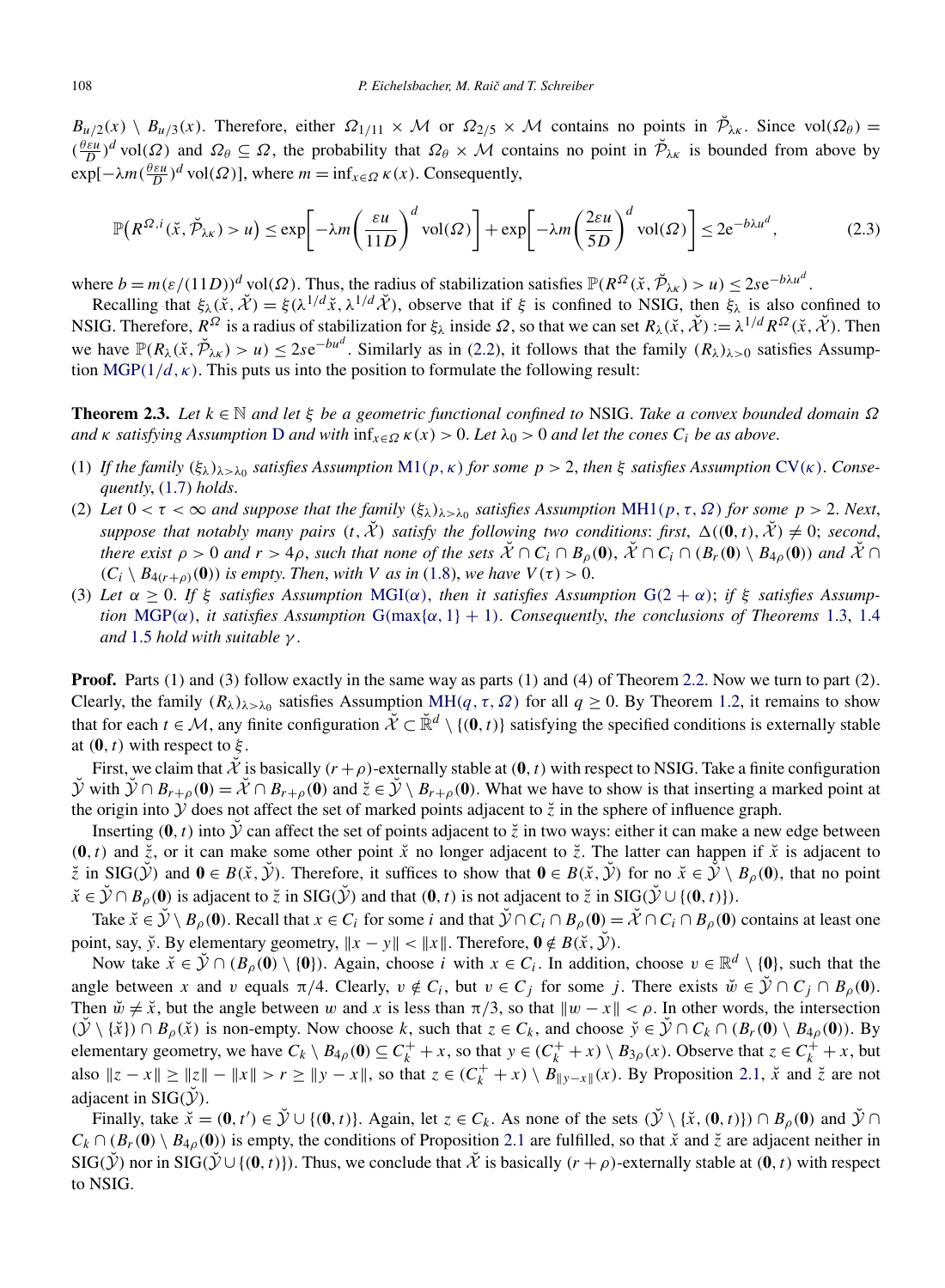By Proposition [1.1](#page-7-0) and confinement, it remains to show that NSIG stabilizes with respect to  $\check{\mathcal{X}}$  and  $\check{\mathcal{X}} \cup \{(\mathbf{0}, t)\}\$ at all  $\check{x} \in (\check{\mathcal{X}} \cup \{(0, t)\}) \cap B_{r+\rho}(0)$ . Clearly, for all such  $\check{x}$ , the intersection  $(\check{\mathcal{X}} \setminus {\{\check{x}\}}) \cap B_{r+\rho}(\check{x})$  is non-empty. Take  $i = 1, 2, ..., s$  and recall that there exists  $\check{y} \in \check{\mathcal{X}} \cap (C_i \setminus B_{4(r+\rho)}(0))$ . However, we then have  $y \in (C_i^+ + x) \setminus B_{3(r+\rho)}(x)$ . By Proposition [2.1,](#page-18-0) we then have NSIG $(\check{x}, \check{y}) \cap (C_i^+ + x) = \text{NSIG}(\check{x}, \check{x}) \cap (C_i^+ + x)$  and NSIG $(\check{x}, \check{y} \cup \{(0, t)\}) \cap$  $(C_i^+ + x) = \text{NSIG}(\tilde{x}, \tilde{X} \cup \{(0, t)\}) \cap (C_i^+ + x)$  for all  $\tilde{Y}$  with  $\tilde{Y} \cap B_{2||y-x||}(x) = \tilde{X} \cap B_{2||y-x||}(x)$ . Since this can be deduced for all  $i = 1, \ldots, s$ , NSIG stabilizes at  $\check{x}$  with respect to  $\check{X}$  and  $\check{X} \cup \{(0, t)\}\)$ . As a result,  $\check{X}$  is externally stable at  $(0, t)$  with respect to  $\xi$ . The proof is now completed by Theorem [1.2.](#page-8-0)

Theorem [2.3](#page-19-0) adds to the existing results on non-degeneracy of the limiting variance (see [\[27\]](#page-39-0)), central limit theorems (see Chapter 4 of [\[21\]](#page-39-0) as well as [\[3\]](#page-38-0)) and, of course, large deviation results. The sphere of influence graphs were not considered in [\[1\]](#page-38-0).

*<i>Example 2.3 (Total number of edges). Define*  $\xi(x, \mathcal{X})$  *to be half the degree of* x *in* SIG( $\mathcal{X}$ ) (assume that there are no *marks*). *Then*  $\langle 1, \mu_{\lambda} \rangle$  *is precisely the total number of edges in* SIG(X).

*First*, *we turn to moment bounds*. *Take a bounded convex domain Ω with* vol*(Ω) >* 0 *and a probability density function κ with* inf*<sup>Ω</sup> κ >* 0, *but vanishing outside Ω*. *From the construction of the radius of stabilization*, *it follows that for all*  $X \subseteq \Omega$ , *we have:* 

$$
\left|\xi_{\lambda}(x,\mathcal{X})\right|=\left|\xi(x,\mathcal{X})\right|\leq\left|\mathcal{X}\cap B_{R^{\Omega}(x,\mathcal{X})}(x)\right|=\sum_{y\in\mathcal{X}}\mathbf{1}\big(R^{\Omega}(x,\mathcal{X})\geq\|y-x\|\big).
$$

*Let*  $k \in \mathbb{N}$ . *Applying Lemma* [3.12](#page-36-0) *with*  $a = k$  *and*  $b = 2k$  *combined with* [\(2.3\)](#page-19-0) (*notice that*  $b$  *in Lemma* 3.12 *is different from b in* [\(2.3\)](#page-19-0)), *we find that for some*  $A_1$  *and*  $A_2$  *not depending on*  $k$ *, we have:* 

$$
\left(\mathbb{E}\left|\xi_{\lambda}(x,\mathcal{P}_{\lambda\kappa})\right|^{k}\right)^{1/k} \le A_{1}k\left\{\left[\lambda\int_{\mathbb{R}^{d}}e^{-b\lambda\|y-x\|^{d}}\kappa(y)\,\mathrm{d}y\right]^{1/(2k)}+\lambda\int_{\mathbb{R}^{d}}e^{-b\lambda\|y-x\|^{d}/(2k)}\kappa(y)\,\mathrm{d}y\right\}
$$
\n
$$
\le A_{2}k^{2}.\tag{2.4}
$$

*Combining this estimate with the observation*  $|\xi_\lambda(x, X \cup Y)| \leq |\xi_\lambda(x, X)| + |Y|$  *and Stirling's formula, we find that the family*  $(\xi_{\lambda})_{\lambda>0}$  *satisfies Assumption* [MGP](#page-9-0) $(2, \kappa)$ . *By part* (3) *of Theorem* [2.3,](#page-19-0) *it then satisfies Assumption* G $(3, \kappa)$ . *Again*, *the range where moderate deviation results apply is independent of the dimension*.

*Although non-degeneracy of the limiting variance is already proved in* [\[27\]](#page-39-0), *we here demonstrate that it also follows* from part (2) of Theorem [2.3:](#page-19-0) choose any  $\rho > 0$  and  $r > 4\rho$ . Letting  $c = \cos \frac{\pi}{12}$ , observe that if  $\mathcal{X} \cap B_{\rho/(2c)}(0)$  is empty, *but each of the sets*  $\mathcal{X} \cap C_i \cap (B_0(\mathbf{0}) \setminus B_0/(2c)(\mathbf{0}))$  *contains at least two points, then* **0** *is the nearest neighbor of no point in* X . *Therefore*, *insertion of the origin cannot remove any edges in* SIG, *but it adds at least the edge between* **0** and its nearest neighbor in  $X$ , so that  $\Delta(\mathbf{0}, X) \neq 0$ . Clearly, this condition along with non-emptiness of the sets  $X \cap C_i \cap (B_r(\mathbf{0}) \setminus B_{4\rho}(\mathbf{0}))$  and  $X \cap (C_i \setminus B_{4(r+\rho)}(\mathbf{0}))$  is fulfilled for notably many configurations X.

*Next*, *from* (2.4) *and again the fact that*  $|\xi_\lambda(x, X \cup Y)| \leq |\xi_\lambda(x, X)| + |\mathcal{Y}|$ , *it follows that the family*  $(\xi_\lambda)_{\lambda > 0}$  *satisfies Assumption* MH1( $p, \tau, \Omega$ ) *for all*  $p, \tau > 0$ . *By part* (2) *of Theorem* [2.3,](#page-19-0)  $V(\tau) > 0$  *for all*  $\tau > 0$ .

## **3. Proofs of the results**

#### 3.1. *Moment measures and Palm distributions*

For a random measure  $\mu$  taking values in the space of Borel measures over  $\mathbb{R}^d$ , define its *kth moment measure*  $M^k(\mu)$ as the one characterized by:

$$
\langle f_1 \otimes \cdots \otimes f_k, M^k(\mu) \rangle = \mathbb{E} \big[ \langle f_1, \mu \rangle \cdots \langle f_k, \mu \rangle \big] \tag{3.1}
$$

for all  $f_1, \ldots, f_k \in \mathcal{B}(\mathbb{R}^d)$ , where  $f_1 \otimes \cdots \otimes f_k : (\mathbb{R}^d)^k \to \mathbb{R}$  is given by  $f_1 \otimes \cdots \otimes f_k(v_1, \ldots, v_k) = f_1(v_1) \cdots f_k(v_k)$ (formula *(*5*.*4*.*3*)* on p. 133 of [\[8\]](#page-39-0)); the *k*th moment measure exists if the *mixed moments* in the right-hand side of (3.1) exist for all  $f_1, \ldots, f_k \in \mathcal{B}(\mathbb{R}^d)$ .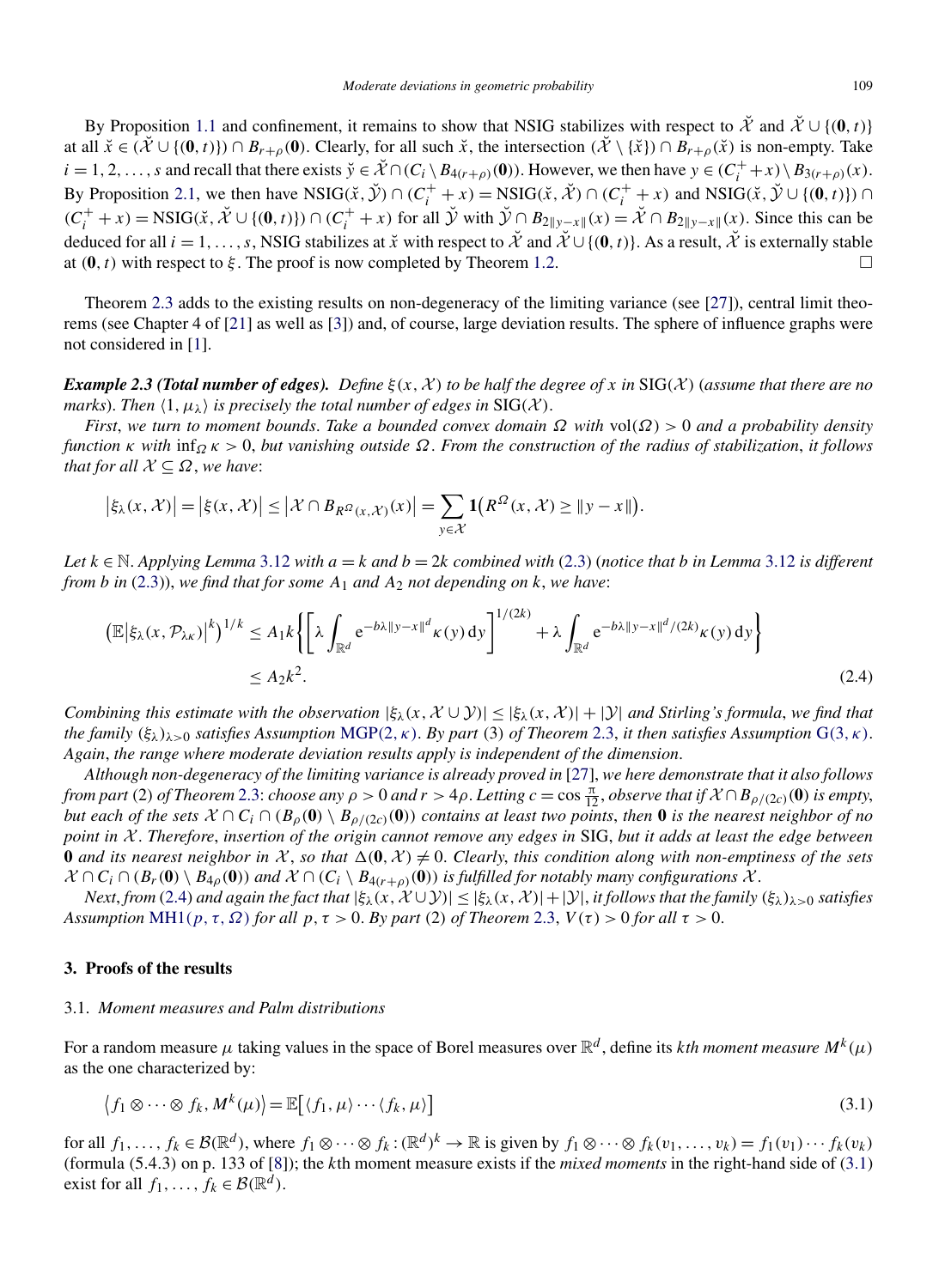<span id="page-21-0"></span>It will be helpful to consider products of  $\mathbb{R}^d$  and  $\check{\mathbb{R}}^d$  indexed by arbitrary finite sets: for a finite index set *L* consisting of distinct elements  $i_1, \ldots, i_l$ , denote by  $(\mathbb{R}^d)^L$  (resp.  $(\mathbb{R}^d)^L$ ) the product of *l* copies of  $\mathbb{R}^d$  (resp.  $\mathbb{R}^d$ ). Thus, for functions  $f_i: \mathbb{R}^d \to \mathbb{R}$ ,  $i \in L$ ,  $\bigotimes_{i \in L} f_i: (\mathbb{R}^d)^L \to \mathbb{R}$  is the counterpart of the function  $f_{i_1} \otimes \cdots \otimes f_{i_l}: (\mathbb{R}^d)^l \to \mathbb{R}$ . In the special case where all functions are equal, define  $f^{\otimes l} := f \otimes \cdots \otimes f$  *<sup>l</sup>* and its counterpart  $f^{\otimes L} := \bigotimes_{i \in L} f$ .

For a random measure  $\mu$  on  $\mathbb{R}^d$ , let  $M^L(\mu)$  be the measure on  $(\mathbb{R}^d)^L$ , which is the counterpart of  $M^l(\mu)$ , i.e.,  $\langle \bigotimes_{i \in L} f_i, M^L(\mu) \rangle = \mathbb{E}[\prod_{i \in L} \langle f_i, \mu \rangle].$ 

For the random measures which are the subject of the present paper, write  $M_{\lambda}^{k} := M^{k}(\mu_{\lambda})$  for  $k \in \mathbb{N}$  and  $M_{\lambda}^{L} :=$  $M^L(\mu_{\lambda})$  for a finite set *L*. These moment measures can be expressed in terms of singular measures, see [\(3.5\)](#page-22-0). That formula, also stated in [\[8\]](#page-39-0), p. 143, is a special case of the Palm disintegration formula for a product of *k* copies of  $\mathcal{P}_{\lambda k}$ . First, recall the Palm formula for  $\mathcal{P}_{\lambda\kappa}$ : for each functional *G*, such that the integral and the expectation below exist, we have:

$$
\mathbb{E}\int_{\tilde{\mathbb{R}}^d} G(\tilde{x}, \tilde{\mathcal{P}}_{\lambda \kappa}) \tilde{\mathcal{P}}_{\lambda \kappa}(\mathrm{d}\tilde{x}) = \lambda \int_{\tilde{\mathbb{R}}^d} \mathbb{E} G(\tilde{x}, \tilde{\mathcal{P}}_{\lambda \kappa} \cup {\{\tilde{x}\}}) \kappa(x) \, \mathrm{d}\tilde{x}
$$
\n(3.2)

(for the unmarked case, see [\[9\]](#page-39-0), pp. 280–281; the extension to marked Poisson processes can be achived by conditioning on the marks; see Section 6.4 of [\[8\]](#page-39-0)). To generalize this disintegration formula to *k*-fold integrals, we need singular measures. First, recall [\(1.1\)](#page-2-0) and for a measurable function  $g : \mathbb{R}^d \to \mathbb{R}$ , define the singular differential  $\bar{d}[g]\check{v}$ of a  $(\mathbb{R}^d)^k$ -valued variable as being characterized by the relation:

$$
\int_{(\mathbb{R}^d)^k} F(\check{\nu}_1, \check{\nu}_2, \dots, \check{\nu}_k) \overline{d}[g](\check{\nu}_1, \dots, \check{\nu}_k) = \int_{\mathbb{R}^d} F(\check{x}, \check{x}, \dots, \check{x}) g(x) d\check{x}
$$

for all measurable  $F: (\mathbb{R}^d)^k \to \mathbb{R}$ . Next, for  $\check{\nu} = (\check{\nu}_1, \dots, \check{\nu}_k)$  running over  $(\mathbb{R}^d)^k$ , put:

$$
\tilde{\mathbf{d}}[g]\breve{v} := \sum_{L_1,\ldots,L_p \preceq \{1,\ldots,k\}} \bar{\mathbf{d}}[g]\breve{v}_{L_1}\cdots \bar{\mathbf{d}}[g]\breve{v}_{L_p},
$$

where  $\check{\nu}_L := (\check{\nu}_l)_{l \in L}$ ; by  $\sum_{L_1,...,L_p \leq L}$ , we shall denote the sum of all *unordered* partitions of a set *L*. Below we prove the following assertion, which generalizes the disintegration formula (3.2) to the *k*-fold integral (see also p. 83 of [\[18\]](#page-39-0)):

**Proposition 3.1.** *For each functional G*, *such that the integral and the expectation below exist, we have:* 

$$
\mathbb{E}\int_{(\check{\mathbb{R}}^d)^k} G(\check{v}, \check{\mathcal{P}}_{\lambda \kappa}) \check{\mathcal{P}}_{\lambda \kappa}(\mathrm{d}\check{v}_1) \cdots \check{\mathcal{P}}_{\lambda \kappa}(\mathrm{d}\check{v}_k) = \int_{(\check{\mathbb{R}}^d)^k} \mathbb{E} G(\check{v}, \check{\mathcal{P}}_{\lambda \kappa} \cup \{\check{v}_1, \dots, \check{v}_k\}) \tilde{\mathrm{d}}[\lambda \kappa] \check{v},\tag{3.3}
$$

*where*  $\check{v} = (\check{v}_1, \ldots, \check{v}_k)$ .

**Proof.** As a first step, we prove (3.3) for the case where  $G(\tilde{v}, \tilde{X})$  vanishes if any two components  $v_i$  and  $v_j$  are equal. This can be proved by induction. For  $k = 1$ , this is merely the formula (3.2). For the induction step from  $k$  to  $k+1$ , use (3.2) with  $\int_{(\mathbb{R}^d)^k} G(\tilde{v}, \tilde{\mathcal{P}}_{\lambda k})(\tilde{v}_1) \cdots \tilde{\mathcal{P}}_{\lambda k}(d\tilde{v}_k)$  in place of  $G(\tilde{v}, \tilde{\mathcal{P}}_{\lambda k})$  and notice that the integration over  $P_{\lambda K} \cup \{v_{k+1}\}\$ coincides with the integration over  $P_{\lambda K}$ .

Next, observe the following straightforward extension. Let  $L_1, \ldots, L_p$  be a partition of  $\{1, \ldots, k\}$ . We say that a point  $\check{v} = (\check{v}_1, \ldots, \check{v}_k)$  *follows* this partition if any two components  $v_i$  and  $v_j$  are equal if and only if the indices *i* and *j* lie in the same set  $L_r$ . Now take arbitrary *G*, and define  $G_{L_1,...,L_p}(\tilde{v}, \tilde{X})$  to be  $G(\tilde{v}, \tilde{X})$  if  $\tilde{v}$  follows  $L_1,...,L_p$  and zero otherwise. Then we have:

$$
\mathbb{E} \int_{(\mathbb{R}^d)^k} G_{L_1,\ldots,L_p}(\check{v}, \check{\mathcal{P}}_{\lambda\kappa}) \check{\mathcal{P}}_{\lambda\kappa}(\mathrm{d}\check{v}_1) \cdots \check{\mathcal{P}}_{\lambda\kappa}(\mathrm{d}\check{v}_k)
$$
\n
$$
= \int_{(\mathbb{R}^d)^k} \mathbb{E} G_{L_1,\ldots,L_p}(\check{v}, \check{\mathcal{P}}_{\lambda\kappa} \cup {\{\check{v}_1,\ldots,\check{v}_k\}}) \bar{\mathrm{d}}[\lambda\kappa] \check{v}_{L_1} \cdots \bar{\mathrm{d}}[\lambda\kappa] \check{v}_{L_p}
$$
\n
$$
= \int_{(\mathbb{R}^d)^k} \mathbb{E} G(\check{v}, \check{\mathcal{P}}_{\lambda\kappa} \cup {\{\check{v}_1,\ldots,\check{v}_k\}}) \bar{\mathrm{d}}[\lambda\kappa] \check{v}_{L_1} \cdots \bar{\mathrm{d}}[\lambda\kappa] \check{v}_{L_p}.
$$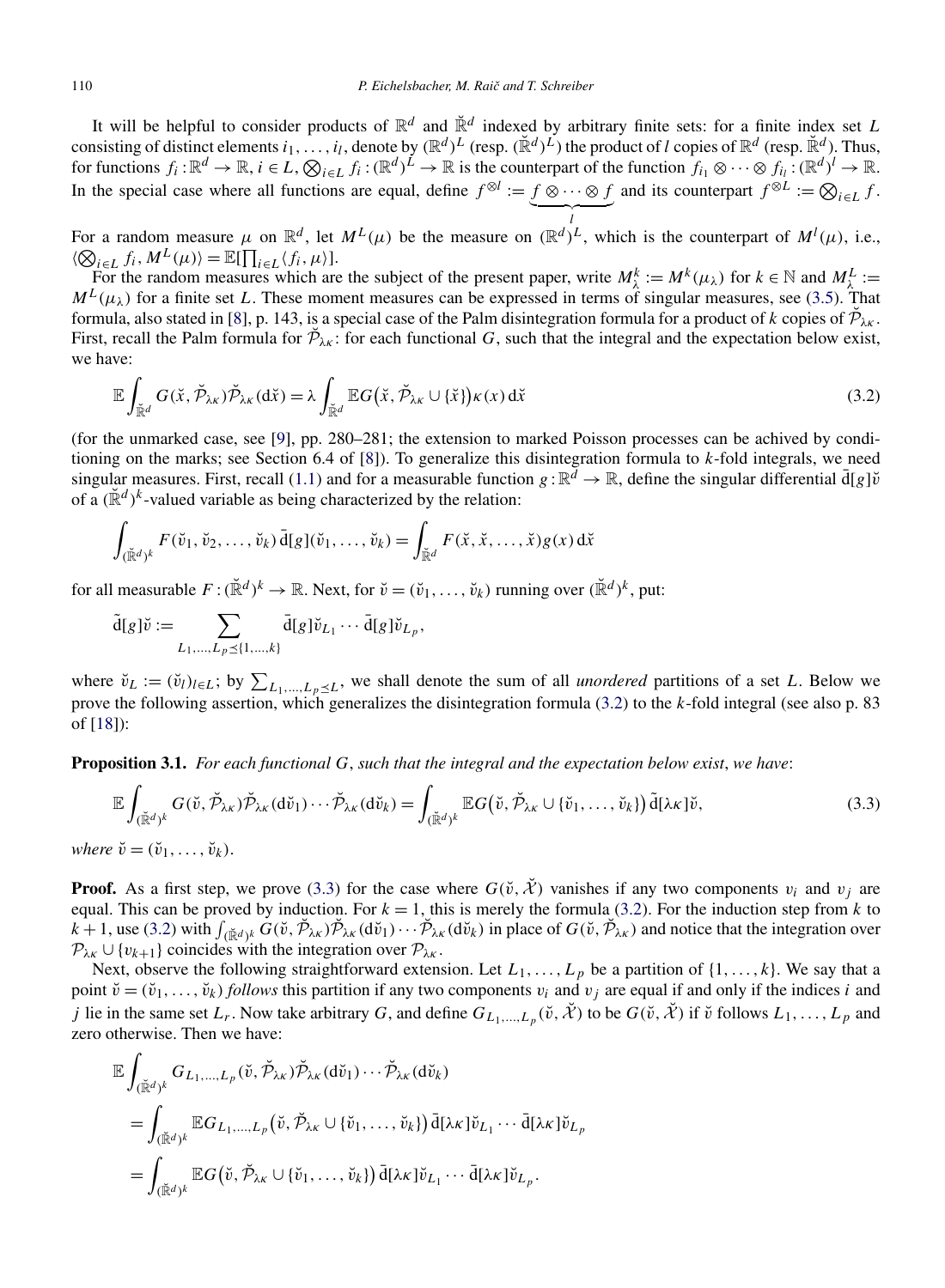<span id="page-22-0"></span>Now write  $G = \sum_{L_1,...,L_p \leq \{1,...,k\}} G_{L_1,...,L_p}$ , sum up over all non-trivial partitions of  $\{1,...,k\}$  and the proof is com- $\Box$ 

Now take a geometric functional  $\xi$  and recall the definition [\(1.4\)](#page-3-0) of its associated random measure  $\mu_{\lambda}$ . From Proposition [3.1,](#page-21-0) we deduce that the corresponding moment measures  $M^k_{\lambda} = M^k(\mu_{\lambda})$  can be expressed as:

$$
\int_{(\mathbb{R}^d)^k} F(v) M^k_{\lambda}(\mathrm{d}v) = \int_{(\mathbb{R}^d)^k} F(v) m_{\lambda}(\breve{v}) \, \tilde{\mathrm{d}}[\lambda \kappa] \breve{v},\tag{3.4}
$$

where  $v = (v_1, \ldots, v_k)$  and again  $\check{v} = (\check{v}_1, \ldots, \check{v}_k)$ , and where the Radon–Nikodým derivative  $m_\lambda$  is given by:

$$
m_{\lambda}(\breve{v}_1,\ldots,\breve{v}_k) := \mathbb{E}\Bigg[\prod_{i=1}^k \xi_{\lambda}\big(\breve{v}_i,\breve{\mathcal{P}}_{\lambda\kappa} \cup \{\breve{v}_1,\ldots,\breve{v}_k\}\big)\Bigg].\tag{3.5}
$$

Analogously, we define  $m_\lambda$  on products indexed by arbitrary index sets, i.e.,  $\mathbb{R}^L$ .

#### 3.2. *The method of cumulants*

We will refine the method of cumulants and cluster measures as developed in [\[3\]](#page-38-0) in the context of the central limit theorem. We recall the formal definition of cumulants in the context specified for our purposes. For a random variable *Y* with all moments, expanding the logarithm of the Laplace transform in a formal power series in *t* gives

$$
\log\left[1+\sum_{k=1}^{\infty}\frac{\mathbb{E}Y^{k}}{k!}t^{k}\right]=\sum_{k=1}^{\infty}\frac{c^{k}(Y)}{k!}t^{k},\tag{3.6}
$$

where  $c^k(Y)$  denotes the *kth cumulant* of *Y*. As the series (3.6) is considered as formal, no additional condition on convergence is required for the cumulants to exist. Defining differentiation, evaluation at zero, and the exponential and the logarithmic function of a formal power series in the obvious way, one may also write:

$$
c^{k}(Y) = \frac{d^{k}}{dt^{k}} \bigg|_{t=0} \log \mathbb{E} \exp(tY).
$$

Similarly as mixed moments, one can also consider *mixed cumulants*. In the spirit of the above, one can define it by means of formal power series of several variables:

$$
c(Y_1, \ldots, Y_k) = \frac{\partial^k}{\partial t_1 \partial t_2 \cdots \partial t_k} \bigg|_{t_1 = t_2 = \cdots = t_k = 0} \log \mathbb{E} \exp(t_1 Y_1 + \cdots + t_k Y_k).
$$
\n(3.7)

In other words, the mixed cumulant of random variables  $Y_1, \ldots, Y_k$  is the coefficient in the formal power series expansion of  $\log \mathbb{E} \exp(t_1 Y_1 + \cdots + t_k Y_k)$  at  $t_1 t_2 \cdots t_k$ . Notice also that  $c^k(Y) = c(Y, \ldots, Y_k)$ *)*.

 *<sup>k</sup>* To define the mixed cumulant of random variables  $Y_1, \ldots, Y_k$ , we do not even need all the moments to exist. All we need is the existence of the expectations of the products  $\prod_{i\in L} Y_i$ , where  $L \subseteq \{1, ..., k\}$ . This is because one can replace the exponential function  $\exp(t_1 Y_1 + \cdots + t_k Y_k)$  by the polynomial  $g(t_1, \ldots, t_k) = \sum_{L \subseteq \{1, \ldots, k\}} \mathbb{E} \prod_{i \in L} Y_i t_i$ : the mixed cumulant  $c(Y_1, \ldots, Y_l)$  is then also the coefficient in the formal power series expansion of  $\log g(t_1, \ldots, t_k)$  at  $t_1t_2\cdots t_k$ .

In view of the above, mixed cumulants can be expressed in terms of mixed moments. This can be made explicit by means of the following extension of the celebrated *Faà di Bruno's formula* to functions of several variables:

$$
\frac{\partial^k}{\partial t_1 \cdots \partial t_k} f(g(t_1, \ldots, t_k)) = \sum_{L_1, \ldots, L_p \preceq \{1, \ldots, k\}} f^{(p)}(g(t_1, \ldots, t_k)) \frac{\partial^{|L_1|} g}{\prod_{i \in L_1} \partial t_i} \cdots \frac{\partial^{|L_p|} g}{\prod_{i \in L_p} \partial t_i}
$$
(3.8)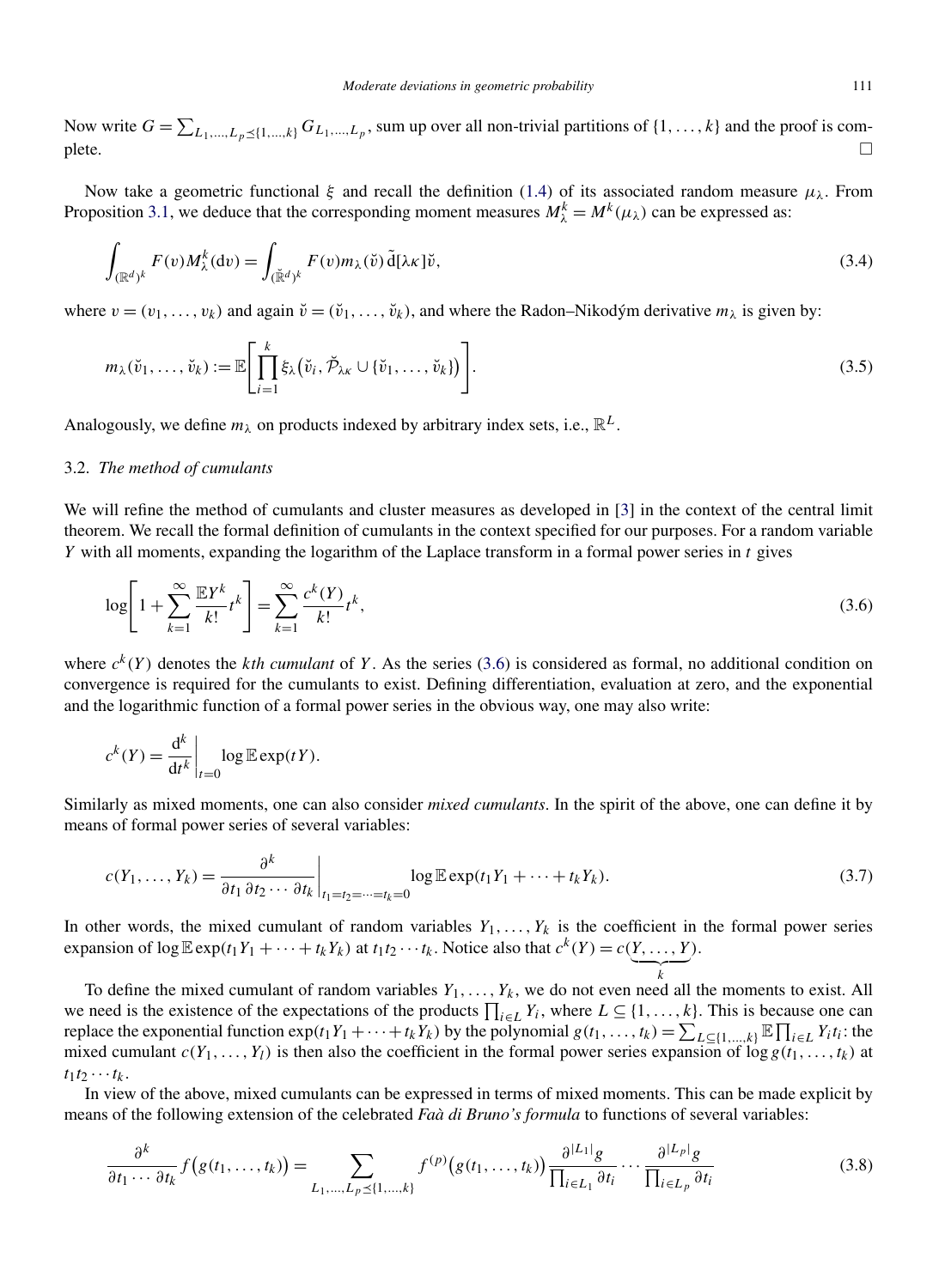<span id="page-23-0"></span>(see [\[15\]](#page-39-0) and notice that although the result ibidem is stated for real functions, the extension to formal power series is straightforward: once we know the chain and the product rule, Faà di Bruno's formula is a matter of combinatorics, no longer analysis). Combining [\(3.7\)](#page-22-0) and [\(3.8\)](#page-22-0), we obtain the formula for mixed cumulants:

$$
c(Y_1, ..., Y_k) = \sum_{L_1, ..., L_p \leq \{1, ..., k\}} (-1)^{p-1} (p-1)! \mathbb{E} \bigg[ \prod_{i \in L_1} Y_i \bigg] \cdots \mathbb{E} \bigg[ \prod_{i \in L_p} Y_i \bigg]
$$
(3.9)

(see p. 12 of [\[33\]](#page-39-0)). For a random measure  $\mu$ , its *k*th cumulant measure  $c^k(\mu)$  is defined analogously as its *k*th moment measure, i.e.,  $\langle f_1 \otimes \cdots \otimes f_k, c^k(\mu) \rangle = c(\langle f_1, \mu \rangle, \ldots, \langle f_k, \mu \rangle)$ . In particular, for equal functions, we have:

$$
\langle f^{\otimes k}, c^k(\mu) \rangle = c^k(\langle f, \mu \rangle). \tag{3.10}
$$

In view of (3.9), cumulant measures can be expressed in terms of moment measures in the following way:

$$
c^{k}(\mu) = \sum_{L_1,\dots,L_p \preceq \{1,\dots,k\}} (-1)^{p-1} (p-1)! M^{L_1}(\mu) \cdots M^{L_p}(\mu),
$$
\n(3.11)

where the multiplication denotes the usual product of measures: for disjoint finite sets *G* and *H*, and for measurable sets  $A \subseteq (\mathbb{R}^d)^G$  and  $B \subseteq (\mathbb{R}^d)^H$ , we have  $MN(A \times B) = M(A)N(B)$ , identifying  $(\mathbb{R}^d)^{G \cup H} \equiv (\mathbb{R}^d)^G \times (\mathbb{R}^d)^H$  (see p. 30 of [\[19\]](#page-39-0)).

Although we use the same notation for cumulants as well as for cumulant measures, this should not lead to a confusion: for a *real-valued* random variable *Y*,  $c^k(Y)$  denotes a cumulant, while for a random *measure*  $\mu$ ,  $c^k(\mu)$ denotes a cumulant measure. Observe also that the first cumulant measure coincides with the expectation measure and the second cumulant measure coincides with the covariance measure.

Throughout this subsection, *ξ* will (as usual) denote a geometric functional and *R* its radius of stabilization. Recall the random measures  $\mu_{\lambda}$  defined in [\(1.4\)](#page-3-0) and the corresponding moment measures  $M_{\lambda}^k := M^k(\mu_{\lambda})$ . Similarly, consider the cumulant measures  $c_{\lambda}^{k} := c^{k}(\mu_{\lambda})$ . Recalling the notation  $\bar{\mu}_{\lambda} = \mu_{\lambda} - \mathbb{E}\mu_{\lambda}$ , observe that  $c^{k}(\bar{\mu}_{\lambda}) = c_{\lambda}^{k}$  for  $k \geq 2$ . Analogously, define measures  $M^L_\lambda$  and  $c^L_\lambda$  defined on product spaces indexed finite sets *L*.

Now we can state our result controlling the growth of  $\langle f^{\otimes k}, c_{\lambda}^{k} \rangle$ , which is crucial to prove Theorem [1.3.](#page-10-0)

**Lemma 3.1.** *If*  $\xi$  *satisfies Assumption*  $G(\gamma, \kappa)$ *, we have:* 

$$
\left| \left\langle f^{\otimes k}, c_{\lambda}^{k} \right\rangle \right| \leq \lambda C^{k} \| f \|_{\infty}^{k} (k!)^{1+\gamma}
$$

*for all bounded measurable functions*  $f:\mathbb{R}^d\to\mathbb{R}$ , *all*  $k=3,4,\ldots$  *and all*  $\lambda\geq\lambda_0$ , *where the constant C and the lower endpoint*  $λ_0$  *only depend on*  $κ$ ,  $ξ$  *and*  $R$ .

Before proving the preceding lemma, we need a couple of auxiliary results. Following [\[3\]](#page-38-0), we decompose cumulant measures into *semi-cluster measures*, i.e., cluster measures multiplied by moment measures. For non-empty disjoint finite sets *S* and *T* , define the cluster measure by:

$$
U_{\lambda}^{S,T} = M_{\lambda}^{S \cup T} - M_{\lambda}^{S} M_{\lambda}^{T}
$$

(where multiplication again means product measure). The following result is a refinement of Lemma 5.1 of [\[3\]](#page-38-0) in the sense that we provide control over the number of summands.

**Lemma 3.2.** For each non-trivial partition G, H of a finite set K, the cumulant measure  $c_{\lambda}^{K}$  can be decomposed as:

$$
c_{\lambda}^{K} = \sum_{L_1, \dots, L_p \preceq K} (-1)^{p-1} (p-1)! W_{\lambda}^{L_1, \dots, L_p},
$$

where  $W_{\lambda}^{L_1,...,L_p}$  is a sum of at most p terms of the form  $U_{\lambda}^{S,T}M_{\lambda}^{K_1}M_{\lambda}^{K_2}\cdots M_{\lambda}^{K_r}$ , where  $S\subseteq G$  and  $T\subseteq H$  are *non-empty and disjoint, and where*  $S \cup T$ ,  $K_1, \ldots, K_r$  *is a refinement of the partition*  $L_1, \ldots, L_p$ *.*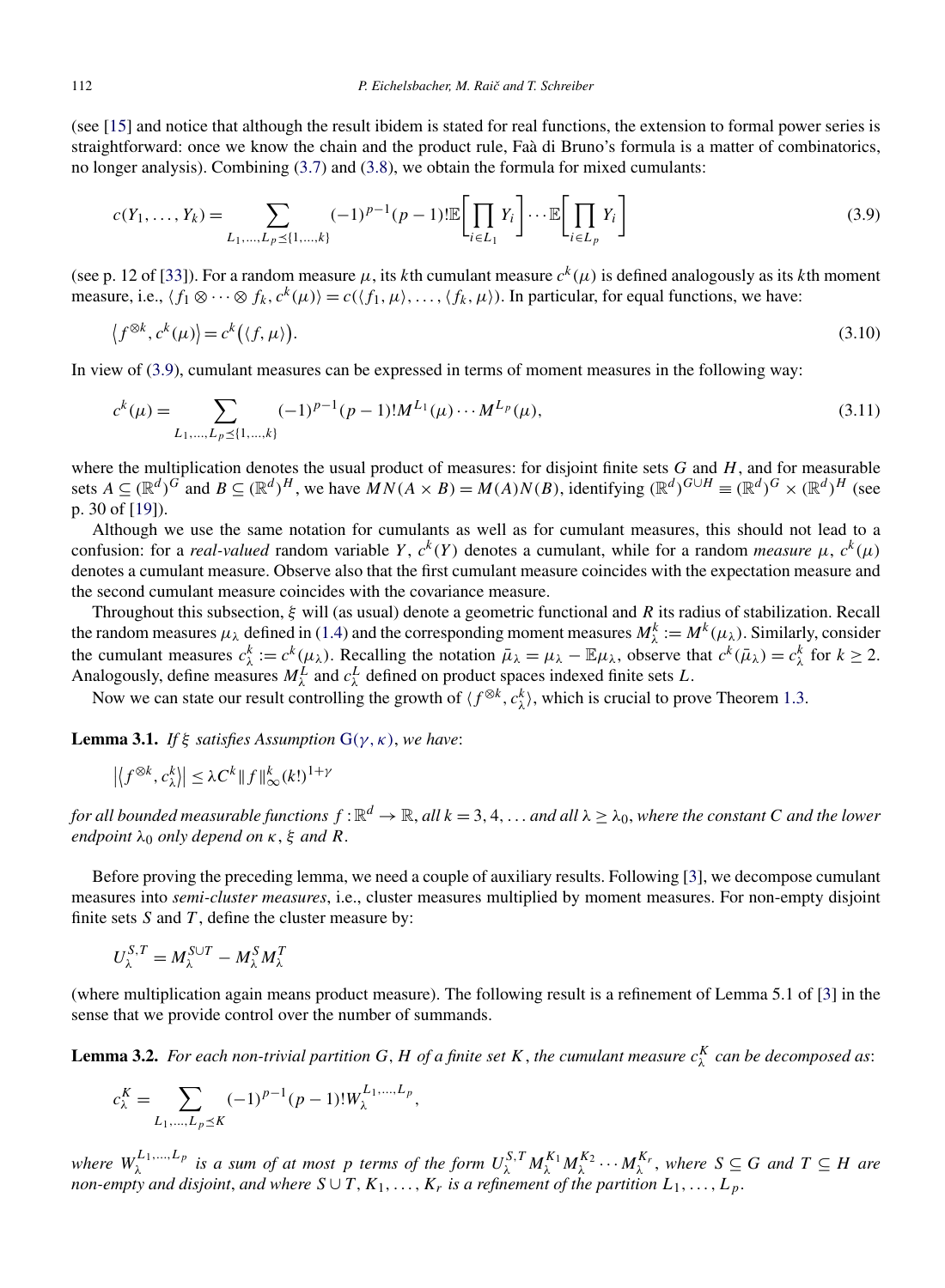<span id="page-24-0"></span>**Proof.** Starting from [\(3.11\)](#page-23-0), we first note that each moment measure  $M_{\lambda}^{L_i}$  with  $S := L_i \cap G \neq \emptyset$  and  $T := L_i \cap H \neq \emptyset$ can be expressed as  $U_{\lambda}^{S,T} + M_{\lambda}^{S} M_{\lambda}^{T}$ . Repeating the procedure, we may write:

$$
M_{\lambda}^{L_1} \cdots M_{\lambda}^{L_p} = M_{\lambda}^{L_1 \cap G} M_{\lambda}^{L_1 \cap H} \cdots M_{\lambda}^{L_p \cap G} M_{\lambda}^{L_p \cap H} + W_{\lambda}^{L_1, ..., L_p},
$$
\n(3.12)

where the measures  $W_{\lambda}^{L_1,...,L_p}$  are as desired and where we set  $M_{\lambda}^{\varnothing} := 1$ . Now consider the measure:

$$
c_{\lambda}^{K;G,H} := \sum_{L_1,\dots,L_p \preceq K} (-1)^{p-1} (p-1)! M_{\lambda}^{L_1 \cap G} M_{\lambda}^{L_1 \cap H} \cdots M_{\lambda}^{L_p \cap G} M_{\lambda}^{L_p \cap H}
$$
(3.13)

and take functions  $f_i \in \mathcal{B}(\mathbb{R}^d)$ ,  $i \in K$ . By Faà di Bruno's formula [\(3.8\)](#page-22-0),  $\langle \bigotimes_{i \in K} f_i, c_{\lambda}^{K;G,H} \rangle$  matches the coefficient in the formal power series expansion of  $\log g_{\lambda}^{K;G,H}$  at  $\prod_{i \in K} t_i$ , where:

$$
g_{\lambda}^{K;G,H} := \sum_{L \subseteq K} \left\langle \bigotimes_{i \in L} f_i, M_{\lambda}^{L \cap G} M_{\lambda}^{L \cap H} \right\rangle \prod_{i \in L} t_i.
$$

However,  $g_{\lambda}^{K;G,H} = g_{\lambda}^G g_{\lambda}^H$ , where  $g_{\lambda}^Z := \sum_{L \subseteq Z} \langle \bigotimes_{i \in L} f_i, M_{\lambda}^L \rangle \prod_{i \in L} t_i$ . Since G and H are both non-empty, the coefficient at  $\prod_{i \in K} t_i$  in the formal power series expansion of both  $\log g_{\lambda}^G$  and  $\log g_{\lambda}^H$  vanishes; clearly, the same is true for  $\log g_{\lambda}^{K;G,H} = \log g_{\lambda}^G + \log g_{\lambda}^H$ . Therefore,  $c_{\lambda}^{K;G,H} = 0$ . Combining this with (3.12) and (3.13), the result follows.  $\Box$ 

Thus, in order to estimate the cumulants, it suffices to estimate semi-cluster measures. Recalling [\(3.4\)](#page-22-0) and [\(3.5\)](#page-22-0), it makes sense, as the first step towards the latter estimation, to bound the differences  $m_\lambda(v_{S\cup T}) - m_\lambda(v_S)m_\lambda(v_T)$ ; throughout this subsection, we shall denote:

$$
v_L = (v_i)_{i \in L}
$$
,  $\breve{v}_L = (\breve{v}_i)_{i \in L}$  and  $V_L = \{v_i; i \in L\}$ ,  $\breve{V}_L = \{\breve{v}_i; i \in L\}$ 

for vectors  $v = (v_i)_{i \in K} \in (\mathbb{R}^d)^K$  and  $\check{v} = (\check{v}_i)_{i \in K} \in (\check{R}^d)^K$ , where  $L \subseteq K$  (the letters v and V are fixed, while the letters *K* and *L* can be arbitrary). Next, define the *separation* between two subsets *A* and *B* of a  $\mathbb{R}^d$  by:

$$
sep(A, B) := inf\{ ||a - b||; a \in A, b \in B \}.
$$

Now recall the definition of  $ξ<sub>λ</sub>$  along with the conventions on *R* and  $R<sub>λ</sub>$  from Section [1.2;](#page-1-0) in particular, recall that  $\lambda^{-1/d}R_\lambda$  a radius of stabilization for  $\xi_\lambda$  inside *Ω*. In addition, recall that *κ* vanishes outside *Ω*, so that  $\mathcal{P}_{\lambda \kappa} \subseteq \mathcal{Q}$ almost surely. For a finite set L,  $\check{v} = (\check{v}_l)_{l \in L} \in (\check{\mathbb{R}}^d)^L$ ,  $i, j \in L$ ,  $\lambda > 0$  and for a function  $\psi : [0, \infty) \to [0, \infty)$ , define:

$$
a_{\lambda,i}(\check{v}) := \left[\mathbb{E}\left|\xi_{\lambda}(\check{v}_i, \check{\mathcal{P}}_{\lambda\kappa} \cup \check{V}_L)\right|^{2|L|}\right]^{1/(2|L|)}, \qquad b_{\lambda,j,\psi}(\check{v}) := \left[\mathbb{E}\left(\psi\left(2R_{\lambda}(\check{v}_j, \check{\mathcal{P}}_{\lambda\kappa} \cup \check{V}_L)\right)\right)^{-2}\right]^{1/2}.\tag{3.14}
$$

**Lemma 3.3.** Let *S* and *T* be non-empty finite disjoint sets and let  $\psi$  :  $[0, \infty) \rightarrow [0, \infty)$  be a non-increasing function. *Then for each*  $\check{v} = \check{v}_{S \cup T} \in (\check{\mathbb{R}}^d)^{S \cup T}$ , *we have:* 

$$
\left| m_{\lambda}(\check{v}_{S\cup T}) - m_{\lambda}(\check{v}_{S})m_{\lambda}(\check{v}_{T}) \right| \leq \left[ \prod_{i \in S\cup T} a_{\lambda,i}(\check{v}_{S\cup T}) + \left( \prod_{i \in S} a_{\lambda,i}(\check{v}_{S}) \right) \left( \prod_{i \in T} a_{\lambda,i}(\check{v}_{T}) \right) \right] \times \left[ \sum_{j \in S} b_{\lambda,j,\psi}(\check{v}_{S}) + \sum_{j \in T} b_{\lambda,j,\psi}(\check{v}_{T}) \right] \psi(\lambda^{1/d}\delta), \tag{3.15}
$$

*where*  $\delta = \text{sep}(\{v_i; i \in S\}, \{v_j; j \in T\})$  *denotes the separation with respect to the Euclidean metric.* 

*Remark 3.1. This is a refinement of Lemma* 5.2 *of* [\[3\]](#page-38-0) *in at least two directions*: *first*, *we state a more explicit upper bound*, *and second*, *we allow for arbitrary decay of R* (*described in terms of ψ*), *not just exponential*. *Moreover*, *a closer look reveals that the argument used for the proof of that result in fact needs stronger assumptions than just*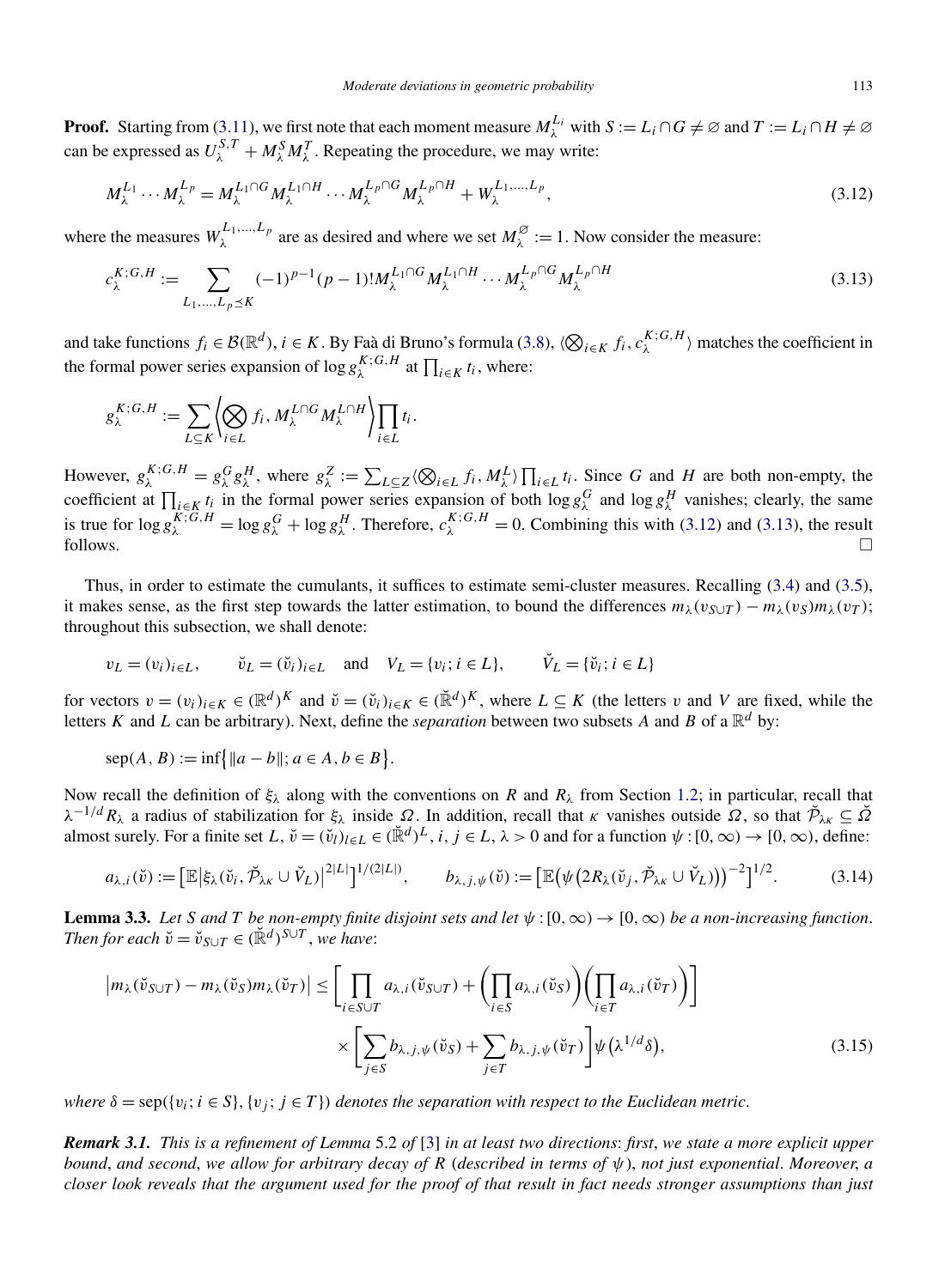<span id="page-25-0"></span>*exponential stabilization* (*apart from moment bounds*), *as claimed ibidem*. *More precisely*, *in our notation*, *one has to assume suitable stabilization of the functional*  $(\check{x}, \check{x}) \mapsto \xi(\check{x}, \check{x} \cup \check{V})$ , *not*  $\xi$ , *for finite sets*  $\check{V}$  *with suitable cardinality. This is due to a confusion between*  $\tilde{P}_{\lambda K}$  *and*  $\tilde{P}_{\lambda K}$   $\cup$   $\tilde{V}$  (see below Eq. (5.4) *ibidem*). *Moreover, in order to derive large deviation results from appropriately corrected Lemma* 5.2 *of* [\[3\]](#page-38-0), *one also needs certain control over the dependence of the stabilization of*  $(\check{x}, \check{\mathcal{X}}) \mapsto \check{\varepsilon}(\check{x}, \check{\mathcal{X}} \cup \check{V})$  *on the cardinality of*  $\check{V}$ *. These additional conditions can be tedious to verify in actual applications*. *On the other hand*, *our argument*, *though much more extensive*, *works under more or less standard conditions and leads to a neat result*.

**Proof of Lemma [3.3.](#page-24-0)** Take independent Poisson point processes  $\tilde{\mathcal{P}}_{\lambda\kappa}$  and  $\tilde{\mathcal{P}}_{\lambda\kappa}^{\dagger}$  (both with intensity  $\lambda\kappa \times \mathbb{P}_{\mathcal{M}}$ ) and define two new point processes:

$$
\tilde{\mathcal{P}}'_{\lambda \kappa} := (\tilde{\mathcal{P}}_{\lambda \kappa} \cap B_{\delta/2}(V_S)) \cup (\tilde{\mathcal{P}}^{\dagger}_{\lambda \kappa} \setminus B_{\delta/2}(V_S)), \n\tilde{\mathcal{P}}''_{\lambda \kappa} := (\tilde{\mathcal{P}}_{\lambda \kappa} \setminus B_{\delta/2}(V_S)) \cup (\tilde{\mathcal{P}}^{\dagger}_{\lambda \kappa} \cap B_{\delta/2}(V_S)),
$$

where, as usual,  $B_r(V) := \bigcup_{v \in V} B_r(v)$ . Observe that  $\tilde{\mathcal{P}}'_{\lambda \kappa}$  and  $\tilde{\mathcal{P}}''_{\lambda \kappa}$  are independent Poisson point processes with intensity  $\lambda \kappa \times \mathbb{P}_M$ . Setting:

$$
X_i := \xi_\lambda(\check{v}_i, \check{\mathcal{P}}_{\lambda\kappa} \cup \check{V}_{S\cup T}), \qquad X_i' := \xi_\lambda(\check{v}_i, \check{\mathcal{P}}_{\lambda\kappa}' \cup \check{V}_S), \qquad X_i'' := \xi_\lambda(\check{v}_i, \check{\mathcal{P}}_{\lambda\kappa}'' \cup \check{V}_T),
$$

we may write:

$$
m_{\lambda}(\breve{v}_{S\cup T}) - m_{\lambda}(\breve{v}_{S})m_{\lambda}(\breve{v}_{T}) = \mathbb{E}\bigg[\bigg(\prod_{i\in S}X_{i}\bigg)\bigg(\prod_{i\in T}X_{i}\bigg) - \bigg(\prod_{i\in S}X_{i}'\bigg)\bigg(\prod_{i\in T}X_{i}''\bigg)\bigg].
$$

Now observe that for  $i \in S$ ,  $X'_i$  agrees with  $X_i$  if  $\xi_\lambda$  stabilizes at  $\check{v}_i$  within radius less than  $\delta/2$  with respect to  $\check{\mathcal{P}}_{\lambda\kappa} \cup \check{V}_S$ . Similarly, for  $i \in T$ ,  $X_i''$  agrees with  $X_i$  if  $\xi_\lambda$  stabilizes at  $\check{\nu}_i$  within radius less than  $\delta/2$  with respect to  $\check{\mathcal{P}}_{\lambda\kappa} \cup \check{V}_T$ . Letting:

$$
I'_j := \mathbf{1}\bigg(R_{\lambda}(\breve{v}_j, \breve{\mathcal{P}}_{\lambda\kappa} \cup \breve{V}_S) \geq \frac{\lambda^{1/d}\delta}{2}\bigg), \qquad I''_j := \mathbf{1}\bigg(R_{\lambda}(\breve{v}_j, \breve{\mathcal{P}}_{\lambda\kappa} \cup \breve{V}_T) \geq \frac{\lambda^{1/d}\delta}{2}\bigg),
$$

we can estimate:

$$
\left|m_{\lambda}(\breve{v}_{S\cup T})-m_{\lambda}(\breve{v}_{S})m_{\lambda}(\breve{v}_{T})\right|\leq \mathbb{E}\bigg\{\bigg[\prod_{i\in S\cup T}|X_{i}|+\bigg(\prod_{i\in S}|X'_{i}|\bigg)\bigg(\prod_{i\in T}|X''_{i}|\bigg)\bigg]\bigg[\sum_{j\in S}I'_{j}+\sum_{j\in T}I''_{j}\bigg]\bigg\}.
$$

Since  $\psi$  is non-increasing, we can estimate:

$$
I'_{j} \leq \frac{\psi(\lambda^{1/d}\delta)}{\psi(2R_{\lambda}(\check{\nu}_{j}, \check{\mathcal{P}}_{\lambda\kappa} \cup \check{V}_{S}))} \quad \text{and} \quad I''_{j} \leq \frac{\psi(\lambda^{1/d}\delta)}{\psi(2R_{\lambda}(\check{\nu}_{j}, \check{\mathcal{P}}_{\lambda\kappa} \cup \check{V}_{S}))}.
$$

The proof is now completed by application of Hölder's inequality.

To estimate the semi-cluster measures, we now need to integrate the estimate [\(3.15\)](#page-24-0). Before tackling this job, we introduce some more notation. First, we extend the convention on the breve accents to the products  $(\mathbb{R}^d)^K$  and  $(\mathbb{R}^d)^K$ : if *v* and *v* appear in the same context and if *v* denotes a marked *K*-tuple  $(\check{v}_i)_{i \in K} \in (\check{\mathbb{R}}^d)^{\hat{K}}$ , then we shall assume that  $v = (v_i)_{i \in K} \in (\mathbb{R}^d)^K$ .

Now denote by  $\Delta_d^k := \{(x, x, \ldots, x); x \in \mathbb{R}^d\}$  the diagonal in  $(\mathbb{R}^d)^k$ ; similarly, for a finite set *K*, denote by  $\Delta_d^K$ the diagonal in  $(\mathbb{R}^d)^K$ . We also consider the marked diagonal  $\Delta_d^K = {\{ \check{v} \in \check{\mathbb{R}}^d : v \in \Delta_d^K \}}$ . Next, for  $v \in (\mathbb{R}^d)^K \setminus \Delta_d^K$ , denote by  $\delta(v)$  the maximal separation between the sets  $V_G$  and  $V_H$ , where  $(G, H)$  runs over all non-trivial partitions of *K* (i.e., *G* and *H* are non-empty with union *K*). Finally, denote by  $\omega$  the volume of the unit ball in  $\mathbb{R}^d$ .

The estimation of suitable integrals in the right-hand side of [\(3.15\)](#page-24-0) will be based on the following result.

$$
\sqcup
$$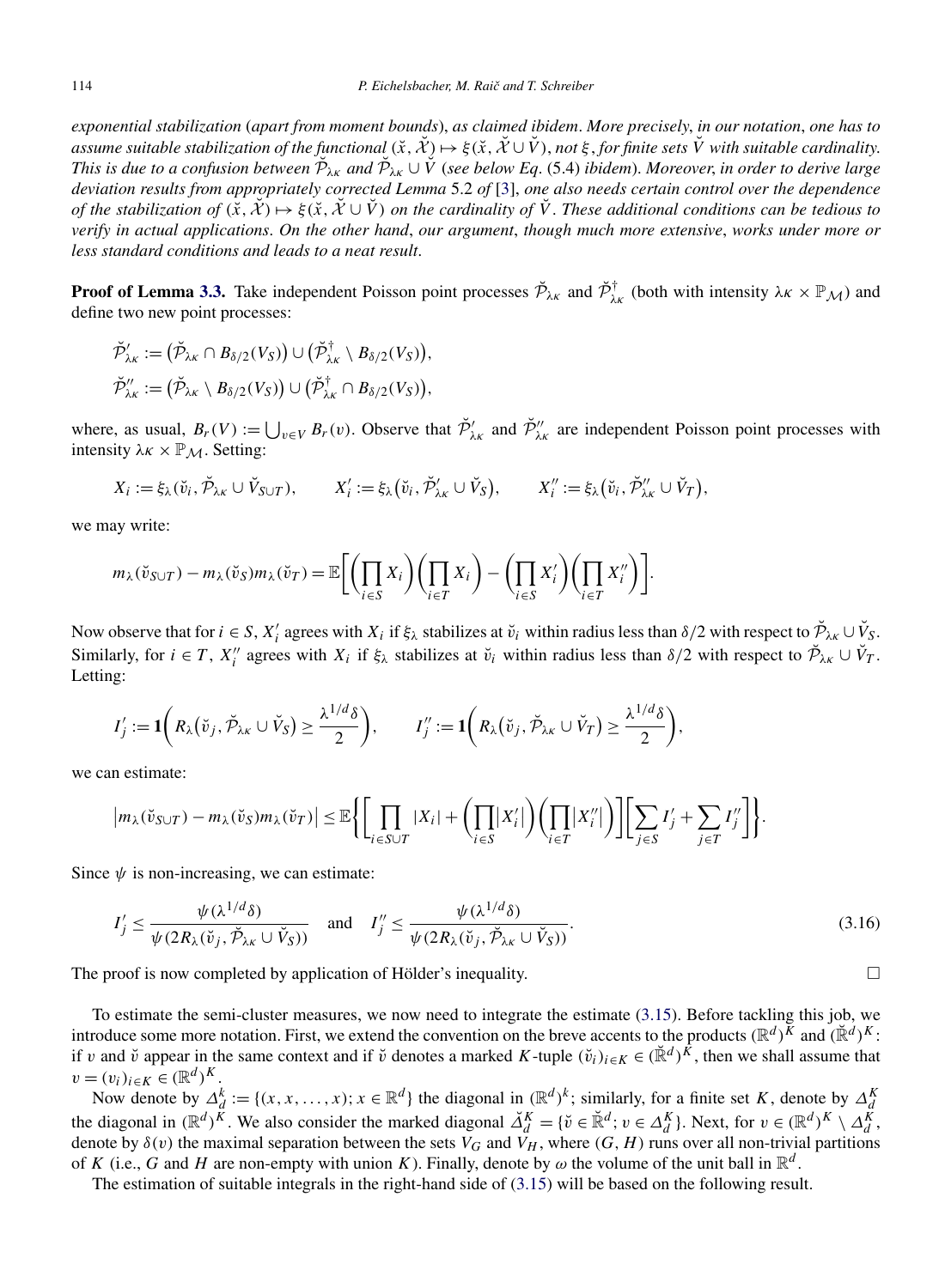<span id="page-26-0"></span>**Lemma 3.4.** Let  $K_1, K_2, \ldots, K_r$  be finite disjoint sets with union K. Put  $k_l := |K_l|$  and  $k := |K|$ . Take a *non-increasing function*  $\psi:[0,\infty) \to [0,\infty)$  *with*  $\lim_{t\to\infty} \psi(t) = 0$  *and with finite Riemann–Stieltjes integral*  $\int_0^\infty t^{(k-1)d} d(-\psi)(t)$ ,  $\lambda > 0$ , *a marked Poisson point process*  $\mathcal{P}_{\lambda k}$ , *a non-negative geometric functional g and*  $i \in K_1$ . *Then we have*:

$$
\int_{(\tilde{\mathbb{R}}^d)^K \backslash \tilde{\Delta}_d^K} \mathbb{E} g(\check{v}_i, \check{\mathcal{P}}_{\lambda \kappa} \cup \check{V}_{K_1}) \psi(\lambda^{1/d} \delta(v)) \prod_{l=1}^r \tilde{d}[\lambda \kappa] \check{v}_{K_l}
$$
  

$$
\leq \lambda Q(k, \kappa, \psi) \bigg[ \int_{\tilde{\mathbb{R}}^d} \mathbb{E} \big(g(\check{x}, \check{\mathcal{P}}_{\lambda \kappa})\big)^2 \kappa(x) \, \mathrm{d}\check{x} \bigg]^{1/2},
$$

*where*  $Q(k, \kappa, \psi) = 2^{k-1}k! \int_0^\infty (1 + e \|\kappa\|_\infty \omega t^d)^{k-1} d(-\psi)(t)$ .

Before proving Lemma 3.4, we need one more auxiliary result.

**Lemma 3.5.** *For all*  $k \in \mathbb{N}$  *and all*  $u \in \mathbb{R}$ *, we have:* 

$$
\sum_{L_1,\dots,L_p\leq\{1,\dots,k\}} p!|L_1|!|L_2|!\cdots|L_p|!u^{p-1} = (1+u)^{k-1}k!.
$$
\n(3.17)

**Proof.** Let  $f(y) = 1/(u(u + 1 - uy))$ ,  $g(x) = 1/(1 - x)$  and observe that the *k*th derivative of  $f(g(x))$  at  $x = 0$ matches the right hand side of  $(3.17)$ . Then apply Faà di Bruno's formula  $(3.8)$ .

**Corollary 3.1.** *For all*  $k \in \mathbb{N}$  *and*  $\alpha > 0$ *, we have:* 

$$
\sum_{L_1,\ldots,L_p\leq\{1,\ldots,k\}} p! \left(|L_1|!\right)^{\alpha} \left(|L_2|!\right)^{\alpha} \cdots \left(|L_p|!\right)^{\alpha} \leq 2^{k-1} (k!)^{\max\{\alpha,1\}}.
$$
\n(3.18)

*Remark 3.2. Clearly*, *the exponent* max{*α,* 1} *cannot be reduced*.

**Proof of Lemma 3.4.** Let  $K' := K \setminus \{i\}$ ,  $K'_1 := K_1 \setminus \{i\}$  and  $K'_i := K_i$  for  $l = 2, 3, \ldots, r$ . Next, take independent Poisson point processes  $\check{\mathcal{P}}_{\lambda\kappa}^{(1)},\ldots,\check{\mathcal{P}}_{\lambda\kappa}^{(r)}$  (all with intensity  $\lambda\kappa \times \mathbb{P}_{\mathcal{M}}$ ). Applying [\(3.3\)](#page-21-0), we may write:

$$
J := \int_{(\tilde{\mathbb{R}}^d)^K \setminus \tilde{\Delta}^K_d} \mathbb{E} g(\breve{v}_i, \breve{\mathcal{P}}_{\lambda \kappa} \cup \breve{V}_{K_1}) \psi(\lambda^{1/d} \delta(v)) \prod_{l=1}^r \tilde{d}[\lambda \kappa] \breve{v}_{K_l}
$$
  
= 
$$
\mathbb{E} \int_{(\tilde{\mathbb{R}}^d)^K \setminus \tilde{\Delta}^K_d} g(\breve{v}_i, \breve{\mathcal{P}}_{\lambda \kappa}^{(1)}) \psi(\lambda^{1/d} \delta(v)) \left( \bigotimes_{l=1}^r (\breve{\mathcal{P}}_{\lambda \kappa}^{(l)})^{\otimes K_l} \right) (d\breve{v})
$$

(where  $\tilde{v} = (\tilde{v}_j)_{j \in (\mathbb{R}^d)^K}$ ). Next, we may asssume without loss of generality that  $\psi$  is left continuous, so that we can write  $\psi(x) = \int_{[0,\infty)} \mathbf{1}(x \le t) \mu(\mathrm{d}t)$  for some positive measure  $\mu$ . Plugging this into the preceding equation, we obtain:

$$
J = \int_{[0,\infty)} \mathbb{E} \int_{\mathbb{R}^d} g(\check{v}_i, \check{\mathcal{P}}_{\lambda\kappa}^{(1)}) \int_{(\mathbb{R}^d)^{K'}} \mathbf{1}(\delta(v) \leq \lambda^{-1/d} t) \left( \bigotimes_{l=1}^r (\check{\mathcal{P}}_{\lambda\kappa}^{(l)})^{\otimes K'_l} \right) (\mathrm{d}\check{v}_{K'} ) \check{\mathcal{P}}_{\lambda\kappa}^{(1)} (\mathrm{d}\check{v}_i) \mu(\mathrm{d}t)
$$

(identifying  $v \in (\mathbb{R}^d)^K$  with  $(v_{K'}, v_i) \in (\mathbb{R}^d)^{K'} \times \mathbb{R}^d$ ). Now consider the graph with vertex set *K*, where vertices *j* and *l* are adjacent if  $||v_j - v_l|| \leq \lambda^{-1/d}t$ . Observe that  $\delta(v) \leq \lambda^{-1/d}t$  if and only if this graph is connected. Therefore, if  $\delta(v) \le \lambda^{-1/d} t$ , then  $||v_j - v_i|| \le N(v)\lambda^{-1/d} t$  for all  $j \in K$ , where  $N(v) := |\{v_j; j \in K\}|-1$ . Next, estimating the expression under the second integral sign by the Cauchy–Schwarz inequality, we find that:

$$
J \le \sqrt{A} \int_{[0,\infty)} \sqrt{B(t)} \mu(dt),\tag{3.19}
$$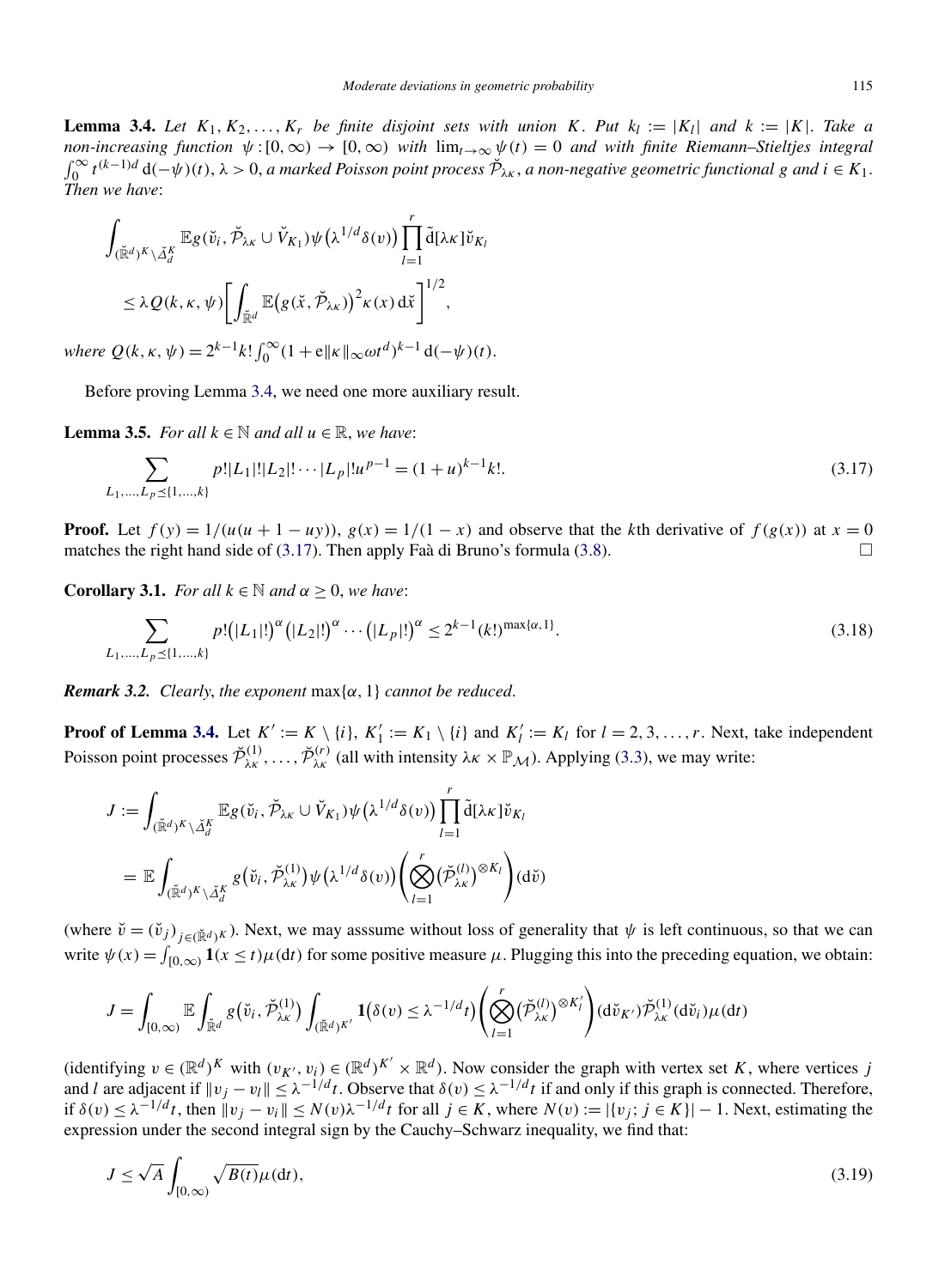<span id="page-27-0"></span>where:

$$
A = \mathbb{E} \int_{\tilde{\mathbb{R}}^d} (g(\tilde{v}_i, \tilde{\mathcal{P}}_{\lambda \kappa}^{(1)}))^2 \tilde{\mathcal{P}}_{\lambda \kappa}^{(1)} (\text{d}\tilde{v}_i) = \lambda \int_{\tilde{\mathbb{R}}^d} \mathbb{E} (g(\tilde{x}, \mathcal{P}_{\lambda \kappa}))^2 \kappa(x) \, \text{d}\tilde{x},
$$
  
\n
$$
B(t) = \mathbb{E} \int_{\tilde{\mathbb{R}}^d} \left[ \int_{(\tilde{\mathbb{R}}^d)^{K'}} \left( \prod_{j \in K} \mathbf{1}(|v_j - v_i| \le N(v)\lambda^{-1/d} t) \right) \left( \bigotimes_{l=1}^r (\tilde{\mathcal{P}}_{\lambda \kappa}^{(l)})^{\otimes K'_l} \right) (\text{d}\tilde{v}_{K'}) \right]^2 \tilde{\mathcal{P}}_{\lambda \kappa}^{(1)} (\text{d}\tilde{v}_i).
$$
\n(3.20)

To estimate  $B(t)$ , let  $K_1'', K_2'', \ldots, K_r''$  be copies of the sets  $K_1', K_2', \ldots, K_r'$ , disjoint with *K*. Put  $K^{\dagger} := \{i\} \cup K_1'' \cup$  $K''_2 \cup \cdots \cup K''_r$ ,  $\hat{K} := K \cup K^{\dagger}$  and  $\hat{K}_l := K_l \cup K''_l$ . Then we may write:

$$
B(t) = \mathbb{E} \int_{(\tilde{\mathbb{R}}^d)^{\tilde{K}}} \left( \prod_{j \in K} \mathbf{1}(\|v_j - v_i\| \le N(v_K) \lambda^{-1/d} t) \right) \left( \prod_{l \in K^{\dagger}} \mathbf{1}(\|v_l - v_i\| \le N(v_{K^{\dagger}}) \lambda^{-1/d} t) \right)
$$
  
\$\times \left( \bigotimes\_{l=1}^K (\tilde{\mathcal{P}}\_{\lambda \kappa}^{(l)})^{\otimes \hat{K}\_l} \right) (\mathrm{d}\check{v}).

Noting that  $N(v_K)$ ,  $N(v_{K^{\dagger}}) \leq N(v)$  and disintegrating by [\(3.3\)](#page-21-0), we obtain:

$$
B(t) \leq \int_{(\tilde{\mathbb{R}}^d)^{\hat{K}}} \left( \prod_{j \in \hat{K}} \mathbf{1}(|v_j - v_i| \leq N(v)\lambda^{-1/d} t) \right) \tilde{\mathbf{d}}[\lambda \kappa] \check{v}_{\hat{K}_1} \cdots \tilde{\mathbf{d}}[\lambda \kappa] \check{v}_{\hat{K}_r}
$$
  
\n
$$
\leq \sum_{L_1, ..., L_p \leq \hat{K}} \int_{(\tilde{\mathbb{R}}^d)^{\hat{K}}} \left( \prod_{j \in \hat{K}} \mathbf{1}(|v_j - v_i| \leq N(v)\lambda^{-1/d} t) \right) \tilde{\mathbf{d}}[\lambda \kappa] \check{v}_{L_1} \cdots \tilde{\mathbf{d}}[\lambda \kappa] \check{v}_{L_p}
$$
  
\n
$$
\leq \lambda \sum_{L_1, ..., L_p \leq \hat{K}} ((p-1) \|\kappa\|_{\infty} \omega t^d)^{p-1}
$$

(where  $0^0 := 1$ ). Noting that  $(p-1)^{p-1} \le p!e^{p-1}$  and  $|\hat{K}| = 2k - 1$ , application of Lemma [3.5](#page-26-0) yields:

$$
B(t) \leq \lambda (2k-1)! \big(1+e\|\kappa\|_{\infty}\omega t^d\big)^{2k-2}.
$$

Noting that  $(2k - 1)! \le 4^{k-1}(k!)^2$  and combining this with [\(3.19\)](#page-26-0) and (3.20), the proof is complete.

**Lemma 3.6.** Let  $K_1, \ldots, K_r$  be a partition of a non-empty finite set K. Put  $k_l := |K_l|$  and  $k := |K|$ . Take  $j \in K_1$  and *α,β* ≥ 0. *Suppose that κ satisfies Assumption* [D,](#page-4-0) *that R satisfies Assumption* MGI*[\(β,κ\)](#page-9-0) and that ξ satisfies either Assumption* MGP*[\(α,κ\)](#page-9-0) or Assumption* MGI*[\(α,κ\)](#page-9-0)*. *Letting*:

 $\Box$ 

$$
J_{\lambda,\psi} := \int_{(\breve{\mathbb{R}}^d)^K \setminus \breve{\Delta}^K_d} \left( \prod_{l=1}^r \prod_{i \in K_l} a_{\lambda,i}(\breve{v}_{K_l}) \right) b_{\lambda,j,\psi}(\breve{v}_{K_1}) \psi(\lambda^{1/d} \delta(v)) \prod_{l=1}^r \tilde{d}[\lambda \kappa] \breve{v}_{K_l},
$$

*there exists a non-increasing function*  $\psi$ : [0*,* ∞*)*  $\rightarrow$  [0*,* ∞*), such that for all*  $\lambda \ge \lambda_0$ *,* 

$$
J_{\lambda,\psi} \leq \lambda C^{k}(k_{1}!)^{\alpha}(k_{2}!)^{\alpha} \cdots (k_{r}!)^{\alpha}(k!)^{1+\beta d} \quad under Assumption \text{MGP}(\alpha,\kappa), \tag{3.21}
$$

$$
J_{\lambda,\psi} \leq \lambda C^{k}(k!)^{1+\alpha+\beta d} \quad under Assumption MGI(\alpha,\kappa). \tag{3.22}
$$

*In both estimates*, *the constant C and the lower endpoint λ*<sup>0</sup> *only depend on κ*, *ξ and R*.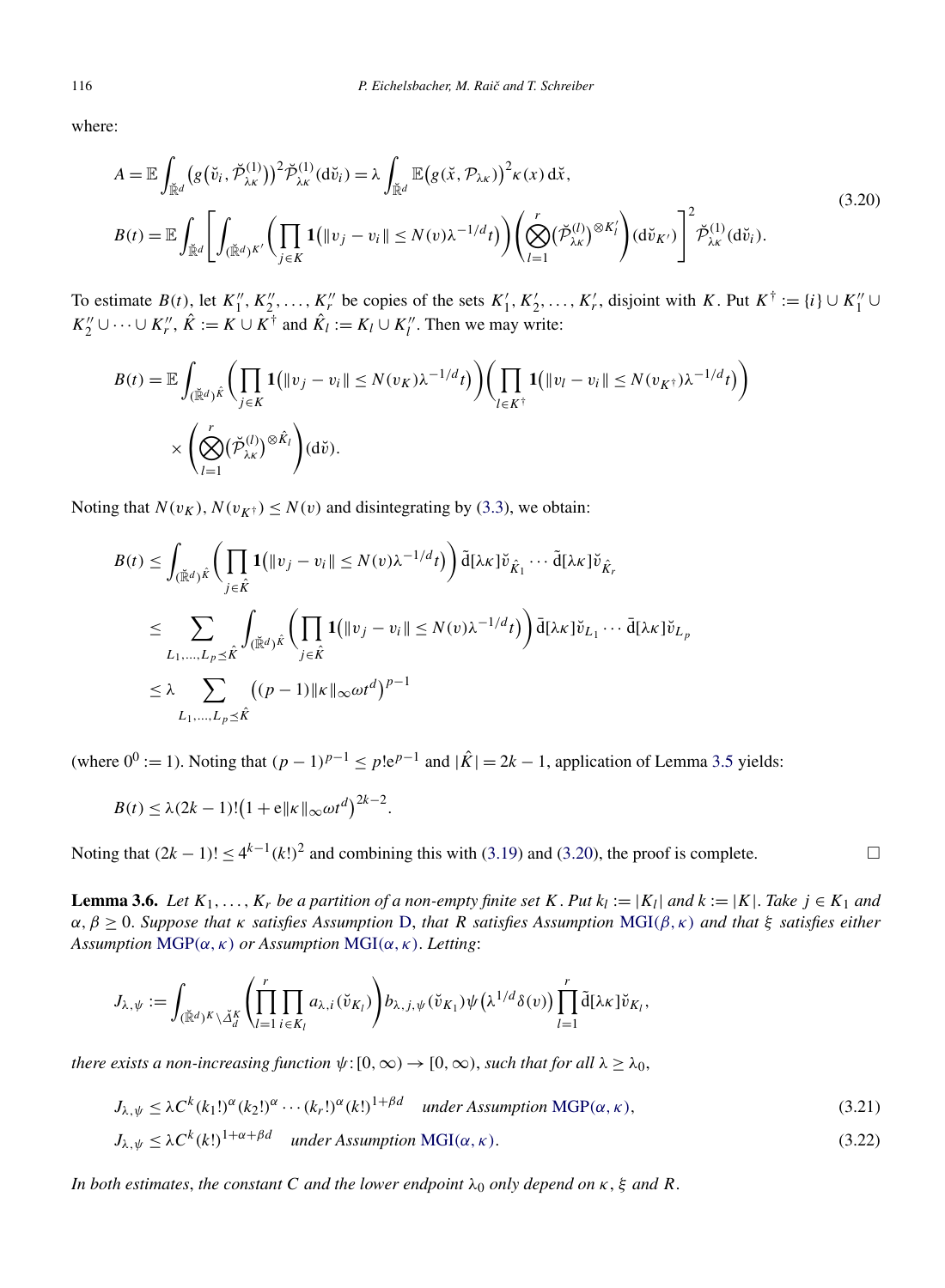**Proof.** Let  $\lambda \geq \lambda_0$ , where for  $\lambda_0$ , we take the maximal corresponding lower endpoint from Assumption MGI( $\beta, \kappa$ ) imposed on *R* and Assumption MGP*[\(α,κ\)](#page-9-0)* or Assumption MGI*[\(α,κ\)](#page-9-0)*, whichever imposed on *ξ* . If *ξ* satisfies Assumption  $\text{MGP}(\alpha, \kappa)$ , one can estimate, using Jensen's inequality:

$$
a_{\lambda,i}(\breve{v}_{K_l}) \leq \left[\mathbb{E}\left|\xi_{\lambda}(\breve{v}_i, \breve{\mathcal{P}}_{\lambda \kappa} \cup \breve{V}_{K_l})\right|^{pk_l}\right]^{1/(pk_l)} \leq A\left[(pk_l)!\right]^{\alpha/(pk_l)} \leq Ap^{\alpha}(k_l!)^{\alpha/k_l},
$$

where  $p := \max\{2, \lceil 1/q \rceil\}$ , and where A and q are as in Assumption MGP( $\alpha, \kappa$ ). As a result, we have:

$$
J_{\lambda,\psi} \leq A^{k} p^{k\alpha} \left( \prod_{l=1}^{k} (k_{l}!)^{\alpha} \right) \int_{(\mathbb{R}^{d})^{K} \setminus \check{A}_{d}^{K}} \left[ \mathbb{E} \big( \psi \big( 2R_{\lambda}(\check{v}_{j}, \check{\mathcal{P}}_{\lambda \kappa} \cup \check{V}_{K_{1}}) \big) \big)^{-2} \right]^{1/2} \psi \big( \lambda^{1/d} \delta(v) \big) \prod_{l=1}^{r} \tilde{\mathbf{d}} [\lambda \kappa] \check{v}_{K_{l}}.
$$

By the Cauchy–Schwarz inequality and Lemma [3.4,](#page-26-0) we can estimate:

$$
J_{\lambda,\psi} \leq A^{k} p^{k\alpha} \left( \prod_{l=1}^{k} (k_{l}!)^{\alpha} \right) \left[ \int_{(\tilde{\mathbb{R}}^{d})^{K} \setminus \tilde{\Delta}_{d}^{K}} \psi(\lambda^{1/d} \delta(v)) \prod_{l=1}^{r} \tilde{d}[\lambda \kappa] \tilde{v}_{K_{l}} \right]^{1/2} \times \left[ \int_{(\tilde{\mathbb{R}}^{d})^{K} \setminus \tilde{\Delta}_{d}^{K}} \mathbb{E}(\psi(2R_{\lambda}(\tilde{v}_{j}, \tilde{\mathcal{P}}_{\lambda \kappa} \cup \check{V}_{K_{1}})))^{-2} \psi(\lambda^{1/d} \delta(v)) \prod_{l=1}^{r} \tilde{d}[\lambda \kappa] \tilde{v}_{K_{l}} \right]^{1/2} \leq \lambda A^{k} p^{k\alpha} \left( \prod_{l=1}^{k} (k_{l}!)^{\alpha} \right) Q(k, \kappa, \psi) \left[ \int_{\tilde{\mathbb{R}}^{d}} \mathbb{E}(\psi(2R_{\lambda}(\tilde{x}, \tilde{\mathcal{P}}_{\lambda \kappa})))^{-4} \kappa(x) d\tilde{x} \right]^{1/4} .
$$

Choosing  $\psi(t) := (1 + e||\kappa||_{\infty} \omega_d t^d)^{-k}$ , a straightforward calculation yields  $Q(k, \kappa, \psi) = 2^{k-1}k!k$ . Writing  $(\psi(2r))^{-4} = \sum_{l=0}^{4k} {4k \choose l} (2e ||K||_{\infty} \omega_d)^l r^{ld}$  and recalling that *R* satisfies Assumption MGI( $\beta, \kappa$ ), we find that:

$$
\int_{\mathbb{R}^d} \mathbb{E} \big( \psi \big( 2R_\lambda(\check{x}, \check{\mathcal{P}}_{\lambda \kappa}) \big) \big)^{-4} \kappa(x) \, \mathrm{d}\check{x} \le \sum_{l=0}^{4k} \binom{4k}{l} \big( 2e \| \kappa \|_{\infty} \omega_d B^d \big)^l \big[ (4ld)! \big]^{\beta}
$$
  

$$
\le \big( 1 + 2e \| \kappa \|_{\infty} \omega_d B^d \big)^{4k} \big[ (4kd)! \big]^{\beta}
$$
  

$$
\le (4d)^{4k\beta d} \big( 1 + 2e \| \kappa \|_{\infty} \omega_d B^d \big)^{4k} (k!)^{4\beta d},
$$

where *B* is the constant *A* in [\(1.17\)](#page-9-0). Plugging this into (3.23) and applying  $k < 3^{k/3}$ , we obtain [\(3.21\)](#page-27-0).

Now suppose that *ξ* satisfies Assumption MGI*[\(α,κ\)](#page-9-0)*. Then we apply Jensen's and Hölder's inequality to estimate:

$$
J_{\lambda,\psi} \leq \left[\prod_{s=1}^r \prod_{i\in K_s} \int_{(\tilde{\mathbb{R}}^d)^K \setminus \tilde{\Delta}_d^K} \mathbb{E} \left|\xi_{\lambda}(\check{v}_i, \check{\mathcal{P}}_{\lambda\kappa} \cup \check{V}_{K_s})\right|^{2k} \psi(\lambda^{1/d}\delta(v)) \prod_{l=1}^r \tilde{d}[\lambda\kappa] \check{v}_{K_l}\right]^{1/(2k)} \times \left[\int_{(\tilde{\mathbb{R}}^d)^K \setminus \tilde{\Delta}_d^K} \mathbb{E} \big(\psi(2R_{\lambda}(\check{v}_j, \check{\mathcal{P}}_{\lambda\kappa} \cup \check{V}_{K_1}))\big)^{-2} \psi(\lambda^{1/d}\delta(v)) \prod_{l=1}^r \tilde{d}[\lambda\kappa] \check{v}_{K_l}\right]^{1/2}.
$$

Now choose  $\psi$  as before and apply Lemma [3.4.](#page-26-0) The estimate [\(3.22\)](#page-27-0) follows in more or less the same way that [\(3.21\)](#page-27-0) above.  $\Box$ 

Now we are ready to state and prove bounds on semi-cluster measures. Let  $Sep(G, H)$  be the set of all  $(G \cup H)$ tuples of points where the maximum is attained, i.e.:

$$
\operatorname{Sep}(G, H) := \left\{ v \in \left(\mathbb{R}^d\right)^{G \cup H}; \delta(v) = \operatorname{sep}(V_G, V_H) \right\},\tag{3.24}
$$

recalling that  $\delta(v)$  denotes the maximum separation, precisely defined before Lemma [3.4.](#page-26-0)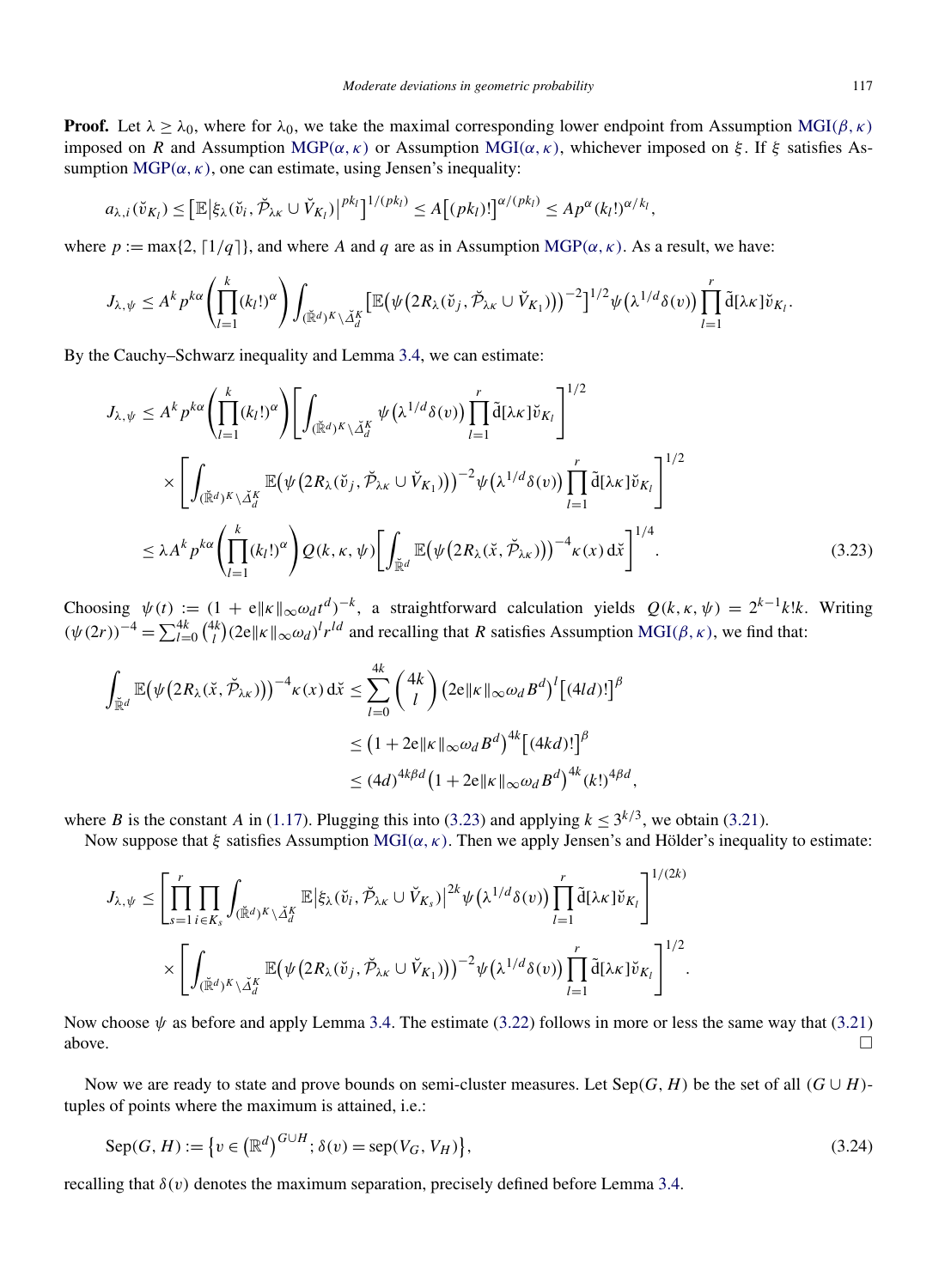<span id="page-29-0"></span>**Lemma 3.7.** Let G, H and S, T,  $K_1, \ldots, K_r$  be two non-trivial partitions of a finite set K with  $S \subseteq G$  and  $T \subseteq H$ . Put  $s = |S|$ ,  $t = |T|$ ,  $k_l = |K_l|$ ,  $k = |K|$ . Take  $\alpha, \beta \ge 0$  and  $f \in \mathcal{B}(\mathbb{R}^d)$ . Suppose that  $\kappa$  satisfies Assumption [D,](#page-4-0) that R *satisfies Assumption* MGI*[\(β,κ\)](#page-9-0)*, *and that ξ satisfies either Assumption* MGP*[\(α,κ\)](#page-9-0) or Assumption* MGI*[\(α,κ\)](#page-9-0)*. *Letting*:

$$
J_{\lambda} := \int_{\operatorname{Sep}(G,H)} f^{\otimes K} \, \mathrm{d}\big(U_{\lambda}^{S,T} M_{\lambda}^{K_1} \cdots M_{\lambda}^{K_r}\big),
$$

*where the product in the right hand side means the usual product of measures* (*like in* [\(3.11\)](#page-23-0)), *we have*:

$$
|J_{\lambda}| \leq \lambda C^{k} ||f||_{\infty}^{k} ((s+t)!)^{\alpha} (k_{1}!)^{\alpha} (k_{2}!)^{\alpha} \cdots (k_{r}!)^{\alpha} (k!)^{1+\beta d} under Assumption MGP(\alpha, \kappa),
$$
\n(3.25)\n
$$
|J_{\lambda}| \leq \lambda C^{k} ||f||_{\infty}^{k} (k!)^{1+\alpha+\beta d} under Assumption MGI(\alpha, \kappa)
$$
\n(3.26)

*for all*  $\lambda \geq \lambda_0$ , *where the constant C and the lower endpoint*  $\lambda_0$  *only depend on*  $\kappa$ ,  $\xi$  *and R*.

Proof. Applying [\(3.4\)](#page-22-0), write:

$$
J_{\lambda} = \int_{(\mathbb{R}^d)^K} \mathbf{1}(v \in \text{Sep}(G, H)) f^{\otimes K}(v) D_{\lambda}(\check{v}) \tilde{\check{d}} \check{v},\tag{3.27}
$$

where:

$$
D_{\lambda}(\breve{v}) = [m_{\lambda}(\breve{v}_{S\cup T}) - m_{\lambda}(\breve{v}_{S})m_{\lambda}(\breve{v}_{T})] \prod_{l=1}^{r} m_{\lambda}(\breve{v}_{K_{l}}),
$$
  
\n
$$
\tilde{\breve{\mathbf{d}}} \breve{v} = \tilde{\mathbf{d}}[\lambda \kappa] \breve{v}_{S\cup T} \tilde{\mathbf{d}}[\lambda \kappa] \breve{v}_{K_{1}} \cdots \tilde{\mathbf{d}}[\lambda \kappa] \breve{v}_{K_{r}} = \tilde{\mathbf{d}}[\lambda \kappa] \breve{v}_{S} \tilde{\mathbf{d}}[\lambda \kappa] \breve{v}_{T} \tilde{\mathbf{d}}[\lambda \kappa] \breve{v}_{K_{1}} \cdots \tilde{\mathbf{d}}[\lambda \kappa] \breve{v}_{K_{r}}.
$$

Observe that since  $\text{sep}(V_S, V_T) \geq \text{sep}(V_G, V_H) = \delta(v) > 0$  for all  $v \in \text{Sep}(G, H)$ , the product differential  $d[\lambda \kappa] \check{v}_S d[\lambda \kappa] \check{v}_T$  coincides with  $d[\lambda \kappa] \check{v}_{S \cup T}$ .

By Lemma [3.3](#page-24-0) and the fact that  $\text{sep}(V_S, V_T) \ge \delta(v)$  for  $v \in \text{Sep}(G, H)$ , the quantity  $\mathbf{1}(v \in \text{Sep}(G, H)) | D_\lambda(\delta v) |$ can be bounded by a sum of  $2(s + t)$  terms of the form  $(\prod_{i \in K} \tilde{a}_i) \tilde{b}_j \psi(\lambda^{1/d} \delta(v))$ , where either  $\tilde{a}_i = a_{\lambda,i}(\tilde{v}_s)$  or  $\tilde{a}_i = a_{\lambda,i}(\tilde{v}_T)$  or  $\tilde{a}_i = a_{\lambda,i}(\tilde{v}_{S\cup T})$  or  $\tilde{a}_i = a_{\lambda,i}(\tilde{v}_{K_i})$  for some  $l = 1, ..., r$ , and where either  $\tilde{b}_j = b_{\lambda,j,\psi}(\tilde{v}_S)$  or  $\tilde{b}_j =$  $b_{\lambda,j,\psi}(\check{\nu}_T)$ . Bounding those terms by Lemma [3.6](#page-27-0) and applying  $2(s + t) \leq 2k \leq 2^k$ , the result follows.

**Proof of Lemma [3.1.](#page-23-0)** Put  $K = \{1, \ldots, k\}$  and write:

$$
\left\langle f^{\otimes k}, c_{\lambda}^{k} \right\rangle = \int_{(\mathbb{R}^{d})^{k}} f^{\otimes k} d c_{\lambda}^{k} = \int_{\Delta_{d}^{K}} f^{\otimes k} d c_{\lambda}^{K} + \sum_{G, H \preceq K} \int_{\text{Sep}(G,H)} f^{\otimes K} d c_{\lambda}^{K}, \tag{3.28}
$$

where the sum ranges over all unordered non-trivial partitions of *K* into two sets. For the first term, we directly apply [\(3.11\)](#page-23-0):

$$
\int_{\Delta_d^K} f^{\otimes K} d c_{\lambda}^K = \sum_{L_1,\ldots,L_p\leq K} (-1)^{p-1} (p-1)! \int_{\Delta_d^K} f^{\otimes K} d (M_{\lambda}^{L_1}\cdots M_{\lambda}^{L_p}).
$$

However, only the partition into one single set gives a non-zero integral. Therefore,

$$
\int_{\Delta_d^K} f^{\otimes K} \, \mathrm{d}c_{\lambda}^K = \int_{\Delta_d^K} f^{\otimes K} \, \mathrm{d}M_{\lambda}^K = \int_{\breve{\Delta}_d^K} f^{\otimes K}(v) m_{\lambda}(\breve{v}) \, \tilde{\mathrm{d}}[\lambda_K] \breve{v}
$$

by [\(3.4\)](#page-22-0). On the diagonal,  $\tilde{d}[\lambda \kappa] \tilde{v}$  reduces to  $\tilde{d}[\lambda \kappa] \tilde{v}$ , so that:

$$
\int_{\Delta_d^K} f^{\otimes K} \, \mathrm{d}c_{\lambda}^K = \lambda \int_{\mathbb{R}^d} (f(x))^k \mathbb{E} \big[ \xi_{\lambda}(\check{x}, \check{\mathcal{P}}_{\lambda \kappa}) \big]^k \kappa(x) \, \mathrm{d}\check{x}.
$$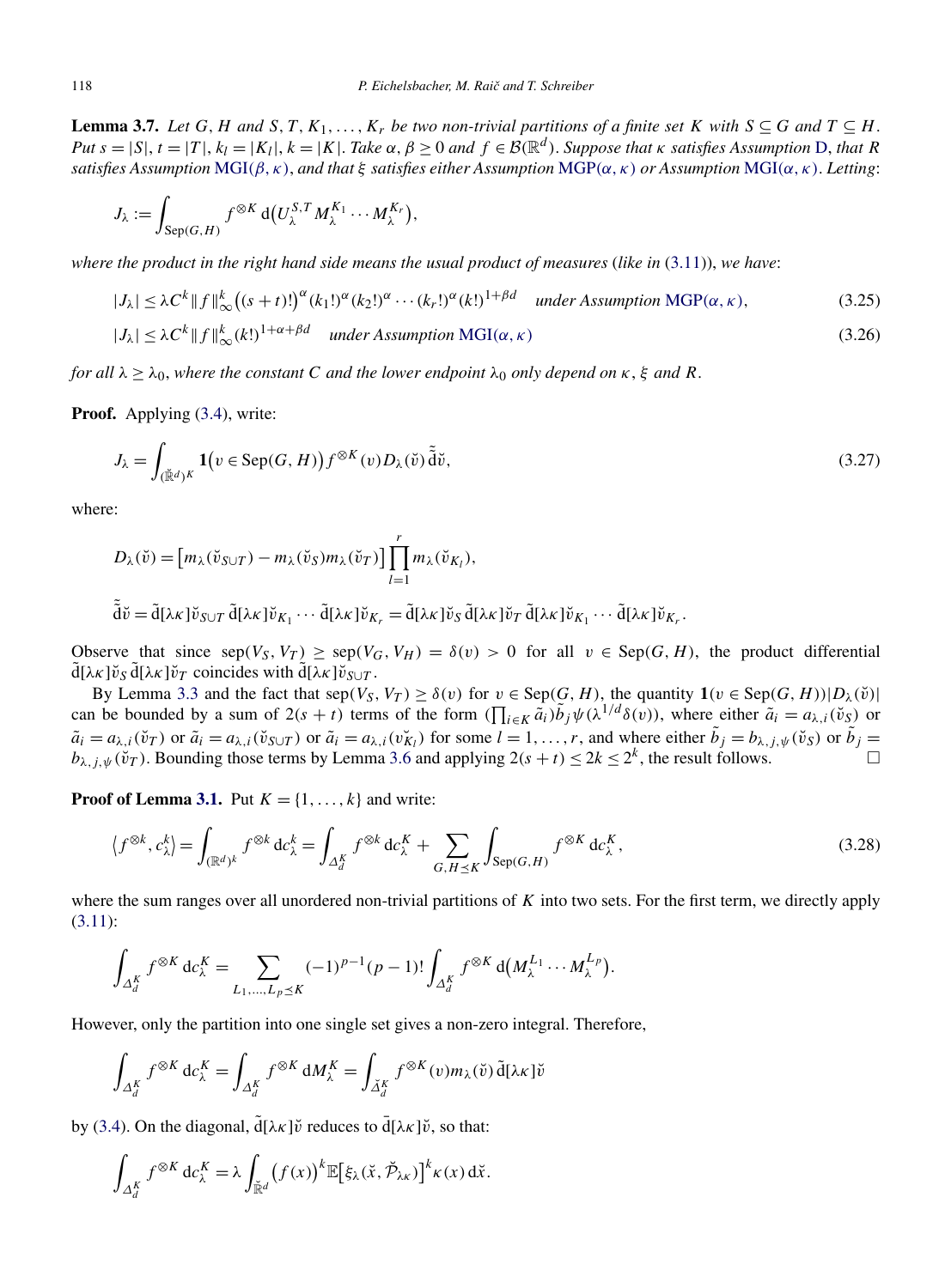<span id="page-30-0"></span>Now recall that Assumption G*[\(γ,κ\)](#page-10-0)* include that *ξ* satisfies either Assumption MGP*[\(α,κ\)](#page-9-0)* or the weaker Assumption  $MGI(\alpha, \kappa)$  for some  $\alpha \leq \gamma$ . The latter one implies:

$$
\left| \int_{\Delta_d^K} f^{\otimes K} \, \mathrm{d}c_{\lambda}^K \right| \le \lambda A^k \|f\|_{\infty}^k (k!)^{\alpha} \le \lambda A^k \|f\|_{\infty}^k (k!)^{\gamma}.
$$
\n
$$
(3.29)
$$

Now we turn to the rest of the terms. We shall combine Lemmas [3.2](#page-23-0) and [3.7,](#page-29-0) followed by Corollary [3.1.](#page-26-0) If *ξ* satisfies Assumption  $MGP(\alpha, \kappa)$ , we can estimate:

$$
\left| \int_{\text{Sep}(G,H)} f^{\otimes K} d c_{\lambda}^{K} \right| \leq \lambda C_{1}^{k} \| f \|_{\infty}^{k} \sum_{L_{1},...,L_{p} \leq K} p! (|L_{1}|!)^{\alpha} (|L_{2}|!)^{\alpha} \cdots (|L_{p}|!)^{\alpha} (k!)^{1+\beta d}
$$
  

$$
\leq \lambda 2^{k-1} C_{1}^{k} \| f \|_{\infty}^{k} (k!)^{1+\max{\{\alpha,1\}}+\beta d}
$$
  

$$
= \lambda 2^{k-1} C_{1}^{k} \| f \|_{\infty}^{k} (k!)^{1+\gamma},
$$

where  $C_1$  is the constant *C* from Lemma [3.7.](#page-29-0) Similarly, if  $\xi$  satisfies Assumption MGI( $\alpha, \kappa$ ), we estimate:

$$
\left| \int_{\text{Sep}(G,H)} f^{\otimes K} \, \mathrm{d}c_{\lambda}^{K} \right| \leq \lambda C_{1}^{k} \|f\|_{\infty}^{k} \sum_{L_{1},...,L_{p} \leq K} p!(k!)^{2+\alpha+\beta d}
$$

$$
\leq \lambda 2^{k-1} C_{1}^{k} \|f\|_{\infty}^{k} (k!)^{2+\alpha+\beta d}
$$

$$
= \lambda 2^{k-1} C_{1}^{k} \|f\|_{\infty}^{k} (k!)^{1+\gamma}.
$$

Plugging the latter bounds along with (3.29) into [\(3.28\)](#page-29-0), we find that:

$$
\left|\left\langle f^{\otimes k}, c_{\lambda}^{k}\right\rangle\right| \leq \lambda \big(2 \max\{A, 2C_1\}\big)^k \|f\|_{\infty}^k (k!)^{1+\gamma}.
$$

This completes the proof.  $\Box$ 

## 3.3. *Proof of bounds on deviation probabilities* (*Theorem* [1.3\)](#page-10-0)

As mentioned in Section [1.5,](#page-9-0) the proof of the result will be based on the estimation of the cumulants, applying the celebrated lemma of Rudzkis, Saulis and Statulevičius [[32\]](#page-39-0). Consider a general random variable *Y* with finite absolute moments of all orders and recall that  $c^k(Y)$  stands for the *k*th cumulant of *Y*. Below we state a simplified form of the version of that lemma which appears as Lemma 2.3 on p. 18 of [\[33\]](#page-39-0):

**Lemma 3.8.** Let *Y* be a random variable as above, with  $\mathbb{E}Y = 0$  and  $\text{Var}(Y) = 1$ , and with its cumulants satisfying:

$$
|c^{k}(Y)| \le \frac{(k!)^{1+\gamma}}{\Delta^{k-2}}, \quad k = 3, 4, \dots
$$
\n(3.30)

*for some*  $\gamma \geq 0$  *and*  $\Delta > 0$ *. Then the large deviation relations:* 

$$
\frac{\mathbb{P}(Y \ge y)}{1 - \Phi(y)} = \exp\left(L_{\gamma}(y)\right) \left(1 + \theta_1 \psi(y) \frac{y+1}{\Delta_{\gamma}}\right),\tag{3.31}
$$

$$
\frac{\mathbb{P}(Y \le -y)}{\Phi(-y)} = \exp\left(L_{\gamma}(-y)\right) \left(1 + \theta_2 \psi(y) \frac{y+1}{\Delta_{\gamma}}\right)
$$
\n(3.32)

*hold true in the interval*  $0 \le y < \Delta_{\gamma}$ . *Here:* 

$$
\Delta_{\gamma} = \frac{1}{6} \left( \frac{\sqrt{2}}{6} \Delta \right)^{1/(1+2\gamma)},\tag{3.33}
$$

$$
\psi(y) = \frac{60[1 + 10\Delta_y^2 \exp(-(1 - y/\Delta_y)\sqrt{\Delta_y})]}{1 - y/\Delta_y},
$$
\n(3.34)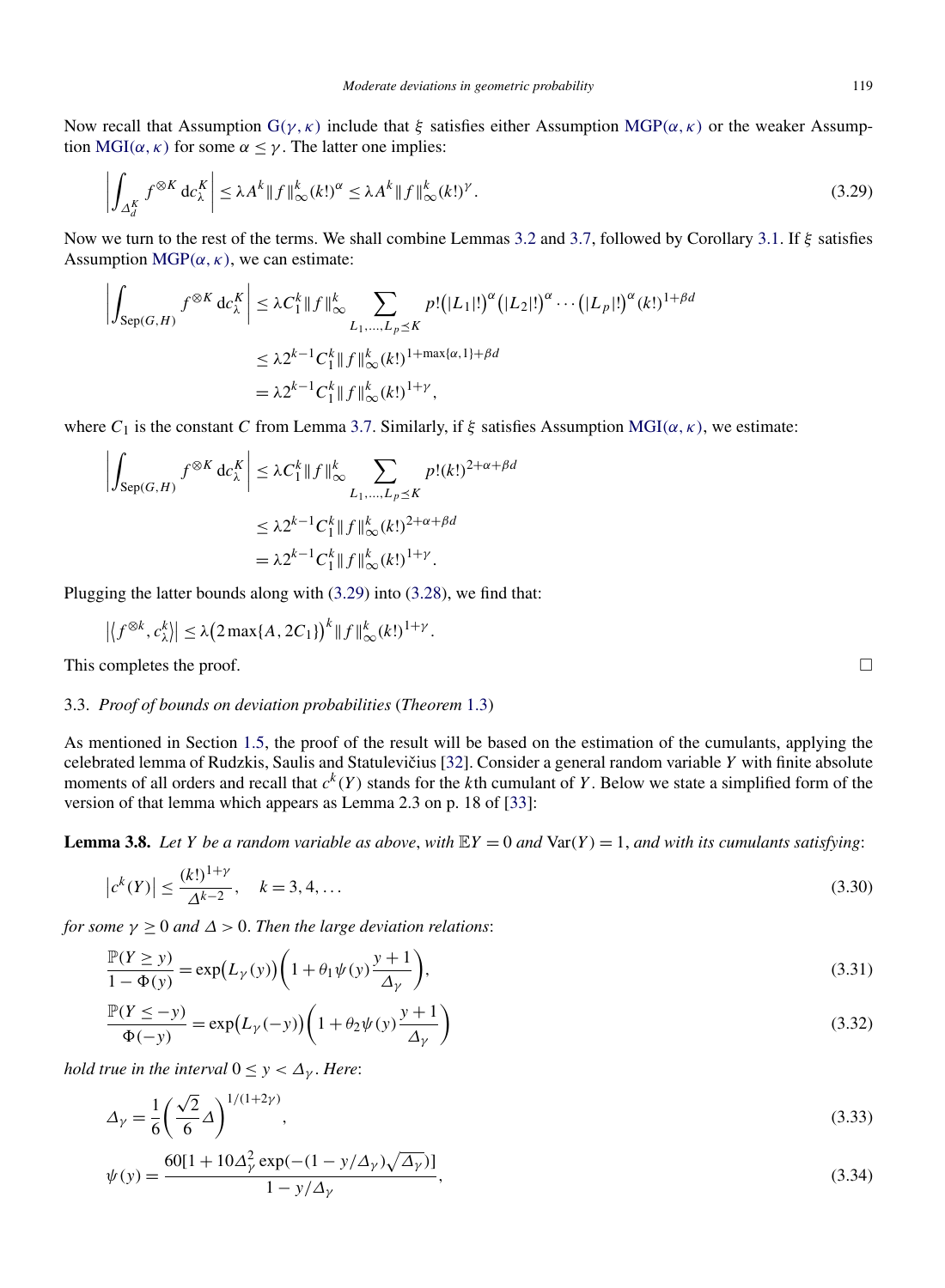<span id="page-31-0"></span>*the quantities*  $\theta_1$  *and*  $\theta_2$  *belong to* [-1, 1] *and the function*  $L_y(y)$ *, which is closely related to the Cramér–Petrov series*, *satisfies*:

$$
|L_{\gamma}(y)| \le \frac{|y|^3}{3\Delta_{\gamma}}
$$
\n(3.35)

*for all y with*  $|y| \leq \Delta_{\gamma}$ .

The following weaker form of the preceding result will be used to prove the first part of Theorem [1.3:](#page-10-0)

**Corollary 3.2.** *Under the conditions of Lemma* [3.8,](#page-30-0) *there exist constants*  $C_0$ ,  $C_1$  *and*  $C_2$  *depending only on*  $\gamma$ *, such that for*  $\Delta \ge C_0$  *and*  $0 \le y \le C_1 \Delta^{1/(1+2\gamma)}$ , *we can estimate*:

$$
\left| \log \frac{\mathbb{P}(Y \ge y)}{1 - \Phi(y)} \right| \le C_2 \frac{1 + y^3}{\Delta^{1/(1 + 2\gamma)}},\tag{3.36}
$$

$$
\left| \log \frac{\mathbb{P}(Y \le -y)}{\Phi(-y)} \right| \le C_2 \frac{1+y^3}{\Delta^{1/(1+2\gamma)}}.
$$
\n(3.37)

**Proof.** The key observation is that  $\psi(y)$  from [\(3.34\)](#page-30-0) is uniformly bounded in  $0 \le y \le q\Delta_y$ , where  $q \in [0, 1)$  is fixed. Indeed, for such *y*, one can estimate  $\psi(y) \le c_1 + c_2 \Delta_y^2 \exp(-c_3 \sqrt{\Delta_y})$ , where  $c_1$ ,  $c_2$  and  $c_3$  depend only on *q*. But the right-hand side of the last estimate can be bounded uniformly in  $\Delta_{\gamma}$ .

Boundedness of  $\psi$  along with [\(3.31\)](#page-30-0), [\(3.33\)](#page-30-0) and (3.35) implies that there exist universal constants  $D_1$ ,  $D_2$  and  $D_3$ , such that:

$$
\exp\left(-\frac{D_2y^3}{\Delta^{1/(1+2\gamma)}}\right)\left(1-\frac{D_3(1+y)}{\Delta^{1/(1+2\gamma)}}\right) \le \frac{\mathbb{P}(Y \ge y)}{1-\Phi(y)} \le \exp\left(\frac{D_2y^3}{\Delta^{1/(1+2\gamma)}}\right)\left(1+\frac{D_3(1+y)}{\Delta^{1/(1+2\gamma)}}\right) \tag{3.38}
$$

for all  $0 < y < D_1 \Delta^{1/(1+2\gamma)}$ .

Now take  $\Delta \ge (3D_3)^{1+2\gamma}$  and  $0 \le y \le \Delta^{1/(1+2\gamma)}/(3D_3)$ , so that  $D_3(1+y)\Delta^{-1/(1+2\gamma)} \le 2/3$ . By convexity of the logarithmic function, we have:

$$
-\log\left(1 - \frac{D_3(1+y)}{\Delta^{1/(1+2\gamma)}}\right) \le \frac{3\log 3}{2} \frac{D_3(1+y)}{\Delta^{1/(1+2\gamma)}}.
$$
\n(3.39)

An easy exercise shows that  $y \leq (2 + y^3)/3$ , so that:

$$
\log\left(1+\frac{D_3(1+y)}{\Delta^{1/(1+2\gamma)}}\right) \le -\log\left(1-\frac{D_3(1+y)}{\Delta^{1/(1+2\gamma)}}\right) \le \frac{\log 3}{2}\frac{D_3(5+y^3)}{\Delta^{1/(1+2\gamma)}}.\tag{3.40}
$$

The estimate (3.36) now follows from (3.38) and (3.40). Similarly, we obtain (3.37) and the proof is complete.  $\Box$ 

For the second part of Theorem [1.3,](#page-10-0) we shall need another result, which is due to Bentkus and Rudzkis [\[4\]](#page-39-0) and appears as Lemma 2.4 on p. 19 of [\[33\]](#page-39-0). Like Lemma [3.8,](#page-30-0) we state it in a simplified form, which appears as a corollary of the afore-mentioned result.

**Lemma 3.9.** *Let Y be a random variable with*  $EY = 0$  *and with its cumulants satisfying*:

$$
\left|c^k(Y)\right| \le \left(\frac{k!}{2}\right)^{1+\gamma} \frac{H}{\Delta^{k-2}}\tag{3.41}
$$

*for some*  $\gamma \geq 0$ ,  $H > 0$  *and*  $\Delta > 0$ . *Then for all*  $\gamma \geq 0$ , *we have:* 

$$
\mathbb{P}(Y \ge y) \le \exp\left(-\frac{1}{4}\min\left\{\frac{y^2}{H}, (\Delta y)^{1/(1+\gamma)}\right\}\right).
$$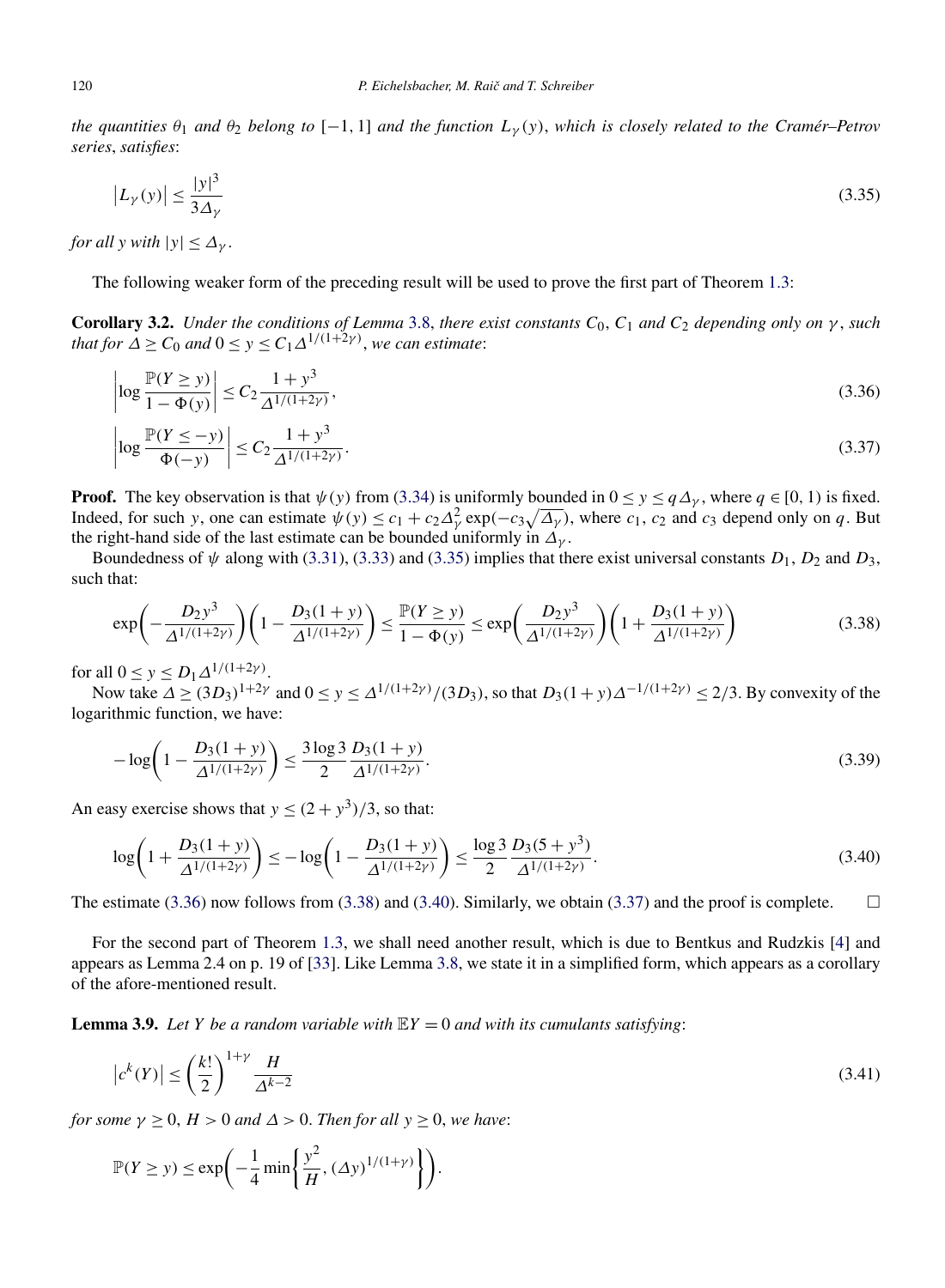**Proof of Theorem [1.3.](#page-10-0)** (1) Applying Lemma [3.1](#page-23-0) along with [\(1.7\)](#page-5-0) and [\(3.10\)](#page-23-0) and recalling that  $\sigma$ −[*f*] > 0, we find that for  $\lambda$  large enough and  $k \ge 3$ , the cumulants of  $\langle f, \bar{\mu}_{\lambda} \rangle$ , i.e., the cumulants of  $\langle f, \mu_{\lambda} \rangle$ , i.e.,  $\langle f^{\otimes k}, c_{\lambda}^{k} \rangle$ , satisfy:

$$
\frac{|c^k(\langle f, \bar{\mu}_\lambda \rangle)|}{\sigma_\lambda^k[f]} \le \frac{C_1^k}{\lambda^{(k-2)/2}} \frac{\|f\|_{\infty}^k}{\sigma_{-k}^k[f]} (k!)^{1+\gamma} \tag{3.42}
$$

for some constant  $C_1 \ge 0$  depending only on  $\kappa$ ,  $\xi$  and  $R$ , where we recall from Section [1.3](#page-4-0) that  $\sigma_{\lambda}^2[f]$  denotes the variance of  $\langle f, \bar{\mu}_\lambda \rangle$  (and  $\sigma_\lambda^k[f]$  its  $(k/2)$ th power; similarly,  $\sigma_-^k[f] = (\sigma_-[f])^k$ ). To apply Corollary [3.2,](#page-31-0) rewrite the right-hand side of (3.42) as:

$$
C_1^2 \frac{\|f\|_{\infty}^2}{\sigma_-^2[f]} \left(\frac{C_1}{\sqrt{\lambda}} \frac{\|f\|_{\infty}}{\sigma_- [f]} \right)^{k-2} (k!)^{1+\gamma} \le \left( \max \left\{ 1, C_1^2 \frac{\|f\|_{\infty}^2}{\sigma_-^2[f]} \right\} \frac{C_1}{\sqrt{\lambda}} \frac{\|f\|_{\infty}}{\sigma_- [f]} \right)^{k-2} (k!)^{1+\gamma}.
$$

Thus, recalling that the first cumulant of the centered measure  $\bar{\mu}_{\lambda}$  equals zero whereas its higher order cumulants coincide with those of  $\mu_{\lambda}$ , we can apply Corollary [3.2](#page-31-0) to  $Y := \langle f, \bar{\mu}_{\lambda} \rangle / \sigma_{\lambda}[f]$  with  $y = x / \sigma_{\lambda}[f]$  and with  $\Delta$  taken to be  $\sqrt{\lambda}$  multiplied by some constant depending only on  $\kappa$ ,  $\xi$ ,  $R$  and the ratio  $||f||_{\infty}/\sigma$  [f]. It follows that there exist constants  $\lambda_1, D_1, D_2 \ge 0$ , such that for all  $\lambda \ge \lambda_1$  and all  $0 \le x \le D_1 \sigma_{\lambda}[f] \lambda^{1/(2+4\gamma)}$ ,

$$
\left|\log\frac{\mathbb{P}(\langle f,\bar{\mu}_{\lambda}\rangle\geq x)}{1-\Phi(x/\sigma_{\lambda}[f])}\right|\leq\frac{D_{2}}{\lambda^{1/(2+4\gamma)}}\bigg[1+\bigg(\frac{x}{\sigma_{\lambda}[f]}\bigg)^{3}\bigg].
$$

Applying [\(1.7\)](#page-5-0) once again, we obtain that there exist constants  $\lambda_2$ ,  $D_3$ ,  $D_4 \ge 0$  such that for all  $\lambda \ge \lambda_2$  and all  $0 \le x \le$ *D*<sub>3</sub> $\sigma$ <sup>-</sup>[*f*] $λ$ <sup>(1+γ)/(1+2γ)</sup>,

$$
\left|\log\frac{\mathbb{P}(\langle f,\bar{\mu}_{\lambda}\rangle\geq x)}{1-\Phi(x/\sigma_{\lambda}[f])}\right|\leq D_{4}\left[\frac{1}{\lambda^{1/(2+4\gamma)}}+\frac{x^{3}}{\lambda^{(2+3\gamma)/(1+2\gamma)}\sigma_{-}^{3}[f]}\right].
$$

An analogous bound holds for the lower tail probabilities and part *(*1*)* follows.

(2) Taking *C* from Lemma [3.1,](#page-23-0) and letting  $D_5 := 2^{\gamma+1}C^2 ||f||_{\infty}^2$  and  $D_6 := 1/(C||f||_{\infty})$ , we deduce that the random variable  $Y := \langle f, \bar{\mu}_{\lambda} \rangle$  satisfies [\(3.41\)](#page-31-0) with:

$$
H = D_5 \lambda \quad \text{and} \quad \Delta = D_6. \tag{3.43}
$$

Next, if  $\sigma_{\lambda}^2[f] \leq D_5\lambda$ , then *Y* also satisfies [\(3.41\)](#page-31-0) with:

$$
H = \sigma_{\lambda}^2[f] \quad \text{and} \quad \Delta = D_6 \frac{\sigma_{\lambda}^2[f]}{D_5 \lambda}.
$$

Now take arbitrary  $0 \le t \le 1$ . Combining (3.43) and (3.44) with the inequality min{*a*, *b*}  $\le a^{1-t}b^t$ , we find that [\(3.41\)](#page-31-0) is also satisfied with:

$$
H = \sigma_{\lambda}^{2t} [f](D_5 \lambda)^{1-t} \quad \text{and} \quad \Delta = D_6 \bigg( \frac{\sigma_{\lambda}^2 [f]}{D_5 \lambda} \bigg)^t.
$$

Plugging this into Lemma [3.9,](#page-31-0) we obtain:

$$
\mathbb{P}\left(\pm\langle f,\bar{\mu}_{\lambda}\rangle\geq x\right)\leq \min_{0\leq t\leq 1}\exp\bigg[-\frac{1}{4}\min\bigg\{\frac{x^2}{\sigma_{\lambda}^{2t}[f](D_5\lambda)^{1-t}},\,(D_6x)^{1/(1+\gamma)}\bigg(\frac{\sigma_{\lambda}^2[f]}{D_5\lambda}\bigg)^{t/(1+\gamma)}\bigg\}\bigg].\tag{3.45}
$$

An easy exercise in optimization shows that for all  $a_1, a_2 > 0, b \ge 1$  and  $c_1, c_2 \ge 0$ , we have  $\max_{0 \le t \le 1} \min\{a_1 b^{c_1 t}, a_2 b^{c_2 t}\}$  $a_2b^{-c_2t}$  = min{ $a_1b^{c_1}$ ,  $a_2$ ,  $a_1^{c_2/(c_1+c_2)}a_2^{c_1/(c_1+c_2)}$ }. Plugging this into (3.45), we obtain [\(1.21\)](#page-10-0).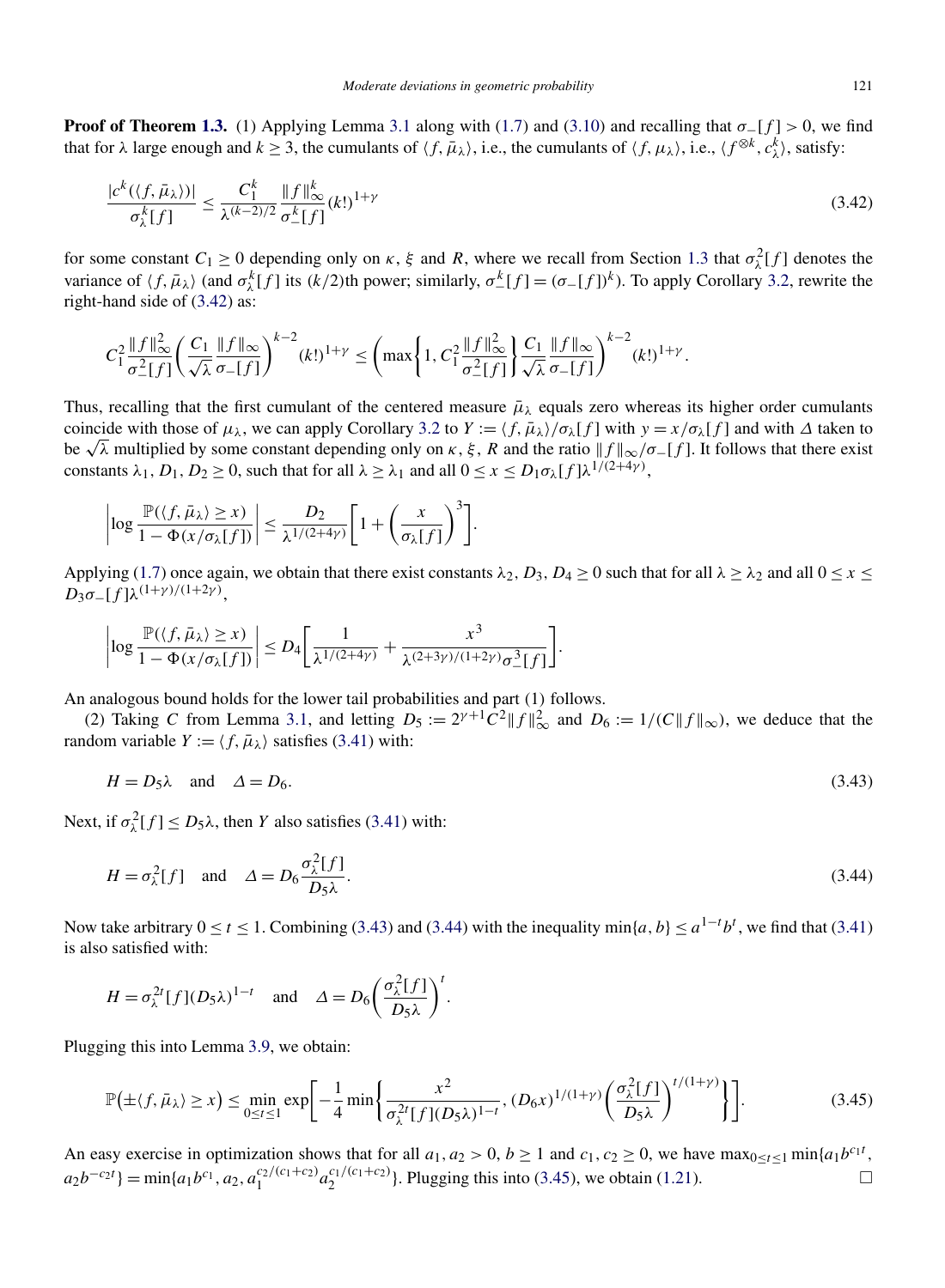### <span id="page-33-0"></span>3.4. *Proof of moderate deviations*

The results of Section [1.6](#page-11-0) will follow from the following consequence of Theorem [1.3.](#page-10-0)

**Lemma 3.[1](#page-0-0)0.** *Let*  $\bar{\mu}_{\lambda}$  *be defined as in Section* 1 *with*  $\xi$  *satisfying Assumptions*  $G(\gamma, \kappa)$  *and*  $CV(\kappa)$  $CV(\kappa)$ *, let*  $a_{\lambda}$  *satisfy* [\(1.23\)](#page-11-0) and take  $f \in \mathcal{B}(\mathbb{R}^d)$ . Then, recalling [\(1.7\)](#page-5-0), for  $\sigma[f] > 0$  and  $t > 0$ , we have:

$$
\lim_{\lambda \to \infty} \frac{1}{a_{\lambda}^2} \log \mathbb{P}(a_{\lambda}^{-1} \lambda^{-1/2} \langle f, \bar{\mu}_{\lambda} \rangle \ge t) = \lim_{\lambda \to \infty} \frac{1}{a_{\lambda}^2} \log \mathbb{P}(a_{\lambda}^{-1} \lambda^{-1/2} \langle f, \bar{\mu}_{\lambda} \rangle > t) = -\frac{t^2}{2\sigma^2[f]},
$$
\n(3.46)

*while for*  $\sigma[f] = 0$  *and*  $t > 0$ *, we have:* 

$$
\lim_{\lambda \to \infty} \frac{1}{a_{\lambda}^2} \log \mathbb{P}(a_{\lambda}^{-1} \lambda^{-1/2} \langle f, \bar{\mu}_{\lambda} \rangle \ge t) = \lim_{\lambda \to \infty} \frac{1}{a_{\lambda}^2} \log \mathbb{P}(a_{\lambda}^{-1} \lambda^{-1/2} \langle f, \bar{\mu}_{\lambda} \rangle > t) = -\infty.
$$
 (3.47)

**Proof.** Suppose first that  $\sigma[f] > 0$ . In this case, we plug  $x = ta_1 \lambda^{1/2}$  into [\(1.19\)](#page-10-0) and make use of the fact that for all  $y \geq 0$ ,

$$
\frac{1}{2+\sqrt{2\pi}y} \le e^{y^2/2} (1-\Phi(y)) \le \frac{1}{2}.
$$

Combining both and noting that  $\sigma$ <sub>−</sub>[*f*] =  $\sigma$ [*f*] by [\(1.7\)](#page-5-0), we obtain the bound:

$$
\left|\log \mathbb{P}(a_{\lambda}^{-1}\lambda^{-1/2}\langle f,\bar{\mu}_{\lambda}\rangle \geq t) + \frac{a_{\lambda}^{2}\lambda t^{2}}{2\sigma_{\lambda}^{2}[f]} \right| \leq \log\left(2 + \frac{\sqrt{2\pi}ta_{\lambda}\lambda^{1/2}}{\sigma_{\lambda}[f]} \right) + C_{2} \frac{1 + a_{\lambda}^{3}t^{3}/\sigma^{3}[f]}{\lambda^{1/(2+4\gamma)}}.
$$

Dividing by  $a_{\lambda}^2$ , making use of [\(1.7\)](#page-5-0) once again and applying condition [\(1.23\)](#page-11-0), this implies (3.46) for 'greater or equal'. The corresponding result for the strict inequality follows by continuity.

In the case where  $\sigma[f] = 0$ , plug  $x = ta_{\lambda} \lambda^{1/2}$  into [\(1.21\)](#page-10-0) to obtain:

$$
\frac{\log \mathbb{P}(a_{\lambda}^{-1}\lambda^{-1/2}\langle f, \bar{\mu}_{\lambda}\rangle \ge t)}{a_{\lambda}^{2}} \le -t^{2} \min\bigg\{C_{4} \frac{\lambda}{\sigma_{\lambda}^{2}[f]}, C_{5} \bigg(\frac{\lambda}{(ta_{\lambda})^{2+4\gamma}}\bigg)^{1/(2+2\gamma)}, C_{6} \bigg(\frac{\lambda}{(ta_{\lambda})^{2+4\gamma}}\bigg)^{1/(4+2\gamma)}\bigg\}
$$

 $\Box$ 

and the desired limiting behavior follows again from  $(1.7)$  and  $(1.23)$ . This completes the proof.

**Proof of Theorem [1.4.](#page-11-0)** We apply the preceding lemma along with Theorem 4.1.11 of [\[10\]](#page-39-0), which allows us to derive a LDP from the limiting behavior of probabilities for a basis of topology. For the latter, we choose all open intervals  $(u_1, u_2)$ , where at least one of the endpoints is finite and where none of the endpoints lies at the origin. Denote the family of all such intervals by U. From Lemma 3.10, it follows that for each  $U = (u_1, u_2) \in U$ ,

$$
\mathcal{L}_U := -\lim_{\lambda \to \infty} \frac{1}{a_{\lambda}^2} \log \mathbb{P}(a_{\lambda}^{-1} \lambda^{-1/2} \langle f, \bar{\mu}_{\lambda} \rangle \in U) = \begin{cases} u_2^2 / (2\sigma^2[f]); & u_1 < u_2 < 0, \\ 0; & u_1 < 0 < u_2, \\ u_1^2 / (2\sigma^2[f]); & 0 < u_1 < u_2, \end{cases}
$$

for all  $U \in \mathcal{U}$ , recalling our convention on division by zero from the end of Section [1.2.](#page-1-0) By Theorem 4.1.11 of [\[10\]](#page-39-0), the random variables  $a_{\lambda}^{-1}\lambda^{-1/2}\langle f, \bar{\mu}_{\lambda} \rangle$  satisfy a *weak* LDP (MDP) as  $\lambda \to \infty$  with speed  $a_{\lambda}^2$  and rate function:

$$
t \mapsto \sup_{\substack{U \in \mathcal{U} \\ t \in U}} \mathcal{L}_U = \frac{t^2}{2\sigma^2[f]},
$$

which matches the function  $I_f$  from [\(1.24\)](#page-11-0). Here, weak LDP means that the lower bound in [\(1.22\)](#page-11-0) holds for all measurable sets *Γ* , while the upper bound holds for all relatively compact measurable *Γ* . However, from Lemma 3.10, it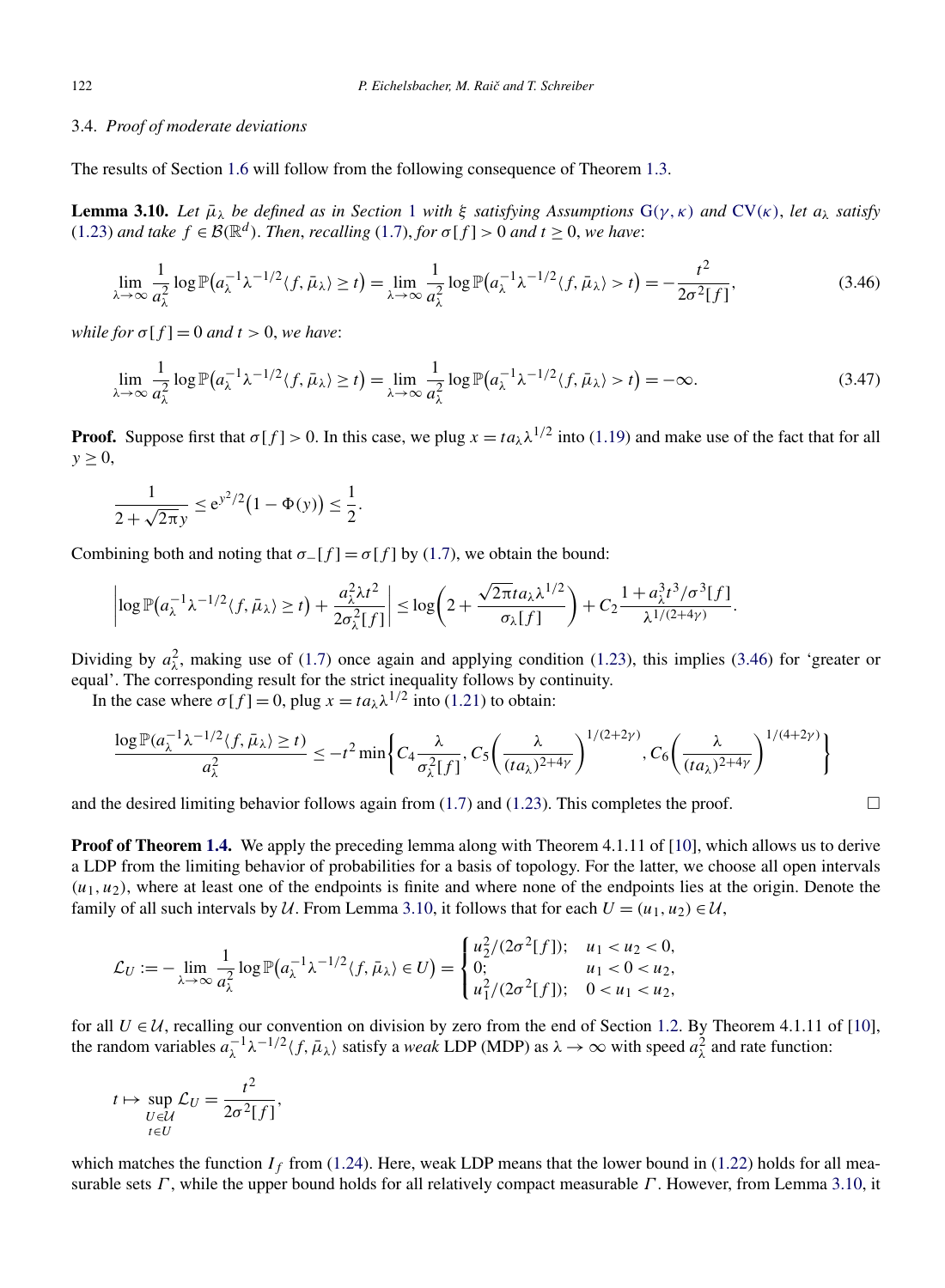<span id="page-34-0"></span>follows that the family  $a_{\lambda}^{-1}\lambda^{-1/2}\langle f, \bar{\mu}_{\lambda} \rangle$  is exponentially tight for speed  $a_{\lambda}^{2}$ , i.e., for each  $M < \infty$ , there exists a measurable relatively compact set *K*, such that  $\limsup_{\lambda \to \infty} a_{\lambda}^{-2} \log \mathbb{P}(a_{\lambda}^{-1} \lambda^{-1/2} \langle f, \bar{\mu}_{\lambda} \rangle \notin K) \le -M$ . By Lemma 1.2.18 of [\[10\]](#page-39-0), the family  $a_\lambda^{-1} \lambda^{-1/2} \langle f, \bar{\mu}_\lambda \rangle$  must then satisfy a *full* LDP with the same speed and the same *good* rate function. This completes the proof.

Now we turn to the proof of Theorem [1.5.](#page-12-0) We begin with the same argument based on Theorem 4.1.11 of [\[10\]](#page-39-0), which requires a certain limiting behavior of probabilities of sets from a basis of topology. The derivation of that behavior requires a specific shape of the sets. Thus, we have to show that certain sets of that shape form a basis of topology.

**Lemma 3.11.** *Let F and V be pairwise dual finite-dimensional vector spaces*, *equipped with the usual topology*, *and let Q be a positively semi-definite quadratic form on F*. *Let* U<sup>0</sup> *be the family of all open subsets of the half-spaces*  $\{v \in V; \langle f, v \rangle > b\}$ , where  $b > 0$  and  $Q(f) = 0$ , and denote by  $\mathcal{U}_1$  the family of all sets of the form

$$
\{v \in V; \langle f_0, v \rangle > b_0, \langle f_1, v \rangle < b_1, \langle f_2, v \rangle < b_2, \dots, \langle f_n, v \rangle < b_n\},\tag{3.48}
$$

where either  $0 < b_0/\sqrt{Q(f_0)} < b_i/\sqrt{Q(f_i)}$  for all  $i = 1, 2, ..., n$ , or  $b_0 < 0 < b_i$  for all  $i = 1, 2, ..., n$ . Then the *family*  $U_0 \cup U_1$  *is a basis of the topology on V*.

**Proof.** Define  $F_0 := \{f \in F : Q(f) = 0\}$  and  $F_0^{\perp} := \{v \in V : \langle f, v \rangle = 0 \text{ for all } f \in F_0\}$ . Now take  $\mu \in V$  and its open neighborhood *W*. We have to show that there exists  $U \in U_0 \cup U_1$ , such that  $x \in U \subseteq W$ . We distinguish three cases.

*Case 1*:  $\mu \notin F_0^{\perp}$ . Then there exist  $f \in F_0$  and  $a > 0$ , such that  $\langle f, \mu \rangle > a$ , so that we can take  $U := W \cap \{v \in F_0\}$  $V$ ;  $\langle f, \mu \rangle > a$ }  $\in \mathcal{U}_0$ .

*Case 2*:  $\mu = 0$ . Then there exists  $\varepsilon > 0$  and elements  $f_0, f_1, ..., f_n$ , such that  $U := \bigcap_{i=0}^n \{v; \langle f_i, v \rangle < \varepsilon\} \subseteq W$ . Clearly,  $0 \in U$ . Since we can write  $U = \{v; \langle -f_0, v \rangle > -\varepsilon\} \cap \bigcap_{i=1}^n \{v; \langle f_i, v \rangle < \varepsilon\}$ , we also have  $U \in U_1$ .

*Case 3*:  $\mu \in F_0^{\perp} \setminus \{0\}$ . Recalling our convention on division by zero from the end of Section [1.2,](#page-1-0) it follows from Case 5:  $\mu \in F_0^{\frown} \setminus \{0\}$ . Recalling our convention on division by zero from the end of Section 1.2, it follows from standard linear algebra and topology that the map  $f \mapsto \langle f, \mu \rangle / \sqrt{Q(f)}$ , defined on  $F \setminus F_0$ , is c attains its maximum, say, at  $f_0$ . Since  $\mu \neq 0$ , we have  $\langle f_0, \mu \rangle > 0$  (and remember that  $Q(f_0) > 0$ ).

There exist functions  $f_1, f_2, ..., f_n$  and  $\delta \in (0, \langle f_0, \mu \rangle)$ , such that  $U_0 := \{v \in V; \langle f_0, v - \mu \rangle > -\delta\} \cap \bigcap_{i=0}^n \{v \in V\}$  $V$ ;  $\langle f_i, v - \mu \rangle < \delta$   $\subseteq$  *W*. Now consider the sets:

$$
U_{\varepsilon,t} := \left\{ \nu \in V; \langle f_0, \nu - \mu \rangle > -\varepsilon \right\} \cap \bigcap_{i=1}^n \left\{ \langle f_0 + tf_i, \nu - \mu \rangle < \varepsilon \right\}.
$$

Clearly,  $\mu \in U_{\varepsilon,t}$  for all  $\varepsilon, t > 0$ . Next, for each  $\nu \in U_{\varepsilon,t}$ , we can estimate:

$$
\langle f_i, v - \mu \rangle = \frac{1}{t} \Big[ \langle f_0 + t f_i, v - \mu \rangle - \langle f_0, v - \mu \rangle \Big] < \frac{2\varepsilon}{t}.
$$

Therefore, if  $\varepsilon < \delta$  and  $2\varepsilon/t < \delta$ , then  $U_{\varepsilon,t} \subseteq U_0$ .

Now we turn our attention to the question when  $U_{\varepsilon,t} \in \mathcal{U}$ . By (3.48), this will be surely true if:

$$
\frac{\langle f_0 + tf_i, \mu \rangle + \varepsilon}{\sqrt{Q(f_0 + tf_i)}} > \frac{\langle f_0, \mu \rangle - \varepsilon}{\sqrt{Q(f_0)}}.
$$
\n(3.49)

Since  $\langle f, \mu \rangle / \sqrt{Q(f)}$  is maximal at  $f_0$ , it follows from smoothness that there exist  $a, t_0 > 0$ , such that for all  $i =$ 1*,* 2*,...,n*,

$$
\frac{\langle f_0 + tf_i, \mu \rangle}{\sqrt{Q(f_0 + tf_i)}} \ge \frac{\langle f_0, \mu \rangle}{\sqrt{Q(f_0)}} - at^2
$$

for all  $0 \le t \le t_0$ . Therefore, the condition (3.49) is satisfied if  $t \le t_0$  and  $at^2 < \varepsilon/\sqrt{Q(f_0)}$ . Collecting everything together, we conclude after some calculation that if  $0 < t < \min\{t_0, \frac{\delta}{2a\sqrt{Q(f)}}, \sqrt{\frac{\delta}{a\sqrt{Q(f)}}}\}\)$ , then there exists  $\varepsilon > 0$ , such that  $U_{\varepsilon,t} \subseteq U_0 \subseteq W$  and  $U_{\varepsilon,t} \in \mathcal{U}$ , so that the desired set *U* exists in this case, too. This completes the proof.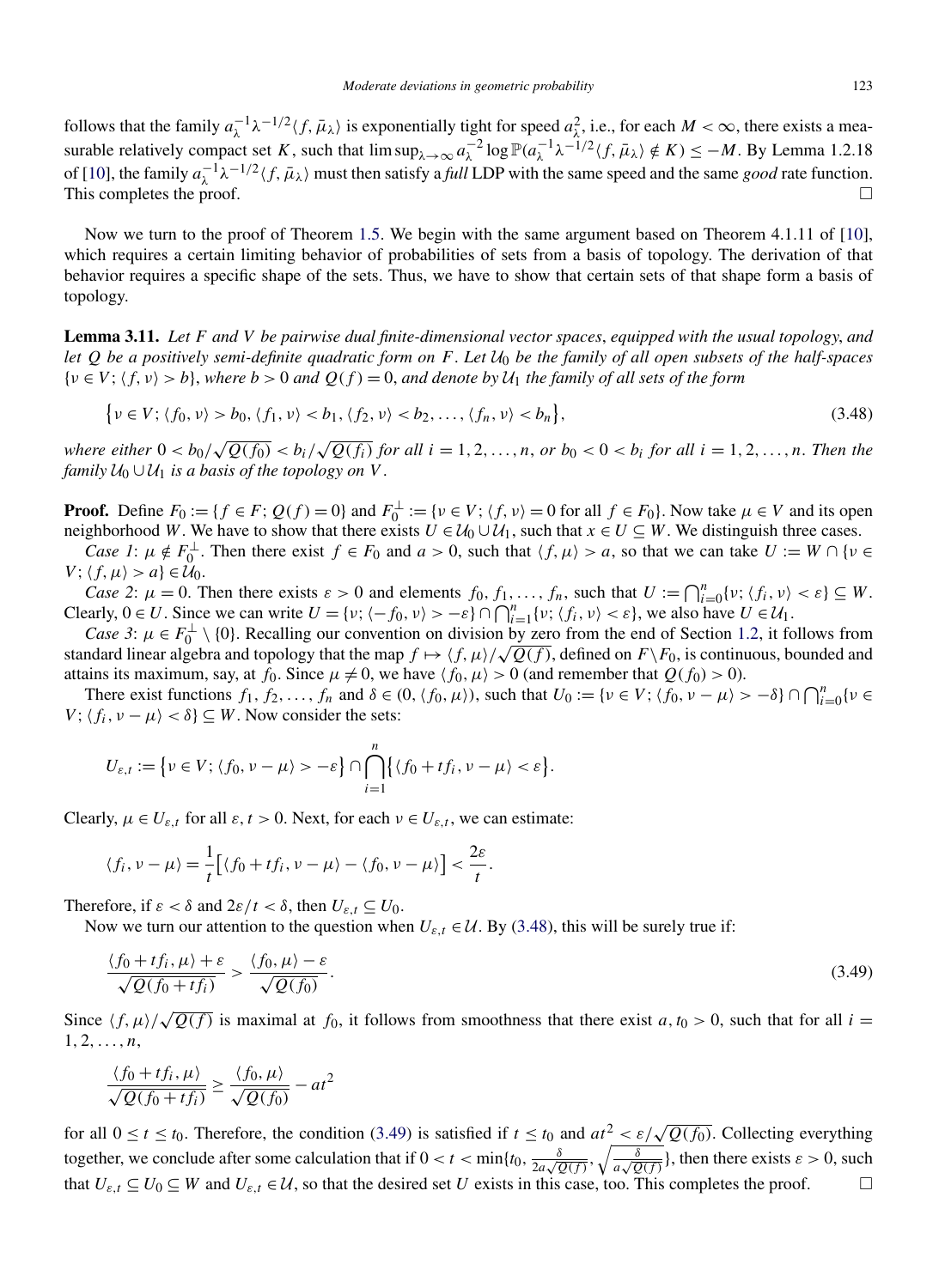**Proof of Theorem [1.5.](#page-12-0)** We split the argument into several steps.

*Step 1: Derive a MDP for finite-dimensional restrictions of the measures.* Denote by  $F$  the set of all finitedimensional subspaces of  $\mathcal{B}(\mathbb{R}^d)$ , fix  $F \in \mathcal{F}$  and consider the random measures  $\mu_\lambda$  as linear functionals on *F*. Let  $U_0 \cup U_1$  be the basis of the usual topology on *F'*, the dual of *F*, where  $U_0$  and  $U_1$  are defined as in Lemma [3.11,](#page-34-0) taking the quadratic form  $Q := \sigma^2$ . For  $U = \{v \in F'; \langle f_0, v \rangle > b_0, \langle f_1, v \rangle < b_1, \dots, \langle f_n, v \rangle < b_n\} \in \mathcal{U}_1$ , where the numbers  $b_0, b_1, \ldots, b_n$  satisfy the conditions below [\(3.48\)](#page-34-0), we have, by Lemma [3.10:](#page-33-0)

$$
\mathcal{L}_U := -\lim_{\lambda \to \infty} a_{\lambda}^{-2} \mathbb{P}(a_{\lambda}^{-1} \lambda^{-1/2} \bar{\mu}_{\lambda} \in U) = \frac{(\max\{b_0, 0\})^2}{2\sigma^2 [f_0]};
$$

for  $U \in \mathcal{U}_0$ , we have  $\mathcal{L}_U = \infty$ . By Theorem 4.1.11 of [\[10\]](#page-39-0), the random functionals  $a_{\lambda}^{-1} \lambda^{-1/2} \bar{\mu}_{\lambda} \in F'$  satisfy a weak LDP (MDP) as  $\lambda \to \infty$  with speed  $a_{\lambda}^2$  and rate function:

$$
\nu \mapsto \sup_{\substack{U \in \mathcal{U} \\ \nu \in U}} \mathcal{L}_U = \sup_{f \in F} \frac{\langle f, \nu \rangle^2}{2\sigma^2[f]}.
$$

Finally, by Lemma 1.2.18 of [\[10\]](#page-39-0), these random functionals satisfy a full LDP (MDP) with the same good rate function because they are exponentially tight for speed  $a_\lambda^2$ . To see this, take a basis  $f_1, \ldots, f_n$  of *F* with  $\sigma[f_i] \leq 1$  for all *i* and consider the compact sets  $K_M := \bigcap_{i=1}^n \{v \in F'; |\langle f_i, v \rangle| \leq M\}$ . By Lemma [3.10,](#page-33-0)  $\limsup_{\lambda \to \infty} a_{\lambda}^{-2} \mathbb{P}(a_{\lambda}^{-1} \lambda^{-1/2} \bar{\mu}_{\lambda} \notin$  $K_M$ )  $\leq -M^2/2$  and exponential tightness follows. This completes Step 1.

*Step 2: Combine the MDP's for finite-dimensional restrictions into a MDP for entire random measures.* We apply a version of the Dawson–Gärtner theorem for projective limits, namely Theorem 4.6.9 of [\[10\]](#page-39-0), naturally embedding Meas( $\mathbb{R}^d$ ) into  $(\mathcal{B}(\mathbb{R}^d))'$ , the algebraic dual of  $\mathcal{B}(\mathbb{R}^d)$ , and identifying the projections of the functionals to finitedimensional spaces with their restrictions to finite-dimensional subspaces of  $\mathcal{B}(\mathbb{R}^d)$ . Thus we find that, as  $\lambda \to \infty$ , the random measures  $a_{\lambda}^{-1} \lambda^{-1/2} \bar{\mu}_{\lambda}$  satisfy the MDP in  $(\mathcal{B}(\mathbb{R}^d))'$  with speed  $a_{\lambda}^2$  and the good rate function:

$$
J(\nu) := \sup_{F \in \mathcal{F}} \sup_{f \in \text{Lin } F} \frac{\langle f, \nu \rangle^2}{2\sigma^2[f]} = \sup_{f \in \mathcal{B}(\mathbb{R}^d)} \frac{\langle f, \nu \rangle^2}{2\sigma^2[f]}.
$$

*Step 3: Compute the rate function.* Take  $v \in (B(\mathbb{R}^d))^{\prime}$  and distinguish five separate cases.

*Case 1: v is unbounded with respect to the supremum norm on*  $\mathcal{B}(\mathbb{R}^d)$ . Since the latter is stronger than the seminorm  $\sigma$ , we have  $J(\nu) = +\infty$  in this case.

*Case 2: ν is bounded with respect to the supremum norm, but is not a measure.* This means that there exists a sequence of bounded functions  $f_n$  with  $f_n \downarrow 0$  pointwise, such that the  $\langle f_n, v \rangle$  does not converge to 0. We may assume that  $|\langle f_n, v \rangle| \ge 1$  for all *n*. Denoting  $L^2 := \{f : \mathbb{R}^d \to \mathbb{R}; \sigma | f| < \infty\}$  and noting that  $\mathcal{B}(\mathbb{R}^d) \subseteq L^2$ , we find that  $\sigma[f] \to 0$  by the dominated convergence theorem. Therefore  $J(\nu) = +\infty$ .

*Case 3: v is a measure, but is not absolutely continuous with respect to*  $V(\kappa(x))\kappa(x) dx$ , where *V* is as in [\(1.8\)](#page-5-0). In this case, there exists a measurable set *A* with  $\int_A V(\kappa(x))\kappa(x) dx = 0$ , but  $\nu(A) \neq 0$ . In other words,  $\sigma[1_A] = 0$ , but  $\langle 1_A, v \rangle \neq 0$ , so that again  $J(v) = +\infty$ .

*Case 4:*  $\nu \ll V(\kappa(x))\kappa(x) dx$ *, but*  $\sigma[\rho] = \infty$ *, where*  $\rho(x) := \nu(\frac{dx}{V(\kappa(x))}\kappa(x) dx$ *.* In this case, there exists a sequence  $\rho_1, \rho_2, \ldots \in L^2$  which converges pointwise to  $\rho$  and satisfies  $\rho \rho_n \geq 0$  and  $|\rho_1| \leq |\rho_2| \leq \cdots$ . By the monotone convergence theorem, we have  $\sigma[\rho_n] \uparrow \infty$ ; we may assume that  $\sigma[\rho_1] > 0$ . Then the functions  $g_n :=$  $\rho_n/\sigma^2[\rho_n]$  satisfy  $\sigma[g_n] = 1/\sigma[\rho_n] \to 0$  but  $\langle g_n, v \rangle \ge 1$ , so that again  $J(v) = +\infty$ .

*Case 5:*  $v \ll V(\kappa(x))\kappa(x)$  dx *and*  $\rho(x) := v(\frac{dx}{V(\kappa(x))}\kappa(x) dx)$  *satisfies*  $\sigma[\rho] < \infty$ . In this case we may write:

$$
J(\nu) = \sup_{f \in \mathcal{B}(\mathbb{R}^d)} \frac{(\int_{\mathbb{R}^d} f(x)\rho(x)V(\kappa(x))\kappa(x) dx)^2}{2\int_{\mathbb{R}^d} f^2(x)V(\kappa(x))\kappa(x) dx} = \sup_{f \in L^2} \frac{(\int_{\mathbb{R}^d} f(x)\rho(x)V(\kappa(x))\kappa(x) dx)^2}{2\int_{\mathbb{R}^d} f^2(x)V(\kappa(x))\kappa(x) dx}
$$
  
=  $\frac{1}{2}\sigma^2[\rho] = I(\nu),$ 

where the latter is defined in [\(1.25\)](#page-12-0). The second equality holds because  $\mathcal{B}(\mathbb{R}^d)$  is dense in  $L^2$ ; the third one is due to the Cauchy–Schwarz inequality. This completes Step 3.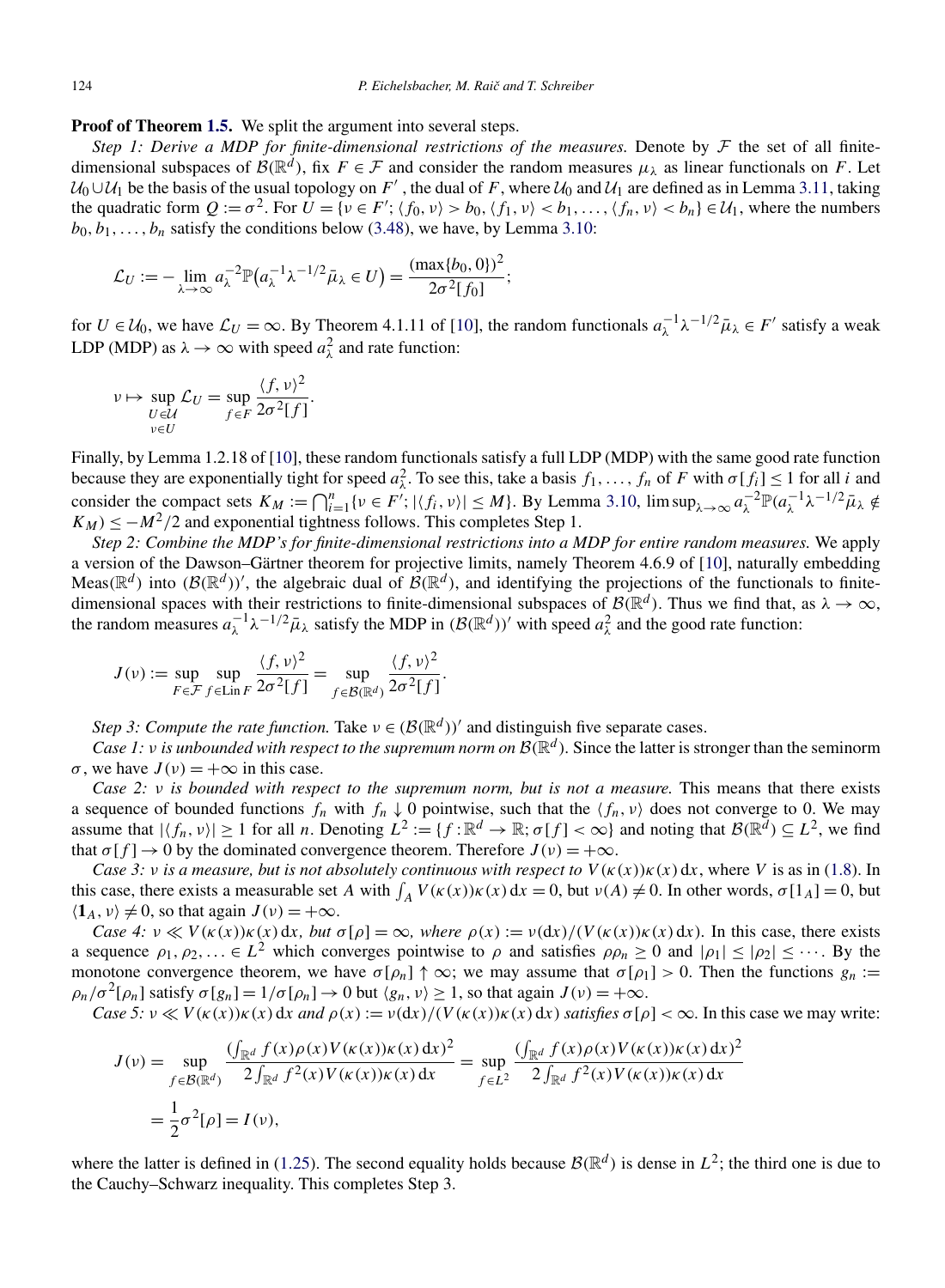<span id="page-36-0"></span>*Step 4: Restrict the MDP.* To see that we may replace  $(B(\mathbb{R}^d))'$  and *J* with Meas $(\mathbb{R}^d)$  and *I*, we apply Lemma 4.1.5 [10], noting that *J* agrees with *I* on Meas $(\mathbb{R}^d)$  and is infinite outside Meas $(\mathbb{R}^$ of [\[10\]](#page-39-0), noting that *J* agrees with *I* on Meas( $\mathbb{R}^d$ ) and is infinite outside Meas( $\mathbb{R}^d$ ). This completes the proof.

## 3.5. *Proof of non-degeneracy of the limiting variance*

Throughout this subsection, we stick to the conventions on  $\xi$ ,  $H$ ,  $\Delta$ ,  $R$ ,  $\xi_{\lambda}$ ,  $\Delta_{\lambda}$ ,  $R_{\lambda}$  and  $\Omega$  specified in Section [1.2.](#page-8-0) Before proving Theorem [1.2,](#page-8-0) we need the following auxiliary result.

**Lemma 3.12.** Let f be a non-negative locally integrable function. Take  $1 < a < b$ . Then there exists a universal *constant C*, *such that for every non-negative geometric functional g*,

$$
\left[\mathbb{E}\bigg(\sum_{\check{x}\in\check{\mathcal{P}}_f}g(\check{x},\check{\mathcal{P}}_f)\bigg)^a\right]^{1/a} \le C\bigg(\frac{(a-1)b}{b-a}\bigg)^{(a-1)/a} \times \bigg\{\frac{b-1}{b-a}\bigg[\int_{\check{\mathbb{R}}^d}\mathbb{E}\big(g(\check{x},\check{\mathcal{P}}_f)\big)^b f(x)\,d\check{x}\bigg]^{1/b} + \int_{\check{\mathbb{R}}^d}\big[\mathbb{E}\big(g(\check{x},\check{\mathcal{P}}_f)\big)^b\big]^{1/b} f(x)\,d\check{x}\bigg\}.
$$

**Proof.** Let *m* be a non-negative measurable function on  $\mathbb{R}^d$ , such that for each  $\ddot{x}$  with  $m(\ddot{x}) = 0$ ,  $g(\ddot{x}, \ddot{p}_f)$  almost surely vanishes. For each  $t > 0$ , let  $\check{M}(t) := {\{\check{x}; m(\check{x}) > t\}}$ . Write:

$$
J := \left[ \mathbb{E} \left( \sum_{\check{x} \in \check{\mathcal{P}}_f} g(\check{x}, \check{\mathcal{P}}_f) \right)^a \right]^{1/a} = \left[ \mathbb{E} \left( \sum_{\check{x} \in \check{\mathcal{P}}_f \cap \check{M}(0)} \frac{g(\check{x}, \check{\mathcal{P}}_f)}{m(\check{x})} \int_0^{m(\check{x})} dt \right)^a \right]^{1/a}
$$

$$
= \left[ \mathbb{E} \left( \int_0^{\infty} \sum_{\check{x} \in \check{\mathcal{P}}_f \cap \check{M}(t)} \frac{g(\check{x}, \check{\mathcal{P}}_f)}{m(\check{x})} dt \right)^a \right]^{1/a}.
$$

By Minkowski's inequality for integrals and then by Jensen's inequality, we can estimate:

$$
J \leq \int_0^\infty \left[ \mathbb{E} \left( \sum_{\substack{\tilde{x} \in \tilde{\mathcal{P}}_f \cap \tilde{M}(t) \\ \tilde{x} \in \tilde{\mathcal{P}}_f \cap \tilde{M}(t)}} \frac{g(\tilde{x}, \tilde{\mathcal{P}}_f)}{m(\tilde{x})} \right)^a \right]^{1/a} dt
$$
  

$$
\leq \int_0^\infty \left[ \mathbb{E} \left( \sum_{\tilde{x} \in \tilde{\mathcal{P}}_f \cap \tilde{M}(t)} |\tilde{\mathcal{P}}_f \cap \tilde{M}(t)|^{a-1} \left( \frac{g(\tilde{x}, \tilde{\mathcal{P}}_f)}{m(\tilde{x})} \right)^a \right) \right]^{1/a} dt.
$$

By the Palm formula [\(3.2\)](#page-21-0), we can rewrite this estimate as:

$$
J \leq \int_0^\infty \left[ \int_{\breve{M}(t)} \mathbb{E}\left\{ \left(1 + \left|\breve{\mathcal{P}}_f \cap \breve{M}(t)\right|\right)^{a-1} \left(\frac{g(\breve{x}, \breve{\mathcal{P}}_f)}{m(\breve{x})}\right)^a \right\} f(x) \, \mathrm{d}\breve{x} \right]^{1/a} \, \mathrm{d}t.
$$

Applying Hölder's inequality, we obtain:

$$
J \leq \int_0^\infty \left[ \int_{\breve{M}(t)} \left\{ \mathbb{E} \left( 1 + \left| \breve{\mathcal{P}}_f \cap \breve{M}(t) \right| \right)^{(a-1)b/(b-a)} \right\}^{(b-a)/b} \left\{ \mathbb{E} \left( \frac{g(\breve{x}, \breve{\mathcal{P}}_f)}{m(\breve{x})} \right)^b \right\}^{a/b} f(x) \, \mathrm{d}\breve{x} \right]^{1/a} \, \mathrm{d}t.
$$

Now set  $m(\tilde{x}) := [\mathbb{E}(g(\tilde{x}, \tilde{P}_f))^b]^{1/b}$ . In addition, observe that  $|\tilde{P}_f \cap \tilde{M}(t)|$  is Poisson with expectation  $I(t) :=$ Now set  $m(\tilde{x}) := [\mathbb{E}(g(\tilde{x}, \tilde{\mathcal{P}}_f))^b]^{1/b}$ . In addition, observe that  $|\tilde{\mathcal{P}}_f \cap \tilde{M}(t)|$  is Poisson with expectation  $I(t) := \int_{\tilde{M}(t)} f(x) dx$ . If  $X \sim \text{Pois}(\lambda)$ , then for any  $n \in \mathbb{N}$ , we may express the *n*th m tour integral:

$$
\mathbb{E}(1+X)^n = \frac{n!}{2\pi i} \oint_K \frac{e^{\lambda(e^z-1)+z}}{z^{n+1}} dz.
$$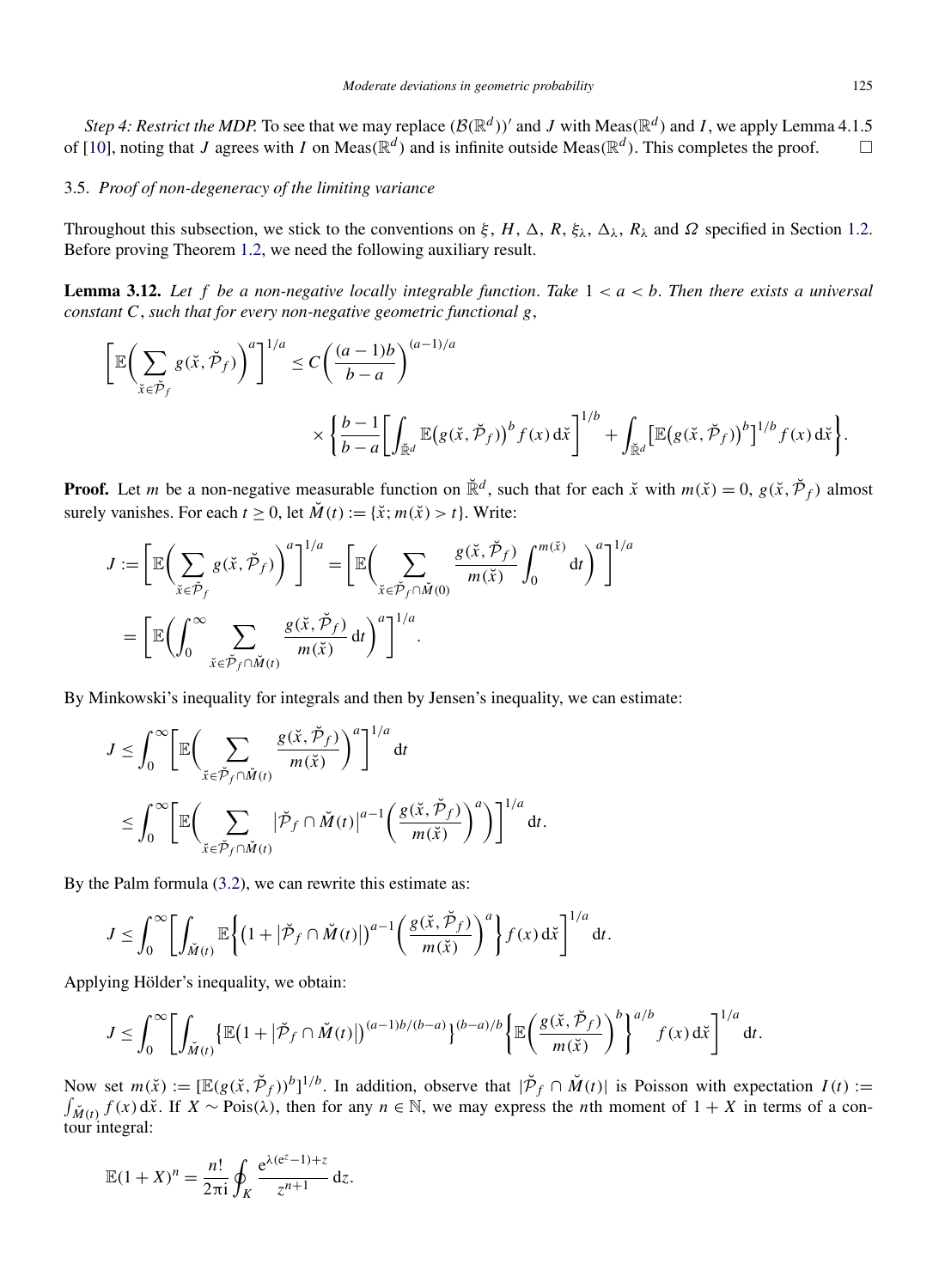<span id="page-37-0"></span>Choosing *K* to be the circle with radius  $1/(1+\lambda)$  centered at the origin, we can estimate  $\mathbb{E}(1+X)^n \leq n!(1+\lambda)^n f(\lambda)$ , where  $f(\lambda) = e^{\lambda(e^{1/(\lambda+1)}-1)+1/(\lambda+1)}$ . Noting that *f* is bounded in  $\lambda > 0$  and applying Stirling's formula, we obtain that there exists a universal constant *A*, such that  $\mathbb{E}(1+X)^{\gamma} \leq (A\gamma(1+\lambda))^{\gamma}$  for all  $\gamma > 0$ . Therefore,

$$
J \leq \left(\frac{A(a-1)b}{b-a}\right)^{(a-1)/a} \int_0^{\infty} \left[ \left(1+I(t)\right)^{a-1} I(t) \right]^{1/a} \mathrm{d}t \leq A \left(\frac{(a-1)b}{b-a}\right)^{(a-1)/a} \int_0^{\infty} \left[ \left(I(t)\right)^{1/a} + I(t) \right] \mathrm{d}t.
$$

Observe that:

$$
\int_0^\infty I(t) \, \mathrm{d}t = \int_{\mathbb{R}^d} m(\check{x}) f(x) \, \mathrm{d}x.
$$

For the rest, apply Young's inequality:

$$
\int_0^{\infty} (I(t))^{1/a} dt \le \frac{a-1}{a} \int_0^{\infty} \phi(t) dt + \frac{1}{a} \int_0^{\infty} (\phi(t))^{1-a} I(t) dt,
$$
\n(3.50)

where we choose  $\phi(t) = \min\{1, (c/t)^{(b-1)/(a-1)}\}$ ;  $c > 0$  will be chosen later. It is easy to see that:

$$
\int_0^\infty \phi(t) dt = \frac{b-1}{b-a}c.
$$
\n(3.51)

For the second term, we have:

$$
\int_0^\infty (\phi(t))^{1-a} I(t) dt = \int_{\mathbb{R}^d} \int_0^{m(\tilde{x})} \max\left\{1, \left(\frac{t}{c}\right)^{b-1}\right\} dt f(x) dx \le \int_{\mathbb{R}^d} \left(m(\tilde{x}) + \frac{(m(\tilde{x}))^b}{bc^{b-1}}\right) f(x) dx.
$$

Choosing  $c := [\int_{\mathbb{R}^d} (m(\tilde{x}))^b f(x) d\tilde{x}]^{1/b}$ , combining with (3.51) and plugging into (3.50), we obtain:

$$
\int_0^\infty (I(t))^{1/a} dt \leq B \bigg[ \int_{\mathbb{R}^d} (m(\check{x}))^b f(x) d\check{x} \bigg]^{1/b} + \frac{1}{a} \int_{\mathbb{R}^d} m(\check{x}) f(x) d\check{x},
$$

where  $B = \frac{a-1}{a} \frac{b-1}{b-a} + \frac{1}{ab} \le \frac{b-1}{b-a}$ . Collecting all together, the result follows. □

**Corollary 3.3.** *Let*  $(g_\lambda)_{\lambda>\lambda_0}$  *and*  $(R_\lambda^*)_{\lambda>\lambda_0}$  *be two families of non-negative geometric functionals. Define:* 

$$
h_{\lambda}(\check{x}, \check{\mathcal{X}}) := \sum_{\check{y} \in \check{\mathcal{X}}} g_{\lambda}(\check{y}, \check{\mathcal{X}}) \mathbf{1}\big(R_{\lambda}^*(\check{y}, \check{\mathcal{X}}) \geq \lambda^{1/d} \|y - x\|\big),
$$
  

$$
h_{\lambda}^-(\check{x}, \check{\mathcal{X}}) := \sum_{\check{y} \in \check{\mathcal{X}}} g_{\lambda}\big(\check{y}, \check{\mathcal{X}} \setminus \{\check{x}\}\big) \mathbf{1}\big(R_{\lambda}^*(\check{y}, \check{\mathcal{X}}) \geq \lambda^{1/d} \|y - x\|\big)
$$

 $(assuming \; \check{x} \in \check{X})$ . *Next*, *let*  $0 < \tau < \infty$  and *let*  $p$ ,  $s$ ,  $q > 0$  with  $s/p + d/q < 1$ . Suppose that the family  $(R^*_{\lambda})_{\lambda > \lambda_0}$  sat*isfies Assumption* MH( $q, \tau, \Omega$ ). *Then, if the family*  $(g_\lambda)_{\lambda > \lambda_0}$  *satisfies Assumption* MH( $p, \tau, \Omega$ )*, the family*  $(h_\lambda^-)_{\lambda > \lambda_0}$ *satisfies Assumption* MH(s,  $\tau$ ,  $\Omega$ ); *if the family* ( $g_{\lambda}$ )<sub> $\lambda > \lambda_0$ </sub> *satisfies Assumption* MH1( $p$ ,  $\tau$ ,  $\Omega$ ), *the family*  $(h_{\lambda})_{\lambda > \lambda_0}$ *satisfies Assumption* MH1*[\(s,τ,Ω\)](#page-8-0)*.

**Proof.** For arbitrary non-negative geometric functional  $\eta$  and any  $\tau$ ,  $u > 0$ , set:

$$
m_{u,\tau}(\eta) := \operatorname*{ess\,sup}_{\mathbf{1}(x \in \Omega) \, \mathrm{d}\check{x}} \left[ \mathbb{E} \big( \eta(\check{x}, \check{\mathcal{P}}_{\tau} \cap \Omega) \big)^{u} \right]^{1/u},
$$
  

$$
m_{u,\tau}^{+}(\eta) := \operatorname*{ess\,sup}_{\mathbf{1}(x,y \in \Omega) \, \mathrm{d}\check{x} \otimes \mathrm{d}\check{y}} \left[ \mathbb{E} \big( \eta\big(\check{x}, \big(\check{\mathcal{P}}_{\tau} \cup \{\check{y}\}\big) \cap \Omega\big) \big)^{u} \right]^{1/u}.
$$

 $\Box$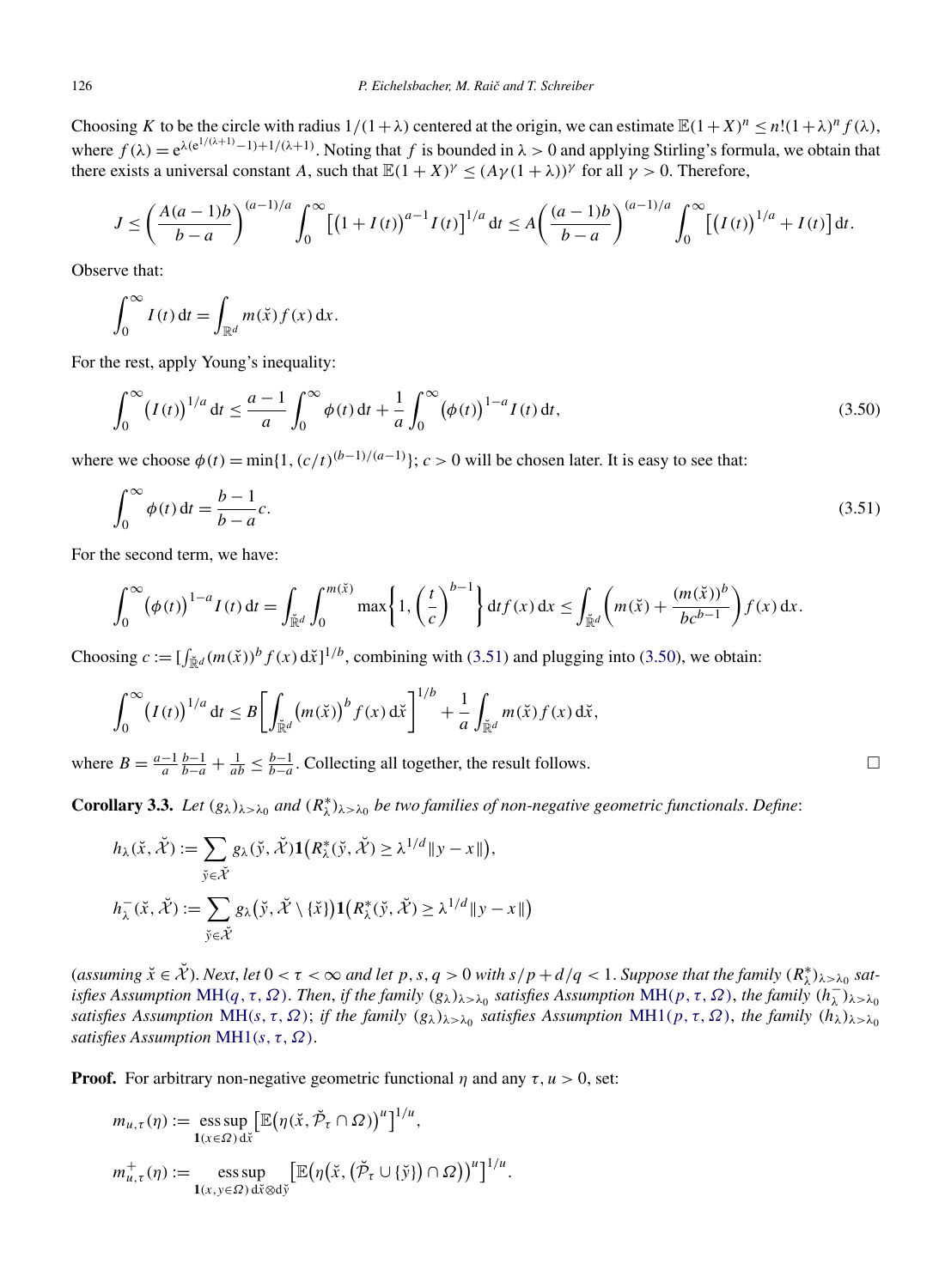<span id="page-38-0"></span>Thus, we have to bound  $m_{s,\lambda\tau}(h_\lambda)$  and  $m_{s,\lambda\tau}(h_\lambda^-)$ . We shall apply Lemma [3.12.](#page-36-0) Observe that one can choose  $0 < r < q$ and  $t > s$  with  $t/p + d/r = 1$ . To bound  $m_{s,\lambda\tau}(h_{\lambda}^-)$ , we first use Hölder's and Markov's inequality to estimate:

$$
\begin{aligned} \left[ \mathbb{E} \left( g_{\lambda}(\breve{y}, \breve{\mathcal{P}}_{\lambda \tau} \cap \varOmega) \mathbf{1} \left( R_{\lambda}^*(\breve{y}, \breve{\mathcal{P}}_{\lambda \tau} \cap \breve{\varOmega}) \ge \lambda^{1/d} \| y - x \| \right) \right)^t \right]^{1/t} \\ \leq & m_{p, \lambda \tau}(g_{\lambda}) \big[ \mathbb{P} \left( R_{\lambda}^*(\breve{y}, \breve{\mathcal{P}}_{\lambda \tau} \cap \breve{\varOmega}) \ge \lambda^{1/d} \| y - x \| \right) \big]^{d/r} \le \frac{m_{p, \lambda \tau}(g_{\lambda}) (m_q(1 + R_{\lambda}^*))^{qd/r}}{(1 + \lambda^{1/d} \| y - x \|)^{qd/r}} \end{aligned}
$$

for almost all  $\tilde{x}$ ,  $\tilde{y} \in \tilde{\Omega}$ . By Lemma [3.12,](#page-36-0) we have:

$$
m_{s,\lambda\tau}(\check{x}, h_{\lambda}^{-}) \leq K_{1} \Biggl[ \int_{\Omega} \frac{(m_{p,\lambda\tau}(g_{\lambda}))^{t} (m_{q}(1 + R_{\lambda}^{*}))^{qtd/r}}{(1 + \lambda^{1/d} || y - x ||)^{qtd/r}} \lambda\tau \, dy \Biggr]^{1/t}
$$

$$
+ K_{2} \int_{\Omega} \frac{m_{p,\lambda\tau}(g_{\lambda})(m_{q}(1 + R_{\lambda}^{*}))^{qd/r}}{(1 + \lambda^{1/d} || y - x ||)^{qd/r}} \lambda\tau \, dy.
$$

Substituting  $z = \lambda^{1/d} (y - x)$ , observe that the both integrals converge uniformly in *x* and  $\lambda$ , leading to the desired bound on  $m_{s,\lambda\tau}$   $(h_{\lambda}^-)$ . Similarly, we can bound  $m_{s,\lambda\tau}$   $(h_{\lambda})$ , using  $m_{p,\lambda\tau}^+$   $(g_{\lambda})$  instead of  $m_{p,\lambda\tau}$   $(g_{\lambda})$ . This completes the  $\Box$ 

**Proof of Theorem [1.2.](#page-8-0)** First, observe that there exists  $\rho > 0$ , such that for notably many pairs  $(t, \tilde{X})$ ,  $\Delta((0, t), \tilde{X}) \neq 0$  $0, \tilde{X}$  is  $\rho$ -externally stable at  $(0, t)$  and  $\tilde{X} \subset B_{\rho}(0)$ . This also means that with non-zero probability,  $\Delta((0, T),$  $\tilde{P}_1 \cap B_\rho(\mathbf{0}) \neq 0$  and  $\tilde{P}_1 \cap B_\rho(\mathbf{0})$  is  $\rho$ -externally stable at  $(\mathbf{0}, T)$ , where T is a generic random mark with distribution  $\mathbb{P}_{\mathcal{M}}$ , independent of  $\tilde{\mathcal{P}}_1$  (see also Lemma 4.2 of [\[26\]](#page-39-0)). However, from the latter, we can deduce that  $\Delta((\mathbf{0}, T), \tilde{\mathcal{P}}_1) \neq 0$ and  $\tilde{P}_1$  is  $\rho$ -externally stable at  $(\mathbf{0}, T)$ : see Remarks [1.4](#page-6-0) and [1.6.](#page-7-0)

Now let *v* := vol( $Ω$ ) and  $Ω^*$  :=  $(τv)^{-1/d}Ω$ . Define *κ* to be the uniform density on  $Ω^*$  (that is,  $κ(x^*) := τ1(x^* ∈ Σ)$  $\Omega^*$ )) and let *f* to be the indicator function of  $\Omega^*$ . Then condition [\(1.13\)](#page-7-0) need not be verified, while, by Remark [1.8,](#page-8-0) the equivalent conditions [\(1.12\)](#page-7-0) and [\(1.14\)](#page-7-0) hold provided that the family  $(\Delta_\lambda)_{\lambda>\lambda_0}$  satisfies Assumption MH(s,  $\tau$ ,  $\Omega$ ). To verify the latter, first estimate (assuming that  $\check{x} \in \check{\mathcal{X}}$ ):

$$
\left|\Delta_{\lambda}(\check{x},\check{\mathcal{X}})\right| \leq \left|\xi_{\lambda}(\check{x},\check{\mathcal{X}})\right| + \sum_{\check{y}\in\check{\mathcal{X}}} \left(\left|\xi_{\lambda}(\check{y},\check{\mathcal{X}})\right| + \left|\xi_{\lambda}(\check{y},\check{\mathcal{X}}\setminus\{\check{x}\})\right|\right) \mathbf{1}\left(R(\check{y},\check{\mathcal{X}})\geq \lambda^{1/d} \|y-x\|\right).
$$

Clearly, there exists  $s > 2$  with  $s/p + d/q < 1$ . Since  $p > s$ , the family  $(\xi_{\lambda})_{\lambda > \lambda_0}$  satisfies Assumption MH(s,  $\tau$ ,  $\Omega$ ). To verify the latter for the remaining sum, apply Corollary [3.3.](#page-37-0)

We have now verified all the conditions required for Theorem [1.1.](#page-7-0) To complete the proof, observe that *ξ* satisfies Assumption [CV](#page-5-0)( $\kappa$ ) by Remark [1.8.](#page-8-0) Formula [\(1.7\)](#page-5-0) applied to our choice of  $f$  and  $\kappa$  yields  $V(\tau) = \lim_{\lambda \to \infty} \sigma_{\lambda}^2[f]/\lambda$ 0 and the proof is complete.

#### **Acknowledgements**

The authors are grateful to J. E. Yukich for many inspiring discussions related to the subject of this paper. They would also wish to thank the referees for pointing out several deficiencies of the previous version. Their thoughtful remarks led to significant improvement of the results.

Peter Eichelsbacher and Martin Raič dedicate their contribution to this paper to the memory of Tomasz Schreiber.

## **References**

- [1] Y. Baryshnikov, P. Eichelsbacher, T. Schreiber and J. E. Yukich. Moderate deviations for some point measures in geometric probability. *Ann. Inst. Henri Poincaré Probab. Stat.* **44** (2008) 422–446. [MR2451052](http://www.ams.org/mathscinet-getitem?mr=2451052)
- [2] Y. Baryshnikov and J. E. Yukich. Gaussian fields and random packing. *J. Statist. Phys.* **111** (2003) 443–463. [MR1964280](http://www.ams.org/mathscinet-getitem?mr=1964280)

<sup>[3]</sup> Y. Baryshnikov and J. E. Yukich. Gaussian limits for random measures in geometric probability. *Ann. Appl. Probab.* **15** (2005) 213–253. [MR2115042](http://www.ams.org/mathscinet-getitem?mr=2115042)